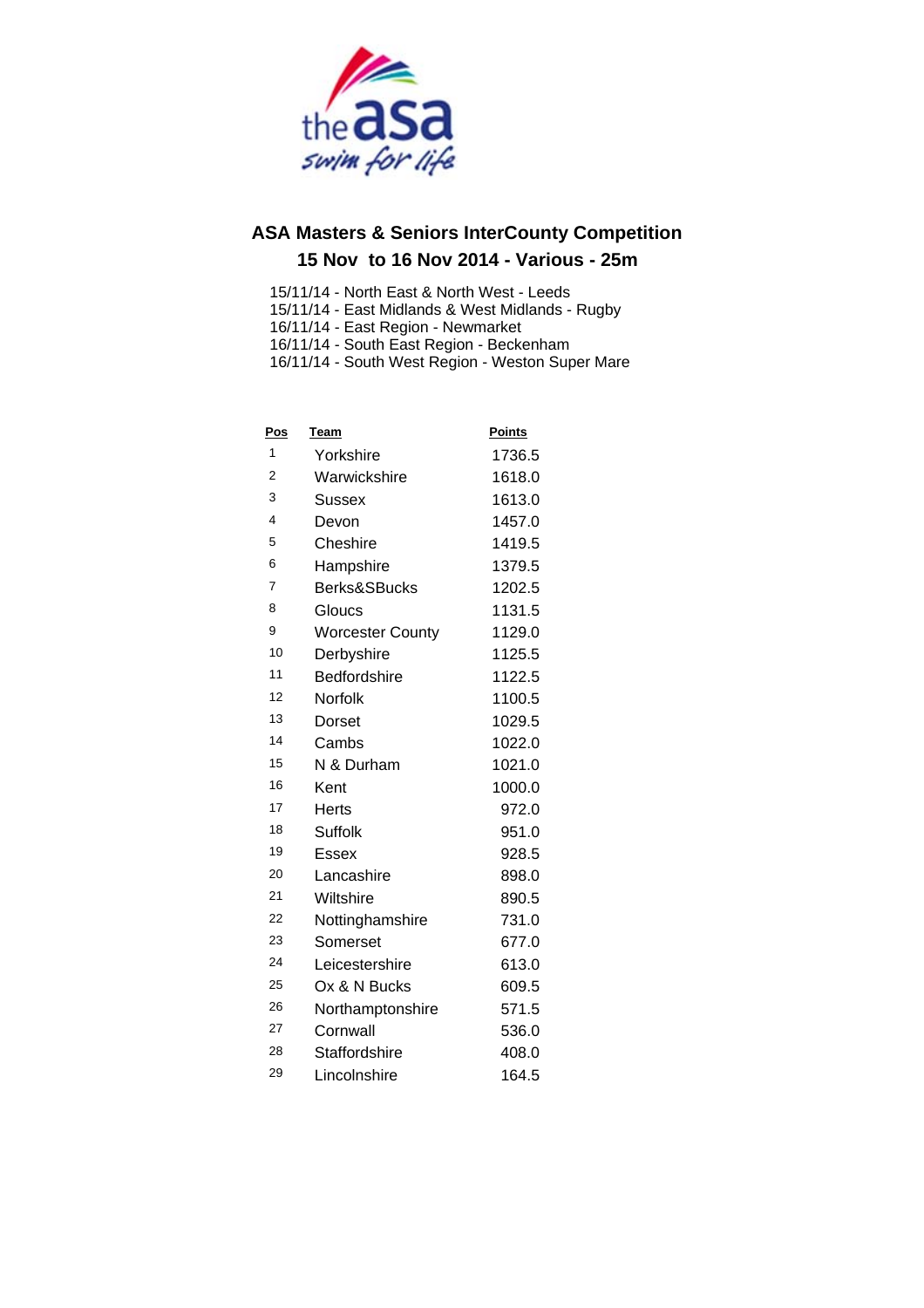| 1<br>Rachel BARTON<br>66<br>Cheshire<br>2<br>Diane FORD<br>71<br>Hampshire<br>3<br><b>Frances JENKINS</b><br>68<br>Lancashire<br>4<br>Linda ASHMORE<br>Dorset<br>68<br>5<br><b>Hilary CRICK</b><br>65<br>Yorkshire<br>6<br>Pat JACKSON<br>67<br>Norfolk<br>7<br>Rose DUDENEY<br>67<br><b>Sussex</b> | 45.12 29<br>46.14 28<br>48.52 27<br>48.62 26<br>49.09 25 |  |
|-----------------------------------------------------------------------------------------------------------------------------------------------------------------------------------------------------------------------------------------------------------------------------------------------------|----------------------------------------------------------|--|
|                                                                                                                                                                                                                                                                                                     |                                                          |  |
|                                                                                                                                                                                                                                                                                                     |                                                          |  |
|                                                                                                                                                                                                                                                                                                     |                                                          |  |
|                                                                                                                                                                                                                                                                                                     |                                                          |  |
|                                                                                                                                                                                                                                                                                                     |                                                          |  |
|                                                                                                                                                                                                                                                                                                     | 49.93 24                                                 |  |
|                                                                                                                                                                                                                                                                                                     | 50.78 23                                                 |  |
| 8<br>Sally HOUGH<br>65<br>Cornwall                                                                                                                                                                                                                                                                  | 51.01 22                                                 |  |
| 9<br>Muriel HITCHCOCK<br>76<br>Wiltshire                                                                                                                                                                                                                                                            | 51.34 21                                                 |  |
| 10<br>Elaine Bromwich<br>Warwickshire<br>72                                                                                                                                                                                                                                                         | 52.72 20                                                 |  |
| 11<br>Sue HOLDICH<br>71<br>Suffolk                                                                                                                                                                                                                                                                  | 53.65 19                                                 |  |
| 12<br>Bedfordshire<br>Andrea MINOR<br>66                                                                                                                                                                                                                                                            | 54.22 18                                                 |  |
| 13<br>Vivian BELL-WEST<br>69<br>Devon                                                                                                                                                                                                                                                               | 55.12 17                                                 |  |
| 14<br><b>Esther MURRAY</b><br>67<br>Gloucs                                                                                                                                                                                                                                                          | 1:00.56 76                                               |  |
| 15<br>Janet GARDINER<br>65<br>Herts                                                                                                                                                                                                                                                                 | 1:01.80 75                                               |  |
| 16<br>Lesley Cliff<br>66<br>Nottinghamshire                                                                                                                                                                                                                                                         | 1:04.10 74                                               |  |
| 17<br>Vivienne Williams-Hewitt<br>70<br><b>Worcester County</b>                                                                                                                                                                                                                                     | 1:10.74 73                                               |  |
| 18<br>Jean Thomas<br>70<br>Northamptonshire                                                                                                                                                                                                                                                         | 1:16.63 12                                               |  |
| 19<br>Maureen TOMLINSON<br><b>Berks&amp;SBucks</b><br>70                                                                                                                                                                                                                                            | 1:21.48 11                                               |  |
| 20<br>Maureen FAKLEY<br>77<br>Kent                                                                                                                                                                                                                                                                  | 1:35.36 70                                               |  |
| 21<br>Jenny WALL<br>79<br>N & Durham                                                                                                                                                                                                                                                                | $1:36.98$ 9                                              |  |
| Event 2 Mens 65yrs+ 50m Breaststroke                                                                                                                                                                                                                                                                |                                                          |  |
|                                                                                                                                                                                                                                                                                                     |                                                          |  |
| 1<br>John LIRON<br>Hampshire<br>66                                                                                                                                                                                                                                                                  | 36.42 29                                                 |  |
| 2<br>Chris DUNN<br>68<br><b>Herts</b>                                                                                                                                                                                                                                                               | 40.67 28                                                 |  |
| 3<br>Duncan BROWN<br>67<br>Yorkshire                                                                                                                                                                                                                                                                | 40.82 27                                                 |  |
| 4<br>74<br>Keith Ingram<br>Warwickshire                                                                                                                                                                                                                                                             | 41.32 26                                                 |  |
| 5<br>Thomas KELLEHER<br>65<br>Lancashire                                                                                                                                                                                                                                                            | 41.54 25                                                 |  |
| 73<br>6<br>Neil MACKINNON<br>Cheshire                                                                                                                                                                                                                                                               | 41.83 24                                                 |  |
| 7<br>Terry WINDEATT<br>66<br>Devon                                                                                                                                                                                                                                                                  | 42.60 23                                                 |  |
| 8<br>Duncan MCCREADIE<br>69<br>Berks&SBucks                                                                                                                                                                                                                                                         | 42.89 22                                                 |  |
| 9<br>67<br>Chris TRUEMAN<br><b>Norfolk</b>                                                                                                                                                                                                                                                          | 44.11 21                                                 |  |
| 10<br>65<br>Lincolnshire<br><b>Godfrey Green</b>                                                                                                                                                                                                                                                    | 44.69 20                                                 |  |
| 11<br>70<br>Carl BUTLER<br>N & Durham                                                                                                                                                                                                                                                               | 45.10 19                                                 |  |
| 12<br><b>Stuart MCLELLAN</b><br>65<br>Suffolk                                                                                                                                                                                                                                                       | 45.15 18                                                 |  |
| 13<br>67<br><b>Bill RHODES</b><br><b>Sussex</b>                                                                                                                                                                                                                                                     | 45.78 17                                                 |  |
| 14<br>John Rudge<br>67<br>Northamptonshire                                                                                                                                                                                                                                                          | 46.58 16                                                 |  |
| 15<br>Don LEATHERBARROW 76<br>Gloucs                                                                                                                                                                                                                                                                | 15<br>47.04                                              |  |
| 16<br>Lawrie DODDS<br>67<br>Dorset                                                                                                                                                                                                                                                                  | 47.92 14                                                 |  |
| 70<br>17<br>Chas Eden                                                                                                                                                                                                                                                                               | 48.11 13                                                 |  |
| Worcester County<br>18<br>David STAVELEY<br>72<br>Kent                                                                                                                                                                                                                                              | 48.51<br>12                                              |  |
| 19<br>67                                                                                                                                                                                                                                                                                            | 48.58<br>11                                              |  |
| Peter STEPHENS<br>Cornwall<br>20<br>Lloyd SHORT<br>68<br>Wiltshire                                                                                                                                                                                                                                  | 48.88<br>10                                              |  |
| 21<br>Robin Oldfield<br>67<br>Leicestershire                                                                                                                                                                                                                                                        | 49.08<br>9                                               |  |
| 22<br>Paul CLARKE<br>Bedfordshire<br>72                                                                                                                                                                                                                                                             | 49.61<br>8                                               |  |
| 23<br>79<br><b>Ted Evans</b>                                                                                                                                                                                                                                                                        | 53.27<br>7                                               |  |
| Derbyshire<br>24<br>Cambs<br>Richard GODDARD<br>72                                                                                                                                                                                                                                                  | 56.11<br>6                                               |  |

|     | <u>Event 3 Womens 55yrs+ 50m Breaststroke</u>             |          |                   |                  |    |
|-----|-----------------------------------------------------------|----------|-------------------|------------------|----|
| 1   | <b>Verity DOBBIE</b>                                      | 55       | N & Durham        | 40.27 29         |    |
| 2   | Sally SHIELDS                                             | 60       | Yorkshire         | 40.62 28         |    |
| 3   | Lindsey Gowland                                           | 57       | Staffordshire     | 40.75 27         |    |
| 4   | Amanda HEATH                                              | 57       | Berks&SBucks      | 42.55 26         |    |
| 5   | <b>Jenny Merritt</b>                                      | 63       | Derbyshire        | 43.08 25         |    |
| 6   | <b>Judith MCKERCHAR</b>                                   | 57       | <b>Sussex</b>     | 44.08 24         |    |
| 7   | Kate Chase                                                | 57       | Warwickshire      | 44.57 23         |    |
| 8   | <b>Helen DICKENS</b>                                      | 56       | Dorset            | 44.59 22         |    |
| 9   | Barbara BOXALL                                            | 59       | Essex             | 45.26 21         |    |
| 10  | <b>Christine AYERS</b>                                    | 61       | Bedfordshire      | 45.57 20         |    |
| 11  | <b>Gill FERRIS</b>                                        | 60       | Gloucs            | 46.28 19         |    |
| 12  | Diane FORD                                                | 71       | Hampshire         | 46.52 18         |    |
| 13  | <b>Bernice Battams</b>                                    | 57       | Northamptonshire  | 47.48 17         |    |
| 14  | Margaret BICKLEY                                          | 63       | Devon             | 49.06 16         |    |
| 15  | Frances JENKINS                                           | 68       | Lancashire        | 49.32 15         |    |
| 16  | Margaret CARRIER                                          | 60       | Herts             | 49.65 14         |    |
| 17  | Sue THORNETT                                              | 59       | Norfolk           | 49.66 73         |    |
| 18  | Sandra VINCENT                                            | 64       | Kent              | 49.91 12         |    |
| 19  | Kiyoko Naish                                              | 55       | Nottinghamshire   | 50.13 11         |    |
| 20  | Janet Wood                                                | 64       | Leicestershire    | 50.42 10         |    |
| 21  | Liz REID                                                  | 64       | Cambs             | 51.25 9          |    |
| 22  | Sharon MCLELLAN                                           | 56       | Suffolk           | 53.89 8          |    |
| 23  | Moira HAMPSON                                             | 62       | Cheshire          | 55.05 7          |    |
| 24  | Christine OSBORNE                                         | 57       | Somerset          | 55.65 $6$        |    |
| 25  | Vicki BUCK                                                | 64       | Cornwall          | 56.13 $5$        |    |
| 26  | Lesley MAYNARD                                            | 71       | Wiltshire         | $1:02.45$ 4      |    |
|     |                                                           |          |                   |                  |    |
| 1   | Event 4 Mens 55yrs+ 50m Breaststroke<br><b>Nev BARTON</b> | 60       | Cheshire          | 33.94 29         |    |
| 2   | <b>Graham PEARSON</b>                                     | 62       | N & Durham        | 36.09 27.5       |    |
| $=$ | David SMITH                                               | 59       | Devon             | 36.09 27.5       |    |
| 4   | <b>Steven GREENFIELD</b>                                  | 56       | Hampshire         | 37.11 26         |    |
| 5   | <b>Trevor Clark</b>                                       | 60       | Warwickshire      | 37.25 25         |    |
| 6   | <b>Brian TAYLOR</b>                                       | 64       | Yorkshire         | 37.46 24         |    |
| 7   | Colin MAYES                                               | 59       | Bedfordshire      | 38.30 23         |    |
| 8   | Jonathan EXALL                                            | 55       | Kent              | 38.90 22         |    |
| 9   | Philip COTTON                                             | 58       | Norfolk           | 38.91 21         |    |
| 10  | <b>Robert Steel</b>                                       | 57       | Nottinghamshire   | 39.49 20         |    |
| 11  | Michael Parker                                            | 55       | Northamptonshire  | 40.11 19         |    |
| 12  | Gavin KILPATRICK                                          | 55       | Cambs             | 40.29 17.5       |    |
| $=$ | Peter SEWARD                                              | 58       | Wiltshire         | 40.29 17.5       |    |
| 14  | Tony Ward                                                 | 60       | Staffordshire     | 40.53            | 16 |
| 15  | Michael SWIFT                                             | 60       | Cornwall          | 40.96 75         |    |
| 16  | <b>Tim FRASER</b>                                         | 55       | <b>Sussex</b>     | 41.22 14         |    |
| 17  | lan BAYS                                                  | 63       | Herts             | 41.45 73         |    |
| 18  | Robert HUTCHINSON                                         | 61       | Gloucs            | 41.68 12         |    |
| 19  | Andrew WRIGHT                                             | 57       | Suffolk           | 42.28 11         |    |
| 20  | Simon GREGAN                                              | 59       | Berks&SBucks      | 42.48 10         |    |
| 21  | Chris Thorp                                               | 64       | Derbyshire        | $42.64$ 9        |    |
| 22  | Thomas KELLEHER                                           | 65       | Lancashire        | 43.46 $8$        |    |
|     |                                                           |          |                   |                  |    |
|     |                                                           |          |                   |                  |    |
| 23  | <b>Tim ASHLEY SPARKS</b>                                  | 58       | Ox & N Bucks      | 44.66 7          |    |
| 24  | Patrick BRAYLEY<br>Colin CORBY                            | 57<br>55 | Somerset<br>Essex | 46.16 6<br>DQ ST |    |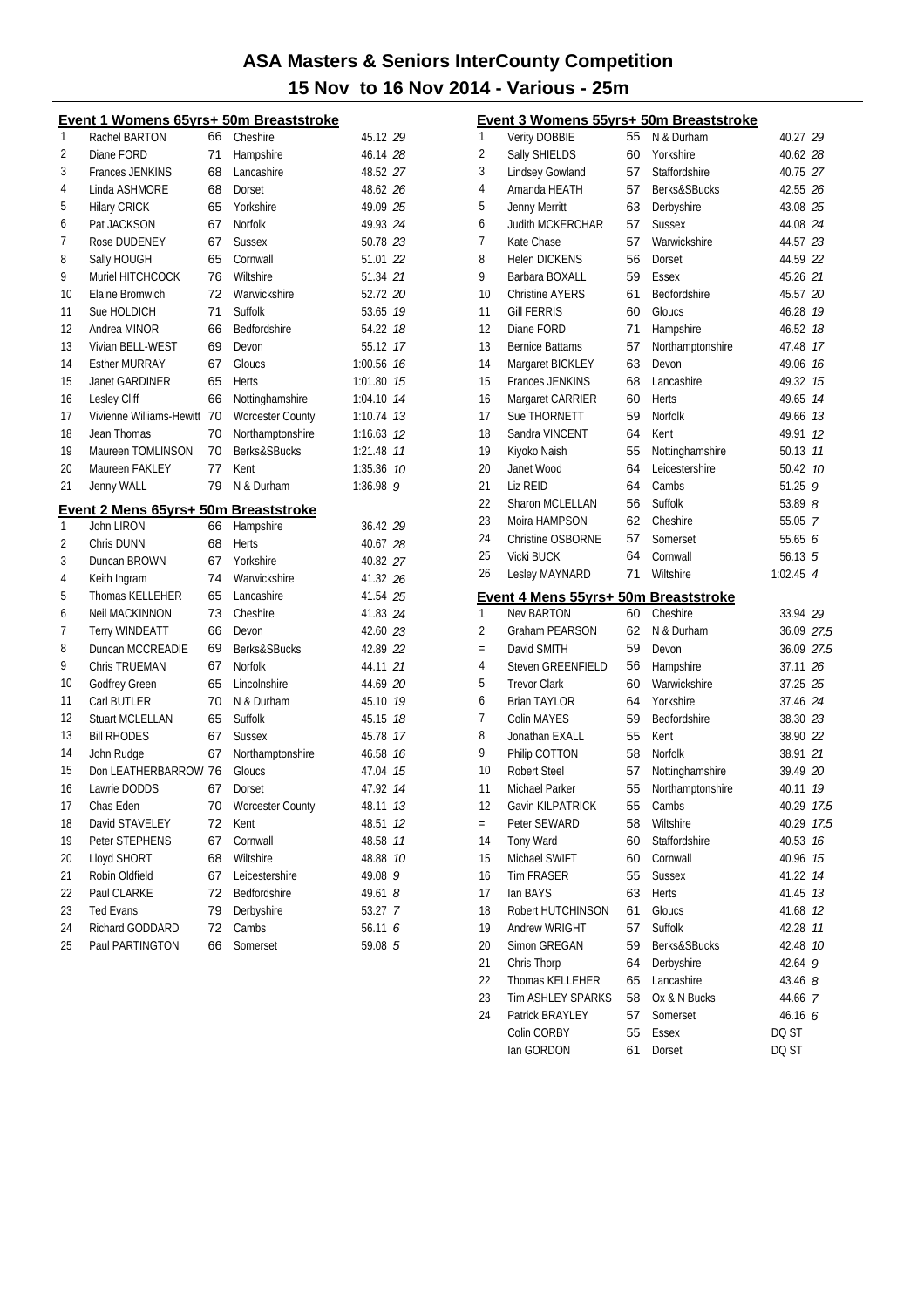| Event 5 Womens 45yrs+ 50m Breaststroke |                                      |          |                             |                    |    |  |
|----------------------------------------|--------------------------------------|----------|-----------------------------|--------------------|----|--|
| 1                                      | Sharon Lock                          | 45       | Leicestershire              | 37.37 29           |    |  |
| 2                                      | Fiona MULLEN                         | 47       | Devon                       | 39.26 28           |    |  |
| 3                                      | Della JENKINS                        | 48       | Kent                        | 39.42 27           |    |  |
| 4                                      | Heidi NEVIN                          | 46       | Essex                       | 39.90 25.5         |    |  |
| $=$                                    | Philippa O'GRADY                     | 45       | Somerset                    | 39.90 25.5         |    |  |
| 6                                      | Karen Stacey                         | 53       | Warwickshire                | 40.44 24           |    |  |
| 7                                      | <b>Jo BOLTON</b>                     | 48       | Cheshire                    | 40.63 23           |    |  |
| 8                                      | Joanne WINBERG                       | 49       | Hampshire                   | 41.25 22           |    |  |
| 9                                      | Carolynn CURTIS                      | 51       | Berks&SBucks                | 41.49 21           |    |  |
| 10                                     | <b>Kirsten DURRANS</b>               | 47       | Yorkshire                   | 41.84 20           |    |  |
| 11                                     | Ninette HIBBS                        | 52       | Cornwall                    | 41.94 19           |    |  |
| 12                                     | Fiona WEST                           | 54       | <b>Sussex</b>               | 42.86              | 18 |  |
| 13                                     | Sian MACDONALD                       | 52       | Herts                       | 42.93 17           |    |  |
| 14                                     | <b>Sharon ALLEN</b>                  | 53       | Wiltshire                   | 43.08 16           |    |  |
| 15                                     | Jane PYE                             | 47       | <b>Norfolk</b>              | 43.17 15           |    |  |
| 16                                     | Jayne SIMPSON                        | 47       | N & Durham                  | 44.18              | 14 |  |
| 17                                     | Jennifer Powell                      | 46       | Staffordshire               | 44.56 73           |    |  |
| 18                                     | Rachel Joyce                         | 46       | Derbyshire                  | 44.99 12           |    |  |
| 19                                     | <b>Lisa WITHERS</b>                  | 48       | Suffolk                     | 45.13              | 11 |  |
| 20                                     | Karen Blakemore                      | 51       | Nottinghamshire             | 45.21              | 10 |  |
| 21                                     | Alison Whiteman                      | 52       | Worcester County            | 45.29 9            |    |  |
| 22                                     | <b>Juliet WHITAKER</b>               | 47       | Cambs                       | 45.37 $8$          |    |  |
| 23                                     | Jackii Crockett                      | 53       | Lincolnshire                | 47.99 6.5          |    |  |
| $=$                                    | Amanda GREEN                         | 46       | Gloucs                      | 47.99 6.5          |    |  |
| 25                                     | Andrea HESLINGTON                    | 48       | Dorset                      | 48.59 5            |    |  |
| 26                                     | <b>Alison SHEEHAN</b>                | 56       | Bedfordshire                | 48.74 4            |    |  |
| 27                                     | Jacqueline Farrow                    | 50       | Northamptonshire            | $51.64 \text{ } 3$ |    |  |
|                                        | Carol KAVANAGH                       | 52       | Ox & N Bucks                | DQ SL 1L           |    |  |
|                                        |                                      |          |                             |                    |    |  |
|                                        |                                      |          |                             |                    |    |  |
|                                        | Event 6 Mens 45yrs+ 50m Breaststroke |          |                             |                    |    |  |
| 1                                      | Dave MILBURN                         | 52       | Berks&SBucks                | 33.48 29           |    |  |
| 2                                      | Paul FAKLEY                          | 45       | Kent                        | 33.58 28           |    |  |
| 3                                      | <b>Steve METCALFE</b>                | 47       | Cheshire                    | 33.89 27           |    |  |
| 4                                      | Marcel SCHOLTEN                      | 48       | Bedfordshire                | 34.23 26           |    |  |
| 5                                      | Mark PARTRIDGE                       | 51       | Gloucs                      | 34.48 24.5         |    |  |
| $=$                                    | Christopher Ryall                    | 49       | Warwickshire                | 34.48 24.5         |    |  |
| 7                                      | Martyn FRESHER                       | 52       | Cambs                       | 34.55 23           |    |  |
| 8                                      | Garry Vickers                        | 46       | Derbyshire                  | 34.59 22           |    |  |
| 9                                      | Peter JACKSON                        | 48       | Yorkshire                   | 34.61 21           |    |  |
| 10                                     | Adam KORN                            | 48       | Norfolk                     | 34.80 20           |    |  |
| 11                                     | Andy Cox                             | 45       | <b>Worcester County</b>     | 34.99              | 19 |  |
| 12                                     | Darren BEER                          | 47       | Devon                       | 35.04              | 18 |  |
| 13                                     | Mark SALWAY                          | 46       | <b>Sussex</b>               | 35.88              | 17 |  |
| 14                                     | David Fereday                        | 51       | Staffordshire               | 35.97              | 16 |  |
| 15                                     | Philip CROXALL                       | 45       | Lancashire                  | 36.13              | 15 |  |
| 16                                     | Paul DAVIS                           | 48       | Ox & N Bucks                | 36.31              | 14 |  |
| 17                                     | Graham KING                          | 51       | <b>Suffolk</b>              | 36.38 73           |    |  |
| 18                                     | Paul METSON                          | 50       | <b>Essex</b>                | 36.62 12           |    |  |
| 19                                     | <b>Steve Crane</b>                   | 49       | Leicestershire              | 36.66 77           |    |  |
| 20                                     | Colin BENNETT                        | 45       | Hampshire                   | 36.71              | 10 |  |
| 21                                     | Chris MONK                           | 49       | Dorset                      | 38.04 9            |    |  |
| 22                                     | Kevin BINNS                          | 52       | <b>Herts</b>                | 38.098             |    |  |
| 23                                     | Peter CLAYTON                        | 48       | N & Durham                  | 39.89 7            |    |  |
| 24                                     | John ANDERSON                        | 61       | Somerset                    | 40.35 6            |    |  |
| 25                                     | Mark HOPKINS                         | 45       | Wiltshire                   | 40.43 5            |    |  |
| 26                                     | Paul Smith-Shelton                   | 46       | Lincolnshire                | 40.62 4            |    |  |
| 27                                     | Ian Pragnell                         | 52       | Northamptonshire            | 42.29 3            |    |  |
| 28<br>29                               | Adrian POPOVICI<br>Mark Shipston     | 56<br>54 | Cornwall<br>Nottinghamshire | 44.35 2<br>45.46 7 |    |  |

| Event 7 Womens 35yrs+ 50m Breaststroke |                                      |    |                         |                    |    |  |  |
|----------------------------------------|--------------------------------------|----|-------------------------|--------------------|----|--|--|
| 1                                      | Sharon BURCHELL                      | 38 | <b>Sussex</b>           | 36.05 29           |    |  |  |
| 2                                      |                                      | 44 |                         |                    |    |  |  |
| 3                                      | Lisa DOBSON                          |    | Yorkshire               | 36.24 28           |    |  |  |
|                                        | Kate WARWICK                         | 36 | <b>Norfolk</b>          | 36.56 27           |    |  |  |
| 4                                      | Clare Wilkinson                      | 38 | Warwickshire            | 36.70 26           |    |  |  |
| 5                                      | Dawn PALMER                          | 38 | Essex                   | 37.05 25           |    |  |  |
| 6                                      | Lucy RYAN                            | 41 | Cambs                   | 37.79 24           |    |  |  |
| 7                                      | Sharon Lock                          | 45 | Leicestershire          | 37.92 23           |    |  |  |
| 8                                      | Nikki HARRIS                         | 46 | Wiltshire               | 38.08 22           |    |  |  |
| 9                                      | <b>Fleur PARKER</b>                  | 38 | Hampshire               | 38.44 21           |    |  |  |
| 10                                     | Hannah NEWSHAM                       | 35 | Kent                    | 39.07 20           |    |  |  |
| 11                                     | <b>Sharon PERRY</b>                  | 42 | Suffolk                 | 39.30 19           |    |  |  |
| 12                                     | Heidi KIRKBY                         | 41 | Lancashire              | 39.79 18           |    |  |  |
| 13                                     | Karen LEFTLEY                        | 44 | Berks&SBucks            | 39.87              | 17 |  |  |
| 14                                     | Christa PAGE                         | 39 | Devon                   | 40.58 16           |    |  |  |
| 15                                     | Rebecca LAVER                        | 37 | Somerset                | 40.90 15           |    |  |  |
| 16                                     | Emma WATSON                          | 38 | N & Durham              | 41.20 14           |    |  |  |
| 17                                     | Jessica WOODDISSE                    | 39 | Gloucs                  | 41.75 13           |    |  |  |
| 18                                     | Rachel GRIFFITHS                     | 40 | Cheshire                | 41.87              | 12 |  |  |
| 19                                     | <b>Bobbie Gordon</b>                 | 35 | Nottinghamshire         | 42.03 11           |    |  |  |
| 20                                     | Emma Anderson                        | 36 | <b>Worcester County</b> | 42.04 10           |    |  |  |
| 21                                     | Clare WARREN                         | 37 | <b>Bedfordshire</b>     | 42.14 9            |    |  |  |
| 22                                     | Justine Doody                        | 42 | Staffordshire           | 43.03 $8$          |    |  |  |
| 23                                     | <b>Helen Streets</b>                 | 40 | Derbyshire              | 43.51 7            |    |  |  |
| 24                                     | Caroline GRIFFIN                     | 41 | <b>Herts</b>            | 43.58 6            |    |  |  |
| 25                                     | Kirsty HARVEY                        | 39 | Ox & N Bucks            | 44.40 5            |    |  |  |
| 26                                     | Verity Buckingham                    | 38 | Northamptonshire        | 45.11 4            |    |  |  |
| 27                                     | Charlie GOODES-WILSON86              |    | Dorset                  | 45.59 <sup>3</sup> |    |  |  |
| 28                                     | Emma Lund                            | 48 | Lincolnshire            | 47.18 2            |    |  |  |
|                                        |                                      |    |                         |                    |    |  |  |
|                                        |                                      |    |                         |                    |    |  |  |
|                                        | Event 8 Mens 35yrs+ 50m Breaststroke |    |                         |                    |    |  |  |
| 1                                      | Stephen MAVIN                        | 39 | Cambs                   | 31.14 29           |    |  |  |
| 2                                      | Martin BENNELL                       | 37 | Hampshire               | 31.37 28           |    |  |  |
| 3                                      | Paul CLEMENCE                        | 44 | Yorkshire               | 31.49 27           |    |  |  |
| 4                                      | Peter WILMOT                         | 42 | Lancashire              | 32.15 26           |    |  |  |
| 5                                      | Ben Harkin                           | 36 | Derbyshire              | 32.56 25           |    |  |  |
| 6                                      | Rob WILL                             | 38 | Devon                   | 32.83 24           |    |  |  |
| 7                                      | <b>Russ MASON</b>                    | 51 | Cheshire                | 33.08 23           |    |  |  |
| 8                                      | <b>Stuart GIBBS</b>                  | 41 | Wiltshire               | 33.18 22           |    |  |  |
| 9                                      | Graham MARSHALL                      | 38 | Gloucs                  | 33.23 21           |    |  |  |
| 10                                     | Peter Stephenson                     | 37 | Nottinghamshire         | 33.45 20           |    |  |  |
| 11                                     | Sean STIMSON                         | 38 | <b>Sussex</b>           | 33.51              | 19 |  |  |
| 12                                     | Simon Rigg                           | 47 | Warwickshire            | 33.56              | 18 |  |  |
| 13                                     | Keith TYLER                          | 36 | Dorset                  | 33.72              | 17 |  |  |
| 14                                     | <b>Brad PARSONS</b>                  | 41 | Essex                   | 34.96              | 16 |  |  |
| 15                                     | Mariusz BARCIKOWSKI                  | 38 | Kent                    | 35.30              | 15 |  |  |
| 16                                     | Chris HOWARD                         | 39 | Suffolk                 | 35.31              | 14 |  |  |
| 17                                     | David DENNY                          | 38 | Ox & N Bucks            | 35.46              | 13 |  |  |
| 18                                     | Martin GALE                          | 44 | Norfolk                 | 35.84              | 12 |  |  |
| 19                                     | Stephen Wells                        | 42 | <b>Worcester County</b> | 35.88              | 11 |  |  |
| 20                                     | Bob EL HAWARY                        | 46 | Berks&SBucks            | 36.70              | 10 |  |  |
| 21                                     | Simon BEVERIDGE                      | 37 | Bedfordshire            | 36.87              | 9  |  |  |
| 22                                     | <b>Steve Crane</b>                   | 49 | Leicestershire          | 36.958             |    |  |  |
| 23                                     | Justin ROSS                          | 43 | N & Durham              | 37.78 7            |    |  |  |
| 24                                     | Paul BRUFORD                         | 37 | Somerset                | 37.87 6            |    |  |  |
| 25                                     | Wray SHEWELL-COOPER53                |    | <b>Herts</b>            | 38.08 5            |    |  |  |
| 26                                     | Mark Harris                          | 41 | Staffordshire           | 39.00 4            |    |  |  |
| 27                                     | Gary Thomas                          | 43 | Northamptonshire        | $41.54$ 3          |    |  |  |
| 28                                     | Darren Smith                         | 38 | Lincolnshire            | 45.72 2            |    |  |  |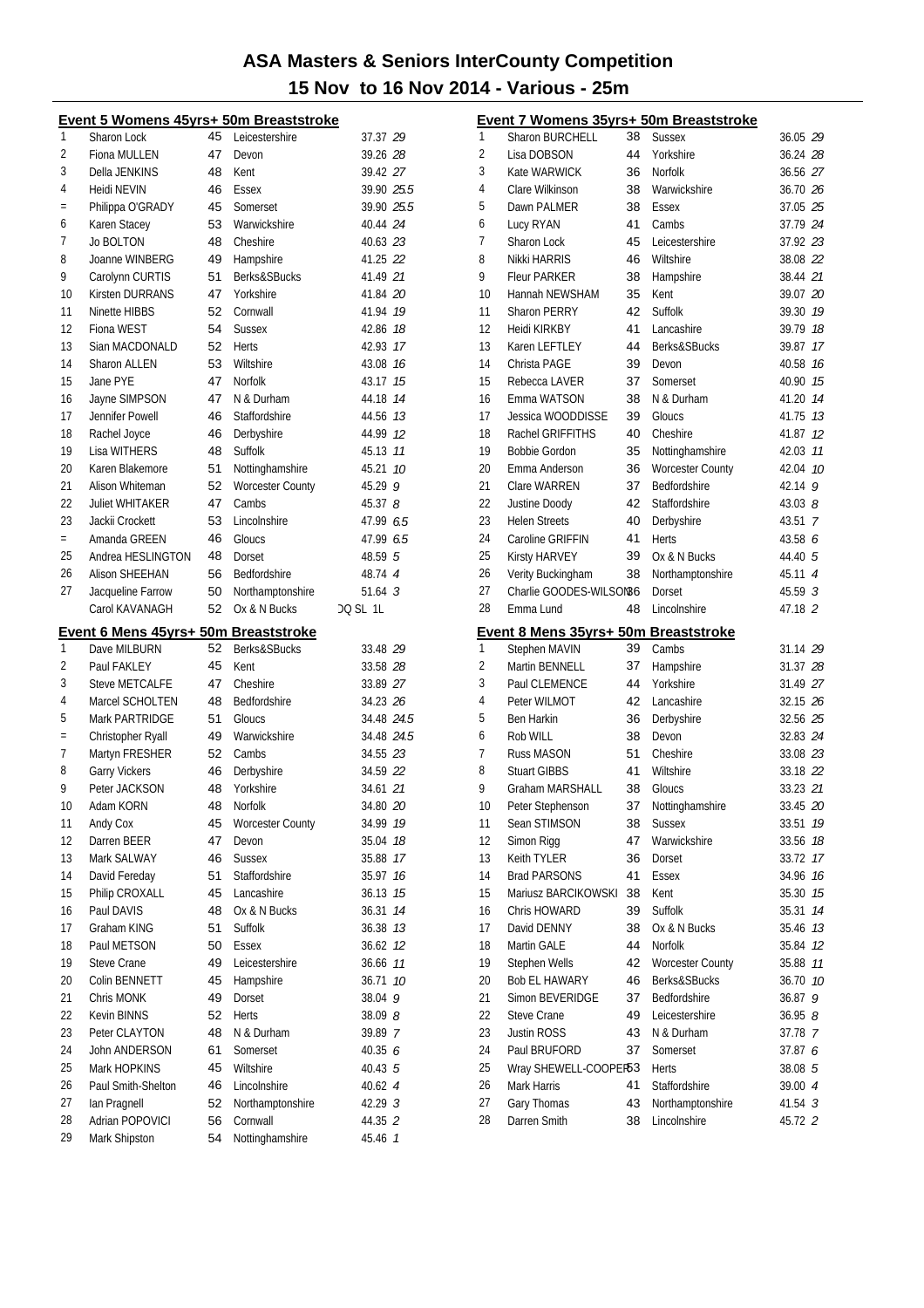|          | Event 9 Womens 25yrs+ 50m Breaststroke |          |                                         |             |    |  |  |  |
|----------|----------------------------------------|----------|-----------------------------------------|-------------|----|--|--|--|
| 1        | Hannah KEEN                            | 28       | <b>Sussex</b>                           | 35.21 29    |    |  |  |  |
| 2        | Hannah WILTSHIRE                       | 27       | Dorset                                  | 35.34 28    |    |  |  |  |
| 3        | Sarah PEARSE                           | 32       | Bedfordshire                            | 36.16 27    |    |  |  |  |
| 4        | Kathryn LOVEYS                         | 27       | Cambs                                   | 36.28 26    |    |  |  |  |
| 5        | Vanessa GRAYSON                        | 28       | Yorkshire                               | 36.69 25    |    |  |  |  |
| 6        | Sarah WESTWOOD                         | 26       | Ox & N Bucks                            | 36.77 24    |    |  |  |  |
| 7        | Kate NICHOLSON                         | 32       | N & Durham                              | 36.92 23    |    |  |  |  |
| 8        | Laura Cranshaw                         | 27       | <b>Worcester County</b>                 | 37.04 22    |    |  |  |  |
| 9        | Justine Clark                          | 26       | Warwickshire                            | 37.27 21    |    |  |  |  |
| 10       | <b>Heidi HUNT</b>                      | 44       | Devon                                   | 37.34 20    |    |  |  |  |
| 11       | Carole JEPSON                          | 32       | Lancashire                              | 37.57 19    |    |  |  |  |
| 12       | Christine Anglesea                     | 33       | Derbyshire                              | 37.70 18    |    |  |  |  |
| 13       | <b>Holly DAVIS</b>                     | 29       | Berks&SBucks                            | 38.06 17    |    |  |  |  |
| 14       | Laura BOWDEN                           | 27       | Cheshire                                | 38.34 16    |    |  |  |  |
| 15       | Katie Loker                            | 29       | Nottinghamshire                         | 38.54       | 15 |  |  |  |
| 16       | Leanna BRYANT                          | 28       | Wiltshire                               | 39.23 14    |    |  |  |  |
| 17       | Clare TURNER                           | 30       | Gloucs                                  | 39.44       | 13 |  |  |  |
| 18       | Michelle CURRY                         | 27       | Essex                                   | 39.69       | 12 |  |  |  |
| 19       | Tamsyn SCIORTINO                       | 26       | Hampshire                               | 39.78       | 11 |  |  |  |
| 20       | Kelly DUNN                             | 27       | Herts                                   | 39.89       | 10 |  |  |  |
| 21       | <b>Charlotte FISHER</b>                | 32       | Kent                                    | 40.18 9     |    |  |  |  |
| 22       | Emma BRYANT                            | 32       | Cornwall                                | $40.22$ $8$ |    |  |  |  |
| 23       | Amy Vaughan                            | 28       | Northamptonshire                        | 40.63 7     |    |  |  |  |
| 24       | Rebecca JACKSON                        | 28       | <b>Norfolk</b>                          | 41.02 $6$   |    |  |  |  |
| 25       | Sarah CLARKE                           | 28       | Suffolk                                 | 42.02 5     |    |  |  |  |
| 26       | Emma Seddon                            | 46       | Leicestershire                          | 43.11 4     |    |  |  |  |
| 27       | Gemma BOLT                             | 25       | Somerset                                | 44.48 3     |    |  |  |  |
| 28       | Tara Thornton                          | 25       | Staffordshire                           | 44.50 2     |    |  |  |  |
|          | Event 10 Mens 25yrs+ 50m Breaststroke  |          |                                         |             |    |  |  |  |
| 1        | Stephen HESELTON                       | 25       | Yorkshire                               | 30.27 28.5  |    |  |  |  |
| $=$      | David EBANKS                           | 32       | Essex                                   | 30.27 28.5  |    |  |  |  |
| 3        | <b>Jack SMITH</b>                      | 26       | <b>Sussex</b>                           | 31.45 27    |    |  |  |  |
| 4        | Chris WINTLE                           | 32       | Somerset                                | 31.74 26    |    |  |  |  |
| 5        | Robert Robson                          | 41       | Warwickshire                            | 31.79 25    |    |  |  |  |
| 6        | <b>Tom HUGHES</b>                      | 29       | Devon                                   | 31.95 24    |    |  |  |  |
| 7        | <b>Tom WILLIAMS</b>                    | 29       | Suffolk                                 | 32.34 23    |    |  |  |  |
| 8        | <b>Barrie STEWART</b>                  | 31       | Hampshire                               | 32.63 22    |    |  |  |  |
| 9        | Liam BARNETT                           | 27       | Cambs                                   | 32.66 20.5  |    |  |  |  |
|          | <b>Clement Boutry</b>                  | 27       | Derbyshire                              | 32.66 20.5  |    |  |  |  |
| Ξ<br>11  | Ryan STEWARD                           | 27       | Ox & N Bucks                            | 32.81       | 19 |  |  |  |
| 12       | Dan BURROWS                            | 26       | Cheshire                                | 33.02       | 18 |  |  |  |
| 13       | Nick VALENTINE                         | 33       | N & Durham                              | 33.13       | 17 |  |  |  |
| 14       | Marc WILLIAMS                          | 25       | Gloucs                                  |             | 16 |  |  |  |
| 15       | Haseley Gordon                         | 33       |                                         | 33.19       | 15 |  |  |  |
| 16       | Christopher HAMER                      | 42       | Nottinghamshire<br>Lancashire           | 33.42       |    |  |  |  |
| 17       |                                        |          | Bedfordshire                            | 33.47       | 14 |  |  |  |
|          | Richard LEWINDON                       | 29       |                                         | 33.61       | 13 |  |  |  |
| 18<br>19 | <b>Tommy Bergin</b><br>Andrew OMAND    | 25       | <b>Worcester County</b><br>Berks&SBucks | 33.69       | 12 |  |  |  |
|          |                                        | 29       |                                         | 33.77       | 11 |  |  |  |
| 20       | <b>Stewart GRANT</b>                   | 30       | Kent                                    | 33.99       | 10 |  |  |  |
| 21       | James NICHOLAS                         | 25       | Norfolk                                 | 34.05       | 9  |  |  |  |
| 22       | Matt PENNY                             | 34       | Dorset                                  | 34.108      |    |  |  |  |
| 23       | Euan SPENCE                            | 31       | Wiltshire                               | 35.35       | 7  |  |  |  |
| 24       | Simeon Hemming                         | 42       | Staffordshire                           | 35.79 6     |    |  |  |  |
| 25<br>26 | Ian Wells<br>Darryl Vokes              | 25<br>29 | Leicestershire                          | 37.73 5     |    |  |  |  |
|          |                                        |          | Northamptonshire                        | 39.20 4     |    |  |  |  |

|          | <u>Event 11 Womens 18yrs+ 50m Breaststroke</u> |          |                                   |                    |    |
|----------|------------------------------------------------|----------|-----------------------------------|--------------------|----|
| 1        | Louise BUSH                                    | 23       | Norfolk                           | 34.74 29           |    |
| 2        | Charlotte GARDO                                | 18       | Wiltshire                         | 35.14 28           |    |
| 3        | Libby HETHERINGTON                             |          | 22 Berks&SBucks                   | 35.39 27           |    |
| 4        | Ellen Stone                                    | 18       | Warwickshire                      | 35.56 26           |    |
| 5        | Emma OLIVER                                    | 33       | Hampshire                         | 35.59 25           |    |
| 6        | Hannah WILTSHIRE                               | 27       | Dorset                            | 35.69 24           |    |
| 7        | Elizabeth BENTLEY                              | 21       | Yorkshire                         | 36.21 23           |    |
| 8        | Rachael BOWEN                                  | 24       | <b>Sussex</b>                     | 36.22 22           |    |
| 9        | <b>Lauren CHRISTIAN</b>                        | 25       | N & Durham                        | 36.42 21           |    |
| 10       | Lauren Boland                                  | 19       | Leicestershire                    | 36.70 20           |    |
| 11       | Emma IRVINE                                    | 20       | Bedfordshire                      | 37.29 19           |    |
| 12       | Jenny CUSSELLE                                 | 23       | Kent                              | 37.38 18           |    |
| 13       | Elizabeth PERKINS                              | 22       | Cambs                             | 37.74 17           |    |
| 14       | Kira DOYLE                                     | 19       | Herts                             | 38.57              | 16 |
| 15       | Carole JEPSON                                  | 32       | Lancashire                        | 38.78              | 15 |
| 16       | Lucy Stokes                                    | 20       | <b>Worcester County</b>           | 38.99              | 14 |
| 17       | Rachael GORMAN                                 | 23       | Cheshire                          | 39.37              | 13 |
| 18       | Emma BRYANT                                    | 32       | Cornwall                          | 40.14              | 12 |
| 19       | Emma THACKERAY                                 | 28       | Gloucs                            | 40.21              | 11 |
| 20       | Nicola REES                                    | 24       | Essex                             | 40.32 10           |    |
| 21       | <b>Esther Allen</b>                            | 23       | Staffordshire                     | 40.379             |    |
| 22       | Ashlee Ward                                    | 22       | Northamptonshire                  | $40.54$ $8$        |    |
| 23       | Laura NESBITT                                  | 21       | Somerset                          | 41.01 7            |    |
| 24       | Alicia RIOS-WILKES                             | 19       | Devon                             | 41.06 6            |    |
| 25       | Zsuzsanna FELVEGI                              | 35       | Ox & N Bucks                      | 41.07 5            |    |
| 26       | Emma Louise Vandijkhuiser8                     |          | Nottinghamshire                   | 41.77 4            |    |
| 27       | Sarah CLARKE                                   | 28       | Suffolk                           | 44.10 3            |    |
| 28       | <b>Ruth Amos</b>                               | 25       | Derbyshire                        | 45.06 2            |    |
|          | Event 12 Mens 18yrs+ 50m Breaststroke          |          |                                   |                    |    |
| 1        | Lawrence PALMER                                | 22       | Bedfordshire                      | 28.53 29           |    |
| 2        | Levin VEALE                                    | 20       | Devon                             | 30.43 28           |    |
| 3        | <b>Blake WILSON</b>                            | 22       | Lancashire                        | 30.66 27           |    |
| 4        | Ross Turner                                    | 34       | Warwickshire                      | 30.94 26           |    |
| 5        | Luke WESTWOOD                                  | 24       | Cambs                             | 31.11 25           |    |
| 6        | Sam O'DONOHOE                                  | 20       | Yorkshire                         | 31.18 24           |    |
| 7        | Chris Howe                                     | 24       | Derbyshire                        | 31.85 23           |    |
| 8        | Martin BENNELL                                 | 37       | Hampshire                         | 32.03 22           |    |
| 9        | Philip Harrington                              | 24       | <b>Worcester County</b>           | 32.12 21           |    |
| 10       | Joe KEELEY                                     | 21       | Cheshire                          | 32.33 20           |    |
| 11       | Mark COLLINS                                   | 21       | Norfolk                           | 32.38              | 19 |
| 12       | Sean WRIGHT                                    | 18       | <b>Sussex</b>                     | 32.76              | 18 |
| 13       | Dan KELLY                                      | 20       | Gloucs                            | 33.16              | 17 |
| 14       | Rich HILL                                      | 26       | Somerset                          | 33.19              | 16 |
| 15       | Peter LAWTON                                   | 23       | Essex                             | 33.74              | 15 |
| 16       | Andrew KIMPTON                                 | 22       | Suffolk                           | 34.06              | 14 |
| 17       | <b>Jack CARROLL</b>                            | 25       | Berks&SBucks                      | 34.27              | 13 |
| 18       | <b>Jeff DANDLEY</b>                            | 23       | Dorset                            | 34.35              | 12 |
| 19       | <b>Ben WALKER</b>                              | 19       | Kent                              | 34.36              | 11 |
| 20       | Conor CROZIER                                  | 22       | N & Durham                        | 34.61              | 10 |
| 21       | Keiron GERMAN                                  | 22       | Wiltshire                         | 35.12              | 9  |
| 22       | Liam O'BRIEN                                   | 18       | Ox & N Bucks                      | 35.89 8            |    |
| 23       | Graham Aspinall                                | 31       | Nottinghamshire                   | 35.92 7            |    |
|          |                                                |          |                                   |                    |    |
| 24       | Dan Mcghie                                     | 20       | Leicestershire                    | 35.99 6            |    |
| 25       | Jonluke SUMMERFIELD                            | 18       | <b>Herts</b>                      | 37.20 5            |    |
| 26<br>27 | Alex Brown<br>Jake Megal                       | 23<br>21 | Northamptonshire<br>Staffordshire | 37.84 4<br>38.71 3 |    |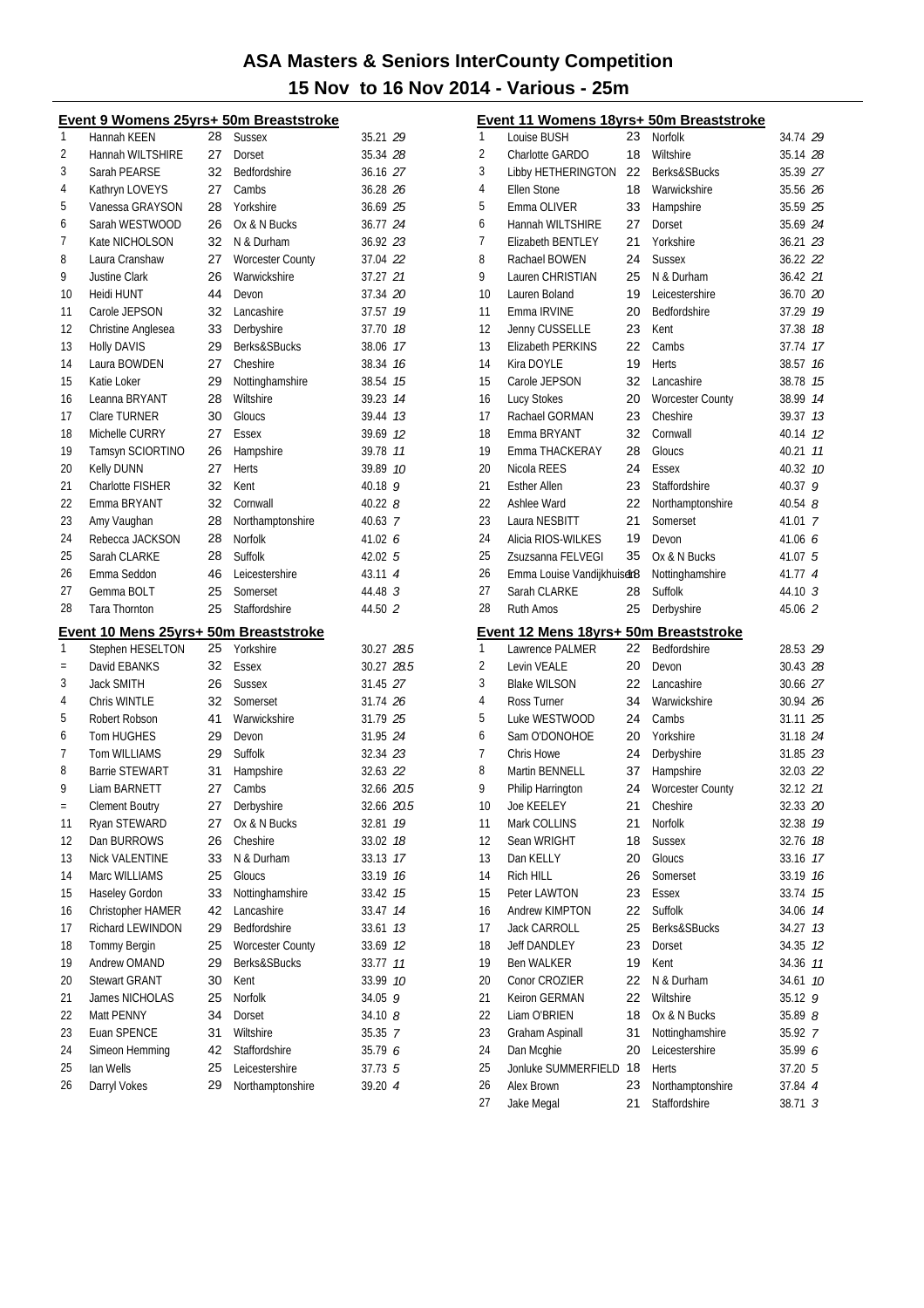| Event 13 Mixed 260yrs+ 4x50m Freestyle Relay |                                             |              |  |  |  |  |
|----------------------------------------------|---------------------------------------------|--------------|--|--|--|--|
| 1                                            | Cheshire                                    | 2:13.99 29   |  |  |  |  |
| 2                                            | Warwickshire                                | 2:16.48 28   |  |  |  |  |
| 3                                            | <b>Sussex</b>                               | 2:19.04 27   |  |  |  |  |
| 4                                            | Kent                                        | 2:20.00 26   |  |  |  |  |
| 5                                            | Yorkshire                                   | 2:24.28 25   |  |  |  |  |
| 6                                            | Suffolk                                     | 2:24.62 24   |  |  |  |  |
| 7                                            | Berks&SBucks                                | 2:25.31 23   |  |  |  |  |
| 8                                            | Dorset                                      | 2:26.59 22   |  |  |  |  |
| 9                                            | Herts                                       | 2:28.53 21   |  |  |  |  |
| 10                                           | Bedfordshire                                | 2:33.13 20   |  |  |  |  |
| 11                                           | Devon                                       | 2:36.06 19   |  |  |  |  |
| 12                                           | Norfolk                                     | 2:37.05 18   |  |  |  |  |
| 13                                           | Derbyshire                                  | 2:38.14 17   |  |  |  |  |
| 14                                           | Hampshire                                   | 2:38.71 76   |  |  |  |  |
| 15                                           | Gloucs                                      | 2:43.08 75   |  |  |  |  |
| 16                                           | Wiltshire                                   | 2:43.84 14   |  |  |  |  |
| 17                                           | <b>Worcester County</b>                     | 2:47.37 13   |  |  |  |  |
| 18                                           | N & Durham                                  | 2:56.21 12   |  |  |  |  |
|                                              | Essex                                       | DQ 0 4L      |  |  |  |  |
|                                              | Event 14 Mens 180yrs+ 4x50m Freestyle Relay |              |  |  |  |  |
| 1                                            | Cheshire                                    | 1:47.29 29   |  |  |  |  |
| 2                                            | Yorkshire                                   | 1:47.80 28   |  |  |  |  |
| 3                                            | Warwickshire                                | 1:48.36 27   |  |  |  |  |
| 4                                            | Hampshire                                   | 1:48.51 26   |  |  |  |  |
| 5                                            | <b>Sussex</b>                               | 1:48.96 25   |  |  |  |  |
| 6                                            | <b>Worcester County</b>                     | 1:49.26 24   |  |  |  |  |
| 7                                            | N & Durham                                  | 1:49.38 23   |  |  |  |  |
| 8                                            | Kent                                        | 1:49.77 22   |  |  |  |  |
| 9                                            | Dorset                                      | 1:50.49 21   |  |  |  |  |
| 10                                           | Devon                                       | 1:51.84 20   |  |  |  |  |
| 11                                           | Ox & N Bucks                                | 1:52.72 79   |  |  |  |  |
| 12                                           | Berks&SBucks                                | 1:53.37 18   |  |  |  |  |
| 13                                           | Nottinghamshire                             | 1:53.63 17   |  |  |  |  |
| 14                                           | <b>Norfolk</b>                              | 1:53.93 16   |  |  |  |  |
| 15                                           | Cambs                                       | 1:54.62 15   |  |  |  |  |
| 16                                           | Herts                                       | 1:54.69 74   |  |  |  |  |
| 17                                           | Gloucs                                      | 1:55.08 73   |  |  |  |  |
| 18                                           | Suffolk                                     | 1:57.01 12   |  |  |  |  |
| 19                                           | Lancashire                                  | 1:57.11 77   |  |  |  |  |
| 20                                           | Wiltshire                                   | 1:59.12 10   |  |  |  |  |
| 21                                           | Leicestershire                              | 1:59.49 9    |  |  |  |  |
| 22                                           | Bedfordshire                                | $2:06.69$ 8  |  |  |  |  |
| 23                                           | Somerset                                    | 2:06.84 7    |  |  |  |  |
| 24                                           | Essex                                       | 2:09.966     |  |  |  |  |
| 25                                           | Cornwall                                    | 2:11.01<br>5 |  |  |  |  |
| 26                                           | Northamptonshire                            | 2:12.93 4    |  |  |  |  |
| 27                                           | Staffordshire                               | $2:18.46$ 3  |  |  |  |  |

|    | Event 15 Womens 180yrs+ 4x50m Freestyle Relay |               |      |
|----|-----------------------------------------------|---------------|------|
| 1  | Yorkshire                                     | 1:55.30 29    |      |
| 2  | Warwickshire                                  | 2:02.89 28    |      |
| 3  | Essex                                         | 2:04.20 27    |      |
| 4  | Hampshire                                     | 2:05.08 26    |      |
| 5  | Berks&SBucks                                  | 2:05.89 25    |      |
| 6  | Devon                                         | 2:06.55 24    |      |
| 7  | Sussex                                        | 2:07.72 23    |      |
| 8  | Cambs                                         | 2:08.20 22    |      |
| 9  | Kent                                          | 2:08.67 21    |      |
| 10 | Cheshire                                      | 2:09.35 20    |      |
| 11 | Leicestershire                                | 2:09.60       | 19   |
| 12 | Herts                                         | 2:10.29       | 18   |
| 13 | Wiltshire                                     | 2:10.75       | 17   |
| 14 | Suffolk                                       | 2:11.30       | - 16 |
| 15 | Norfolk                                       | 2:11.72       | 15   |
| 16 | Derbyshire                                    | 2:13.15       | 14   |
| 17 | Staffordshire                                 | 2:13.94 73    |      |
| 18 | Nottinghamshire                               | 2:14.89 12    |      |
| 19 | <b>Worcester County</b>                       | 2:14.92       | 11   |
| 20 | N & Durham                                    | 2:18.36       | 10   |
| 21 | Somerset                                      | $2:19.07$ 9   |      |
| 22 | Bedfordshire                                  | $2:19.86$ $8$ |      |
| 23 | Cornwall                                      | 2:22.50 7     |      |
| 24 | Gloucs                                        | 2:22.656      |      |
| 25 | Dorset                                        | $2:22.74$ 5   |      |
| 26 | Lancashire                                    | 2:42.26 4     |      |
|    | Event 16 Mens 100yrs+ 4x50m Freestyle Relay   |               |      |
| 1  | Yorkshire                                     | 1:34.55 29    |      |
| 2  | <b>Worcester County</b>                       | 1:38.45 28    |      |
| 3  | Warwickshire                                  | 1:38.61 27    |      |
| 4  | Bedfordshire                                  | 1:41.26 26    |      |
| 5  | Hampshire                                     | 1:41.57 25    |      |
| 6  | Devon                                         | 1:41.87 24    |      |
| 7  | Sussex                                        | 1:42.05 23    |      |
| 8  | Cheshire                                      | 1:42.59 22    |      |
| 9  | Cambs                                         | 1:43.44 21    |      |
| 10 | Somerset                                      | 1:43.66 20    |      |
| 11 | Derbyshire                                    | 1:43.67       | 19   |
| 12 | Lancashire                                    | 1:43.88 18    |      |
| 13 | Gloucs                                        | 1:43.93       | 17   |
| 14 | Suffolk                                       | 1:44.59       | 16   |
| 15 | Norfolk                                       | 1:44.88       | 15   |
| 16 | Kent                                          | 1:45.77       | 14   |
| 17 | N & Durham                                    | 1:46.22       | 13   |
| 18 | <b>Herts</b>                                  | 1:46.29 12    |      |
| 19 | Ox & N Bucks                                  | 1:46.33 77    |      |
| 20 | Dorset                                        | 1:46.44       | 10   |
| 21 | <b>Essex</b>                                  | 1:46.84       | 9    |
| 22 | Nottinghamshire                               | $1:47.60$ $8$ |      |
| 23 | Berks&SBucks                                  | $1:48.10$ 7   |      |
| 24 | Leicestershire                                | 1:48.38 6     |      |
| 25 | Northamptonshire                              | $1:48.59$ 5   |      |
| 26 | Wiltshire                                     | 1:50.08 $4$   |      |
| 27 | Staffordshire                                 | 2:03.75 3     |      |
| 28 | Cornwall                                      | 2:04.52 2     |      |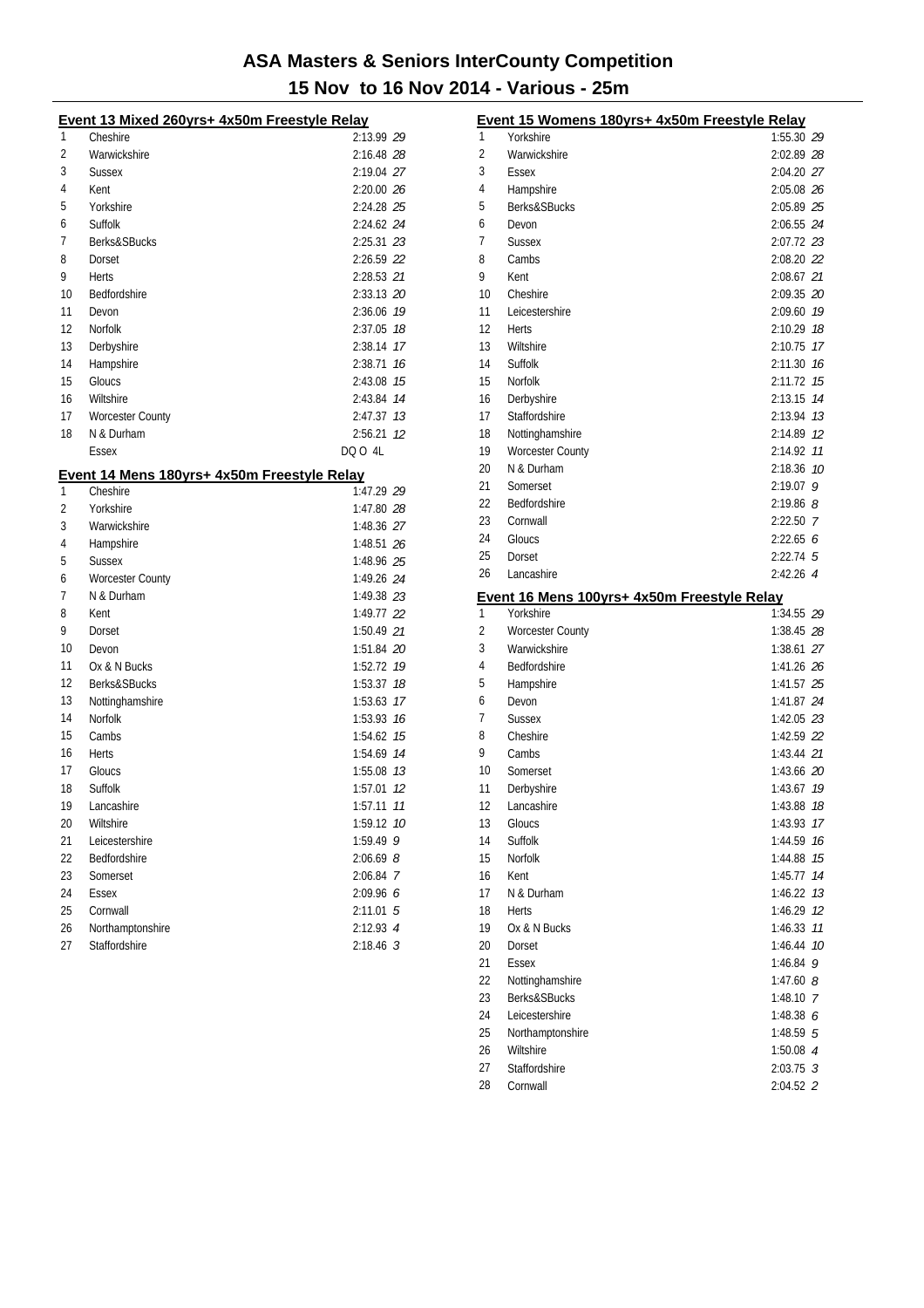| Event 17 Womens 100yrs+ 4x50m Freestyle Relay |                                    |    |                         |                       |  |  |
|-----------------------------------------------|------------------------------------|----|-------------------------|-----------------------|--|--|
| 1                                             | <b>Sussex</b>                      |    |                         | 1:52.76 29            |  |  |
| 2                                             | Warwickshire                       |    |                         | 1:54.23 28            |  |  |
| 3                                             | <b>Worcester County</b>            |    |                         | 1:54.66 27            |  |  |
| 4                                             | Cheshire                           |    |                         | 1:55.55 26            |  |  |
| 5                                             | Devon                              |    |                         | 1:55.81 25            |  |  |
| 6                                             | <b>Bedfordshire</b>                |    |                         | 1:56.39 24            |  |  |
| 7                                             | Yorkshire                          |    |                         | 1:57.21 23            |  |  |
| 8                                             | N & Durham                         |    |                         | 1:57.67 22            |  |  |
| 9                                             | Wiltshire                          |    |                         | 1:58.18 21            |  |  |
| 10                                            | Hampshire                          |    |                         | 1:59.08 20            |  |  |
| 11                                            | Berks&SBucks                       |    |                         | 19<br>1:59.31         |  |  |
| 12                                            | Suffolk                            |    |                         | 1:59.57<br>18         |  |  |
| 13                                            | Dorset                             |    |                         | 2:00.18<br>17         |  |  |
| 14                                            | Somerset                           |    |                         | 2:01.67<br>16         |  |  |
| 15                                            | Norfolk                            |    |                         | 15<br>2:02.60         |  |  |
| 16                                            | Derbyshire                         |    |                         | 14                    |  |  |
| 17                                            | <b>Herts</b>                       |    |                         | 2:03.31<br>2:03.44 73 |  |  |
| 18                                            |                                    |    |                         | 2:03.85 12            |  |  |
|                                               | Gloucs                             |    |                         |                       |  |  |
| 19                                            | Kent                               |    |                         | 2:04.07 11            |  |  |
| 20                                            | Leicestershire                     |    |                         | 2:04.13<br>- 10       |  |  |
| 21                                            | Cambs                              |    |                         | 2:04.83<br>9          |  |  |
| 22                                            | Northamptonshire                   |    |                         | $2:05.49$ $8$         |  |  |
| 23                                            | Nottinghamshire                    |    |                         | 2:08.43 7             |  |  |
| 24                                            | Cornwall                           |    |                         | 2:08.77 6             |  |  |
| 25                                            | Lancashire                         |    |                         | 2:11.86 5             |  |  |
| 26                                            | Ox & N Bucks                       |    |                         | 2:13.47 4             |  |  |
| 27                                            | Staffordshire                      |    |                         | $2:18.94$ 3           |  |  |
|                                               | Essex                              |    |                         | DQ 0 6L               |  |  |
|                                               | Event 18 Mens 65yrs+ 50m Freestyle |    |                         |                       |  |  |
| 1                                             | John LIRON                         | 66 | Hampshire               | 28.93 29              |  |  |
| 2                                             | Chris DUNN                         | 68 | Herts                   | 29.08 28              |  |  |
| 3                                             | <b>Barrie ROLFE</b>                | 66 | <b>Sussex</b>           | 30.41 27              |  |  |
| 4                                             | Duncan BROWN                       | 67 | Yorkshire               | 31.17 26              |  |  |
| 5                                             | Derek BOOTH                        | 65 | Cheshire                | 31.50 25              |  |  |
| 6                                             | <b>Brian HUNT</b>                  | 65 | Kent                    | 31.66 24              |  |  |
| 7                                             | Jim Corbett                        | 65 | Derbyshire              | 32.85 23              |  |  |
| 8                                             | Duncan MCCREADIE                   | 69 | Berks&SBucks            | 33.18 22              |  |  |
| 9                                             | <b>Terry MANSI</b>                 | 65 | Suffolk                 | 33.44 21              |  |  |
| 10                                            | Bernard Wills                      |    | 67 Warwickshire         | 33.97 20              |  |  |
| 11                                            | Peter STEPHENS                     | 67 | Cornwall                | 34.35 19              |  |  |
| 12                                            | John WEBB                          | 68 | Gloucs                  | 34.86<br>18           |  |  |
| 13                                            | Chris STAINES                      | 69 | Norfolk                 | 17<br>35.15           |  |  |
| 14                                            | Peter WADDELL                      | 71 | Dorset                  | 16<br>35.93           |  |  |
| 15                                            | <b>Terry WINDEATT</b>              | 66 | Devon                   | 36.14<br>15           |  |  |
| 16                                            | Stan CLARK                         | 76 | <b>Essex</b>            | 14<br>36.96           |  |  |
| 17                                            | Paul PARTINGTON                    | 66 | Somerset                | 13<br>38.64           |  |  |
| 18                                            | Godfrey Green                      | 65 | Lincolnshire            | 12<br>38.87           |  |  |
| 19                                            | John SNEESBY                       | 65 | Wiltshire               | 11<br>39.41           |  |  |
| 20                                            | David Wood                         | 67 | Leicestershire          | 10<br>39.42           |  |  |
| 21                                            | Carl BUTLER                        | 70 | N & Durham              | 39.58<br>9            |  |  |
| 22                                            | Chas Eden                          | 70 | <b>Worcester County</b> | 39.61<br>8            |  |  |
| 23                                            | Paul CLARKE                        | 72 | Bedfordshire            | 40.51<br>7            |  |  |
| 24                                            | Richard GODDARD                    | 72 | Cambs                   | 40.81<br>6            |  |  |
| 25                                            | John Rudge                         | 67 | Northamptonshire        | 41.76 5               |  |  |
|                                               | Thomas KELLEHER                    | 65 | Lancashire              | DQ ST                 |  |  |
|                                               |                                    |    |                         |                       |  |  |

|     | Event 19 Womens 65yrs+ 50m Freestyle |    |                         |                 |               |  |  |  |  |
|-----|--------------------------------------|----|-------------------------|-----------------|---------------|--|--|--|--|
| 1   | Rachel BARTON                        | 66 | Cheshire                | 33.40 29        |               |  |  |  |  |
| 2   | Alison GWYNN                         | 66 | <b>Sussex</b>           | 35.52 28        |               |  |  |  |  |
| 3   | Linda ASHMORE                        | 68 | Dorset                  | 36.60 27        |               |  |  |  |  |
| 4   | Pauline Cooke                        | 66 | Warwickshire            | 37.53 26        |               |  |  |  |  |
| 5   | Pat JACKSON                          | 67 | <b>Norfolk</b>          | 38.89 25        |               |  |  |  |  |
| 6   | Carol FELLOWS                        | 68 | Gloucs                  | 39.15 24        |               |  |  |  |  |
| 7   | Mary Holland                         | 68 | Derbyshire              | 39.31 23        |               |  |  |  |  |
| 8   | Doreen GORDON                        | 72 | Lancashire              | 40.19 22        |               |  |  |  |  |
| 9   | Diane FORD                           | 71 | Hampshire               | 40.80 21        |               |  |  |  |  |
| 10  | Jackie JACKSON                       | 76 | Herts                   | 40.97 20        |               |  |  |  |  |
| 11  | Sue HOLDICH                          | 71 | Suffolk                 | 41.95 19        |               |  |  |  |  |
| 12  | Carol BROWN                          | 67 | Yorkshire               | 43.07           | 18            |  |  |  |  |
| 13  | Vivian BELL-WEST                     | 69 | Devon                   | 43.61           | -17           |  |  |  |  |
| 14  | Andrea MINOR                         | 66 | Bedfordshire            | 44.34 16        |               |  |  |  |  |
| 15  | Sally HOUGH                          | 65 | Cornwall                | 45.56 75        |               |  |  |  |  |
| 16  | Lesley Cliff                         | 66 | Nottinghamshire         | 46.93 14        |               |  |  |  |  |
| 17  | Vivienne Williams-Hewitt 70          |    | <b>Worcester County</b> | 48.20 13        |               |  |  |  |  |
| 18  | Lesley MAYNARD                       | 71 | Wiltshire               | 48.64 12        |               |  |  |  |  |
| 19  | Maureen TOMLINSON                    | 70 | Berks&SBucks            | 55.00           | 11            |  |  |  |  |
| 20  | Rosemary JOHNSON                     | 74 | Somerset                | 55.97           | 10            |  |  |  |  |
| 21  | Jenny WALL                           | 79 | N & Durham              | 1:08.48         | 9             |  |  |  |  |
| 22  | Jean Thomas                          | 70 | Northamptonshire        | $1:09.06$ $8$   |               |  |  |  |  |
| 23  | Maureen FAKLEY                       | 77 | Kent                    | $1:15.90$ 7     |               |  |  |  |  |
|     |                                      |    |                         |                 |               |  |  |  |  |
|     | Event 20 Mens 55yrs+ 50m Freestyle   |    |                         |                 |               |  |  |  |  |
| 1   | Colin STEPHENSON                     | 56 | Gloucs                  | 27.64 29        |               |  |  |  |  |
| 2   | Steven GREEFIELD                     | 56 | Hampshire               | 27.90 28        |               |  |  |  |  |
| 3   | <b>Nev BARTON</b>                    | 60 | Cheshire                | 27.99 27        |               |  |  |  |  |
| 4   | Steve Burcham                        | 57 | Warwickshire            | 28.02 25.5      |               |  |  |  |  |
| $=$ | <b>Steven WALL</b>                   | 60 | Lancashire              | 28.02 25.5      |               |  |  |  |  |
| 6   | Simon VEALE                          | 58 | Devon                   | 28.35 24        |               |  |  |  |  |
| 7   | <b>Barry CHANDLER</b>                | 57 | Herts                   | 28.42 23        |               |  |  |  |  |
| 8   | Graeme MILNE                         | 60 | Cornwall                | 28.70 22        |               |  |  |  |  |
| 9   | Steve Weston                         | 59 | <b>Worcester County</b> | 29.21 21        |               |  |  |  |  |
| 10  | Stephen BRAINE                       | 60 | <b>Sussex</b>           | 29.33 20        |               |  |  |  |  |
| 11  | Jonathan EXALL                       | 55 | Kent                    | 29.68 19        |               |  |  |  |  |
| 12  | Christopher BROWN                    | 61 | Yorkshire               | 29.93 18        |               |  |  |  |  |
| 13  | <b>Tony GREENER</b>                  | 56 | N & Durham              | 30.19 17        |               |  |  |  |  |
| 14  | Peter SEWARD                         | 58 | Wiltshire               | 30.57 16        |               |  |  |  |  |
| 15  | Martvn Finnev                        | 56 | Derbyshire              | 30.77 <i>15</i> |               |  |  |  |  |
| 16  | Andrew HUCKLE                        | 58 | Berks&SBucks            | 30.79           | 14            |  |  |  |  |
| 17  | <b>Terry THORNE</b>                  | 64 | Norfolk                 | 31.02           | 13            |  |  |  |  |
| 18  | Peter ILES                           | 61 | Bedfordshire            | 31.74           | 12            |  |  |  |  |
| 19  | <b>Robert Steel</b>                  | 57 | Nottinghamshire         | 31.91           | 11            |  |  |  |  |
| 20  | Andrew WRIGHT                        | 57 | Suffolk                 | 32.11           | 10            |  |  |  |  |
| 21  | Tony Baskeyfield                     | 58 | Lincolnshire            | 32.12           | 9             |  |  |  |  |
| 22  | Colin CORBY                          | 55 | <b>Essex</b>            | $32.14$ $8$     |               |  |  |  |  |
| 23  | John ANDERSON                        | 61 | Somerset                | 32.32 7         |               |  |  |  |  |
| 24  | Ian Goodall                          | 57 | Northamptonshire        | 32.48 6         |               |  |  |  |  |
| 25  | David ROYALL                         | 59 | Cambs                   | 33.83 5         |               |  |  |  |  |
| 26  | Les JESSOP                           | 61 | Dorset                  | 33.96 4         |               |  |  |  |  |
| 27  | Robin Oldfield                       | 67 | Leicestershire          | 35.33 3         |               |  |  |  |  |
| 28  | Tim ASHLEY SPARKS                    | 58 | Ox & N Bucks            | 35.43 2         |               |  |  |  |  |
| 29  | Peter Robinson                       | 58 | Staffordshire           | 37.63           | $\mathcal{I}$ |  |  |  |  |
|     |                                      |    |                         |                 |               |  |  |  |  |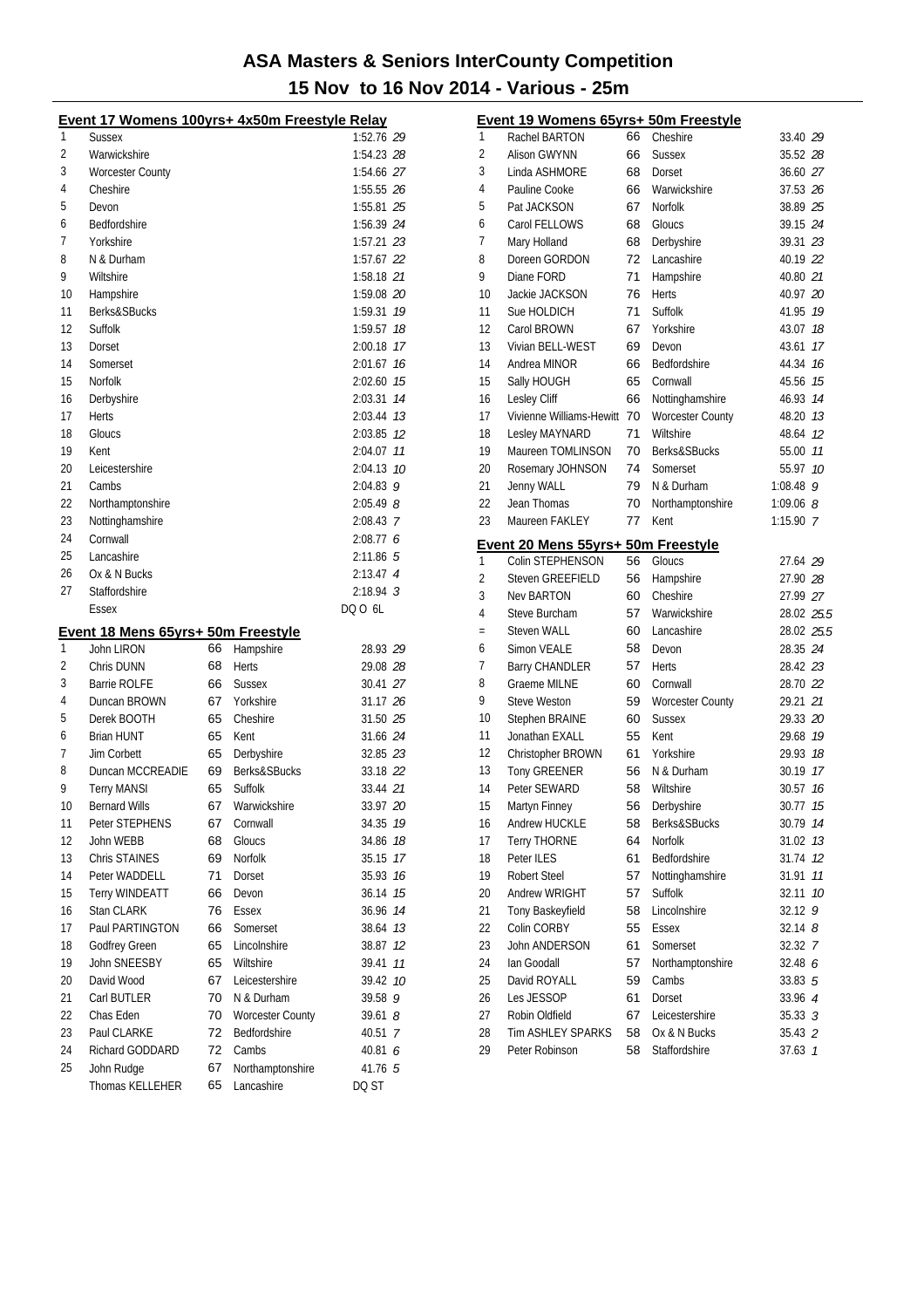|                | Event 21 Womens 55yrs+ 50m Freestyle |    |                         |                    |      |
|----------------|--------------------------------------|----|-------------------------|--------------------|------|
| 1              | Alyson FORDHAM                       | 58 | Essex                   | 31.96 29           |      |
| $\overline{c}$ | Lindsey Gowland                      | 57 | Staffordshire           | 32.73 28           |      |
| 3              | Sue HODGE                            | 61 | Gloucs                  | 32.85 27           |      |
| 4              | Catherine BECKETT                    | 58 | Hampshire               | 33.06 26           |      |
| 5              | Laura HOODLESS                       | 56 | <b>Sussex</b>           | 33.11 25           |      |
| 6              | <b>Lesley Sutton</b>                 | 57 | Leicestershire          | 33.19 24           |      |
| 7              | Joan EDWARDS                         | 56 | N & Durham              | 33.41 23           |      |
| 8              | Sue HAIGH                            | 62 | Devon                   | 33.42 22           |      |
| 9              | <b>Helen DICKENS</b>                 | 56 | Dorset                  | 33.49 21           |      |
| 10             | Amanda HEATH                         | 57 | Berks&SBucks            | 33.93 20           |      |
| 11             | Wendy OFFORD                         | 60 | Yorkshire               | 34.69 19           |      |
| 12             | Kate Chase                           | 57 | Warwickshire            | 34.71 18           |      |
| 13             | Jane BLACKWELL                       | 55 | <b>Norfolk</b>          | 34.97 17           |      |
| 14             | Kim LYNCH                            | 55 | Suffolk                 | 35.19 16           |      |
| 15             | Viv Jones                            | 60 | <b>Worcester County</b> | 35.24 15           |      |
| 16             | Marian BELSTON                       | 60 | Cheshire                | 35.29 14           |      |
| 17             | <b>Christine Gillard</b>             | 58 | Nottinghamshire         | 35.65 73           |      |
| 18             | Val Thorp                            | 61 | Derbyshire              | 35.97 12           |      |
| 19             | Sandra VINCENT                       | 64 | Kent                    | 36.13 11           |      |
| 20             | <b>Bernice Battams</b>               | 57 | Northamptonshire        | 36.62 10           |      |
| 21             | <b>Chris AYERS</b>                   | 61 | Bedfordshire            | 36.839             |      |
| 22             | Margaret CARRIER                     | 60 | Herts                   | $38.83$ $8$        |      |
| 23             | Vicki BUCK                           | 64 | Cornwall                | 42.10 7            |      |
| 24             | Liz REID                             | 64 | Cambs                   | 44.23 6            |      |
| 25             | Christine OSBORNE                    | 57 | Somerset                | 45.08 5            |      |
| 26             | Muriel HITCHCOCK                     | 76 | Wiltshire               | 49.32 4            |      |
| 27             | <b>Frances JENKINS</b>               | 68 | Lancashire              | 53.17 <sup>3</sup> |      |
|                |                                      |    |                         |                    |      |
|                | Event 22 Mens 45yrs+ 50m Freestyle   |    |                         |                    |      |
| 1              | David EMERSON                        | 52 | Yorkshire               | 25.42 29           |      |
| 2              | David CHANEY                         | 46 | N & Durham              | 26.15 28           |      |
| 3              | Spencer TURNER                       | 45 | Hampshire               | 26.30 27           |      |
| 4              | Mark Patterson                       | 50 | Nottinghamshire         | 26.46 26           |      |
| 5              | Simon Rigg                           | 47 | Warwickshire            | 26.57 25           |      |
| 6              | Alec JOHNSON                         | 52 | Cheshire                | 26.58 24           |      |
| 7              | Nick VAUGHAN                         | 50 | Dorset                  | 26.90 23           |      |
| 8              | Paul FAKLEY                          | 45 | Kent                    | 26.91 22           |      |
| 9              | Matthew GOMEZ                        | 48 | Ox & N Bucks            | 26.92 21           |      |
| 10             | Steve ILEY                           | 45 | Berks&SBucks            | 27.59 20           |      |
| 11             | Mark SALWAY                          | 46 | <b>Sussex</b>           | 27.66 19           |      |
| 12             | Martin Flowers                       | 47 | Northamptonshire        | 27.71              | 18   |
| 13             | Graham CRIDLAND                      | 46 | Devon                   | 27.77              | 17   |
| 14             | Steve Crane                          | 49 | Leicestershire          | 28.29              | 15.5 |
| $=$            | Simon BRADFORD                       | 47 | Cambs                   | 28.29              | 15.5 |
| 16             | Philip CROXALL                       | 45 | Lancashire              | 28.30              | 14   |
| 17             | Michael Eston                        | 45 | Derbyshire              | 28.40              | 13   |
| 18             | Niall Hall                           | 46 | <b>Worcester County</b> | 28.44              | 12   |
| 19             | Martin FENNER                        | 52 | <b>Essex</b>            | 29.22              | 11   |
| 20             | <b>Stephen HARES</b>                 | 49 | Gloucs                  | 29.64              | 10   |
| 21             | David Painter                        | 46 | Staffordshire           | 29.80 9            |      |
| 22             | Phillip MOULSON                      | 48 | Norfolk                 | 29.88 8            |      |
| 23             | Julian SWINDALE                      | 51 | Herts                   | 29.89 7            |      |
| 24             | Mark HOPKINS                         | 45 | Wiltshire               | 30.38 6            |      |
| 25             | Peter LYNCH                          | 52 | Suffolk                 | 30.80 5            |      |
| 26             | Alan POOLE                           | 61 | Somerset                | 31.61 4            |      |
| 27             | Gary Cooper                          | 46 | Lincolnshire            | $33.04$ 3          |      |
| 28             | Mike SWIFT                           | 60 | Cornwall                | 33.42 2            |      |
| 29             | Marcel SCHOLTEN                      | 48 | Bedfordshire            | 33.43 7            |      |
|                |                                      |    |                         |                    |      |

|     | <u>Event 23 Womens 45yrs+ 50m Freestyle</u> |    |                         |                |    |
|-----|---------------------------------------------|----|-------------------------|----------------|----|
| 1   | <b>Nikki HARRIS</b>                         | 46 | Wiltshire               | 28.59 29       |    |
| 2   | Liz WOOLNER                                 | 47 | Bedfordshire            | 29.41 28       |    |
| 3   | Karen GRAHAM                                | 49 | Yorkshire               | 29.89 27       |    |
| 4   | Rebecca JENKINSON                           | 51 | Devon                   | 30.30 26       |    |
| 5   | Hayley Bettinson                            | 51 | Warwickshire            | 30.56 25       |    |
| 6   | Carolynn CURTIS                             | 51 | Berks&SBucks            | 30.77 24       |    |
| 7   | Fiona SEYMOUR                               | 47 | Hampshire               | 31.00 23       |    |
| 8   | Debbie MATLESS                              | 51 | <b>Norfolk</b>          | 31.02 22       |    |
| 9   | Sara COX COLNKLIN                           | 50 | Somerset                | 31.38 21       |    |
| 10  | Sally WINTER                                | 54 | Herts                   | 31.56 20       |    |
| 11  | Madeline RAYMOND                            | 51 | Essex                   | 31.66          | 19 |
| 12  | Amanda LOSASSO                              | 51 | Cornwall                | 31.79          | 18 |
| 13  | Della JENKINS                               | 48 | Kent                    | 31.81          | 17 |
| 14  | Helen KULA-PREZEZWAN55                      |    | Gloucs                  | 32.01          | 16 |
| 15  | Wendy PRITCHARTD                            | 48 | <b>Sussex</b>           | 32.57          | 15 |
| 16  | Sandra SKELLERN                             | 47 | Cheshire                | 33.09          | 14 |
| 17  | Rachel Joyce                                | 46 | Derbyshire              | 33.14 13       |    |
| 18  | Diane O'GORMAN                              | 52 | Lancashire              | 33.21          | 12 |
| 19  | Sue Arrowsmith                              | 52 | Nottinghamshire         | 33.46 11       |    |
| 20  | Elaine Seager                               | 51 | Leicestershire          | 34.07 9.5      |    |
| $=$ | Diane CHANEY                                | 52 | N & Durham              | 34.07 9.5      |    |
| 22  | <b>Juliet WHITAKER</b>                      | 47 | Cambs                   | 34.348         |    |
| 23  | Jane SMITH                                  | 50 | Suffolk                 | 35.85 7        |    |
| 24  | Sue Watt                                    | 52 | Worcester County        | 35.96 6        |    |
| 25  | Caroline Jones                              | 47 | <b>Staffordshire</b>    | 36.015         |    |
| 26  | Jackii Crockett                             | 53 | Lincolnshire            | 38.18 4        |    |
| 27  | Sheila Hardy                                | 51 | Northamptonshire        | 39.61 3        |    |
| 28  | Carol KAVANAGH                              | 52 | Ox & N Bucks            | 39.81 2        |    |
| 29  | Andrea HESLINGTON                           | 48 | Dorset                  | 39.92 1        |    |
|     |                                             |    |                         |                |    |
|     |                                             |    |                         |                |    |
|     | Event 24 Mens 35yrs+ 50m Freestyle          |    |                         |                |    |
| 1   | Chris KNEE                                  | 35 | Yorkshire               | 23.61 29       |    |
| 2   | Neal Smith                                  | 37 | Warwickshire            | 24.24 28       |    |
| 3   | David WARREN                                | 43 | <b>Sussex</b>           | 24.76 27       |    |
| 4   | Martin LANE                                 | 43 | Essex                   | 24.98 26       |    |
| 5   | <b>Trevor ELAND</b>                         | 38 | Cheshire                | 25.02 25       |    |
| 6   | James Kearney                               | 42 | Nottinghamshire         | 25.33 24       |    |
| 7   | Graeme WILKINSON                            | 36 | N & Durham              | 26.03 23       |    |
| 8   | <b>Garry MAVIN</b>                          | 43 | Cambs                   | 26.41 22       |    |
| 9   | Peter SMITH                                 | 43 | Gloucs                  | 26.43 21       |    |
| 10  | David JARDINE                               | 38 | Ox & N Bucks            | 26.61 20       |    |
| 11  | Paul WILKINSON                              | 35 | Lancashire              | 26.64          | 19 |
| 12  | Jono WHEELHOUSE                             | 35 | Somerset                | 26.97          | 18 |
| 13  | Jamie PAGE                                  | 37 | Devon                   | 27.15          | 17 |
| 14  | <b>Nick BUNCLARK</b>                        | 40 | Kent                    | 27.24          | 16 |
| 15  | Keith WITHERS                               | 40 | Wiltshire               | 27.26          | 15 |
| 16  | Tony FLATTERY                               | 36 | Dorset                  | 27.29          | 14 |
| 17  | David WEBSTER                               | 36 | Norfolk                 | 27.45          | 13 |
| 18  | <b>Bob EL HAWARY</b>                        | 46 | Berks&SBucks            | 27.75          | 12 |
| 19  | Kieron Harrison                             | 45 | Leicestershire          | 28.05          | 11 |
| 20  | David Creaghan                              | 43 | Derbyshire              | 28.33          | 10 |
| 21  | Stephen Wells                               | 42 | <b>Worcester County</b> | 28.39          | 9  |
| 22  | Chris HOWARD                                | 39 | Suffolk                 | 28.40 <i>8</i> |    |
| 23  | Adrian Homer                                | 44 | Northamptonshire        | 28.68 7        |    |
| 24  | Mark WAREHAM                                | 43 | Bedfordshire            | 28.99 6        |    |
| 25  | Simeon Hemming                              | 42 | Staffordshire           | 30.075         |    |
| 26  | Eugene GORMLEY                              | 47 | <b>Herts</b>            | 32.09 4        |    |
| 27  | Adrian POPOVICI                             | 56 | Cornwall                | $33.11 \t3$    |    |
| 28  | Darren Smith                                | 38 | Lincolnshire            | 34.01 2        |    |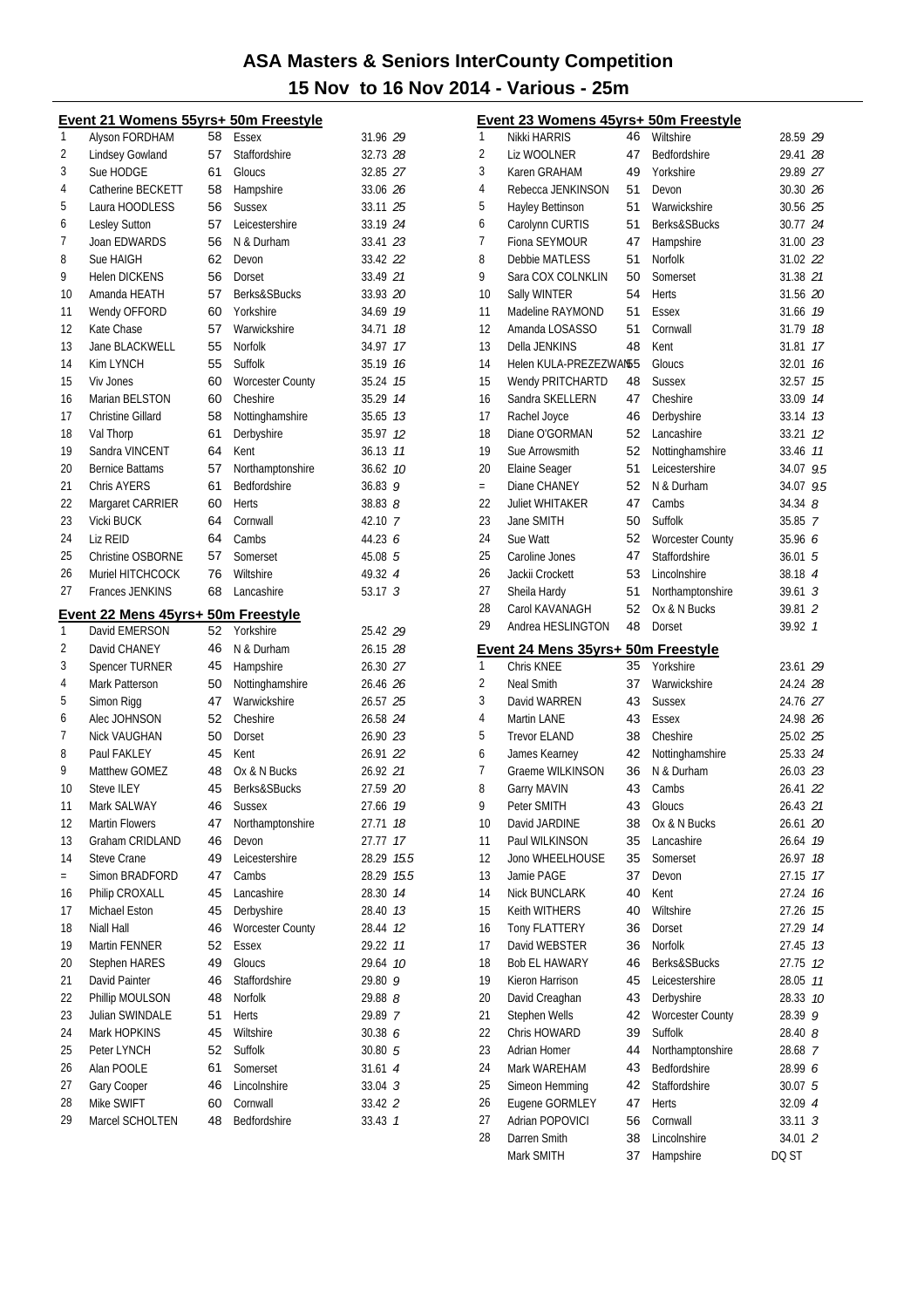|          | Event 25 Womens 35yrs+ 50m Freestyle  |          |                         |                      |
|----------|---------------------------------------|----------|-------------------------|----------------------|
| 1        | Nina WILLIAMS                         | 44       | Yorkshire               | 27.82 29             |
| 2        | Rebecca SMITH                         | 35       | Wiltshire               | 27.88 28             |
| 3        | Gina HOBSON                           | 37       | <b>Sussex</b>           | 28.55 27             |
| 4        | <b>Fleur PARKER</b>                   | 38       | Hampshire               | 28.79 26             |
| 5        | Kate WARWICK                          | 36       | <b>Norfolk</b>          | 29.12 25             |
| 6        | <b>Helen SADLER</b>                   | 44       | Cheshire                | 29.16 24             |
| 7        | Melanie Mcwhirter                     | 41       | Warwickshire            | 29.45 23             |
| 8        | Sarah DYKES                           | 43       | Somerset                | 29.76 22             |
| 9        | Katie NIMMO                           | 38       | Gloucs                  | 29.84 21             |
| 10       | Sharon PERRY                          | 42       | Suffolk                 | 30.49 20             |
| 11       | <b>Helen Akers</b>                    | 43       | Derbyshire              | 30.67 19             |
| 12       | Anne VANNER                           | 42       | <b>Herts</b>            | 30.73 18             |
| 13       | <b>Helen DAVIS</b>                    | 44       | Cambs                   | 30.77 17             |
| 14       | Hannah NEWSHAM                        | 35       | Kent                    | 30.89 15.5           |
| $=$      | <b>Alison Willis</b>                  | 42       | <b>Worcester County</b> | 30.89 15.5           |
| 16       | Karen LEFTLEY                         | 44       | Berks&SBucks            | 31.00 74             |
| 17       | Lydianne Lock                         | 45       | Leicestershire          | 31.28 13             |
| 18       | Nicola Smith                          | 39       | Northamptonshire        | 31.35 12             |
| 19       | Fiona MULLEN                          | 47       | Devon                   | 31.54 11             |
| 20       | Gill HOOK                             | 39       | N & Durham              | 31.75 10             |
| 21       | Clare WARREN                          | 37       | Bedfordshire            | 32.70 9              |
| 22       | Heidi NEVIN                           | 46       |                         | 32.898               |
| 23       |                                       |          | Essex                   |                      |
| 24       | Anna WHITE                            | 41       | Dorset                  | 33.41 7              |
|          | Ninette HIBBS                         | 52       | Cornwall                | 34.41 6              |
| 25       | Emma Lund                             | 48       | Lincolnshire            | 34.50 5              |
| 26       | Diane Asbury                          | 39       | Staffordshire           | 34.93 4              |
| 27       | Karen Blakemore                       | 51       | Nottinghamshire         | $35.10 \t3$          |
| 28       | Joanne SPARKES                        | 37       | Lancashire              | 35.58 2              |
|          | <b>Hester POLLOCK</b>                 | 44       | Ox & N Bucks            | DQ ST                |
|          | Event 26 Mens 25yrs+ 50m Freestyle    |          |                         |                      |
| 1        | Alistair CRAWFORD                     | 30       | Yorkshire               | 24.10 29             |
| 2        | Michael Dakin                         | 28       | Derbyshire              | 24.28 28             |
| 3        | <b>Neal TAYLOR</b>                    | 29       | Devon                   | 24.79 27             |
| 4        | Paul Wilkes                           | 30       | <b>Worcester County</b> | 24.90 26             |
| 5        | William APPLEBY                       | 32       | <b>Norfolk</b>          | 24.96 25             |
| 6        | James Wardle                          | 29       | Warwickshire            | 25.30 24             |
| 7        | Nicky PRINCE                          | 26       | Lancashire              | 25.39 23             |
| 8        | <b>Jack SMITH</b>                     | 26       | <b>Sussex</b>           |                      |
| $=$      |                                       |          |                         | 25.41 21.5           |
| 10       | Matthew LANDS                         | 26       | Dorset                  | 25.41 21.5           |
|          | Alex Mason                            | 28       | Leicestershire          | 25.54<br>19.5        |
| $=$      | Mark LEAMON                           | 27       | Cambs                   | 25.54<br>19.5        |
| 12       | Ryan STEWARD                          | 27       | Ox & N Bucks            | 25.58<br>18          |
| 13       | Paul BARNARD                          | 33       | Cheshire                | 25.62<br>17          |
| 14       | <b>Oliver ESPINASSE</b>               | 30       | Hampshire               | 16<br>25.70          |
| 15       | Daryl MASON                           | 44       | Herts                   | 15<br>25.87          |
| 16       | <b>Ashley BUCK</b>                    | 34       | Suffolk                 | 14<br>26.02          |
| 17       | Rich HILL                             | 26       | Somerset                | 26.10<br>13          |
| 18       | Daniel JOHN                           | 27       | Berks&SBucks            | 26.14<br>12          |
| 19       | James EDMONDS                         | 28       | Gloucs                  | 11<br>26.59          |
| 20       | Rob LANGAN                            | 27       | Wiltshire               | 27.19<br>10          |
| 21       | Luke SMITH                            | 29       | Kent                    | 27.57<br>9           |
| 22       | Richard LEWINDON                      | 29       | Bedfordshire            |                      |
|          |                                       |          |                         | 27.65 <i>8</i>       |
| 23       | Nick VALENTINE                        | 33       | N & Durham              | 28.04 7              |
| 24       | Graham Aspinall                       | 31       | Nottinghamshire         | 28.92 6              |
| 25       | Jonathan Page                         | 32       | Northamptonshire        | 29.43 5              |
| 26<br>27 | Richard Hinsley<br><b>Nick HARRIS</b> | 29<br>33 | Staffordshire<br>Essex  | 31.03 4<br>$31.54$ 3 |

|    | <b>Event 27 Womens 25yrs+ 50m Freestyle</b>       |    |                                             |                 |
|----|---------------------------------------------------|----|---------------------------------------------|-----------------|
| 1  | Hannah KEEN                                       | 28 | <b>Sussex</b>                               | 26.48 29        |
| 2  | Emma GAGE                                         | 25 | Cheshire                                    | 26.72 28        |
| 3  | Carla KING                                        | 31 | Bedfordshire                                | 28.10 27        |
| 4  | Kate NICHOLSON                                    | 32 | N & Durham                                  | 28.24 26        |
| 5  | Becky O'BRIEN                                     | 25 | Berks&SBucks                                | 28.26 25        |
| 6  | Jodie Barber                                      | 25 | Northamptonshire                            | 28.27 24        |
| 7  | Catherine MARKWELL                                | 33 | Norfolk                                     | 28.40 23        |
| 8  | <b>Felicity HAWKINS</b>                           | 27 | Kent                                        | 28.60 22        |
| 9  | Sarah WESTWOOD                                    | 26 | Ox & N Bucks                                | 28.63 21        |
| 10 | Emma ROSS                                         | 28 | Yorkshire                                   | 28.70 20        |
| 11 | Emma CHALLIS                                      | 28 | Devon                                       | 28.82 19        |
| 12 | Leanne Atkins                                     | 28 | Derbyshire                                  | 28.87 18        |
| 13 | <b>Justine Clark</b>                              | 26 | Warwickshire                                | 28.89 17        |
| 14 | Laura Cranshaw                                    | 27 | <b>Worcester County</b>                     | 29.10 16        |
| 15 | Elizabeth BELLINGER                               | 36 | Herts                                       | 29.37<br>15     |
| 16 | Hannah Wiltshire                                  | 27 | Dorset                                      | 29.43<br>14     |
| 17 | <b>Jo DUBERLEY</b>                                | 42 | Gloucs                                      | 13<br>30.24     |
| 18 | Kathryn LOVEYS                                    | 27 | Cambs                                       | 30.26 12        |
| 19 | Rachel STACEY                                     | 34 | Suffolk                                     | 30.35 77        |
| 20 | Sophie CASTLE                                     | 26 | <b>Essex</b>                                | 10<br>30.45     |
| 21 | Tamsyn SCIORTINO                                  | 26 | Hampshire                                   | $30.78$ 9       |
| 22 | Kate Long                                         | 29 | Nottinghamshire                             | 31.088          |
| 23 | Kelly STEENKAMP                                   | 36 | Wiltshire                                   | $31.26$ 7       |
| 24 | <b>Vicky Wells</b>                                | 25 | Leicestershire                              | 31.426          |
| 25 | <b>Helen WHITTLE</b>                              | 33 | Lancashire                                  | 32.73 5         |
| 26 | <b>Brogen LATHAM</b>                              | 25 | Cornwall                                    | $32.81 \quad 4$ |
| 27 | <b>Tara Thornton</b>                              | 25 | Staffordshire                               | 34.88 3         |
| 28 | Gemma BOLT                                        | 25 | Somerset                                    | 35.78 2         |
|    |                                                   |    |                                             |                 |
|    |                                                   |    |                                             |                 |
| 1  | Event 28 Mens 18yrs+ 50m Freestyle<br>Oche IGOCHE | 18 | Yorkshire                                   | 23.34 29        |
| 2  | Alex BOWEN                                        | 19 | <b>Sussex</b>                               | 24.11 28        |
| 3  | <b>Matthew GIRARD</b>                             | 23 | Hampshire                                   | 24.39 27        |
| 4  | Liam O'BRIEN                                      | 18 | Ox & N Bucks                                | 24.56 26        |
| 5  | Greg Bird                                         | 25 |                                             | 24.59 25        |
| 6  | Robin Williams                                    | 24 | Northamptonshire<br><b>Worcester County</b> | 24.61 24        |
| 7  | Ross BRITTON                                      | 22 | Gloucs                                      | 25.10 23        |
| 8  | Levin VEALE                                       | 20 | Devon                                       | 25.14 22        |
| 9  | Sam PARRY                                         | 24 | Bedfordshire                                | 25.18 21        |
| 10 | Jake LLOYD                                        | 19 | Herts                                       | 25.26 20        |
| 11 | Mark COLLINS                                      | 21 | Norfolk                                     | 25.29<br>19     |
| 12 | Adam CARLISLE                                     | 30 | Lancashire                                  | 25.40<br>18     |
| 13 | Luke WESTWOOD                                     | 24 | Cambs                                       | 17<br>25.52     |
| 14 | Joe KEELEY                                        | 21 | Cheshire                                    | 25.60<br>16     |
| 15 | Chris Howe                                        | 24 | Derbyshire                                  | 25.66<br>15     |
| 16 | Josh COLEBY                                       | 18 | Suffolk                                     | 25.79<br>14     |
| 17 | Paul Wilson                                       | 21 | Warwickshire                                | 25.94<br>13     |
| 18 | Jonny GLENNY                                      | 24 | Kent                                        | 26.11<br>12     |
| 19 | Charlie POND-THOMPSOR1                            |    | Essex                                       | 11<br>26.24     |
| 20 | Anthony SIMPSON                                   | 21 | N & Durham                                  | 26.90 10        |
| 21 | <b>Ben ARTIS</b>                                  | 18 | Dorset                                      | 26.94 9         |
| 22 | Mark Butcher                                      | 23 | Leicestershire                              | 26.95 8         |
| 23 | Alexander JOINES                                  | 25 | Berks&SBucks                                | 27.21 7         |
| 24 | Jack MIDDLETON                                    | 24 | Cornwall                                    | 27.32 6         |
| 25 | Alex Jenkins                                      | 22 | Nottinghamshire                             | 27.45 5         |
| 26 | Jon RUSSELL                                       | 33 | Wiltshire                                   | 27.77 4         |
| 27 | Nick BIDDISCOMBE                                  | 27 | Somerset                                    | 28.86 3         |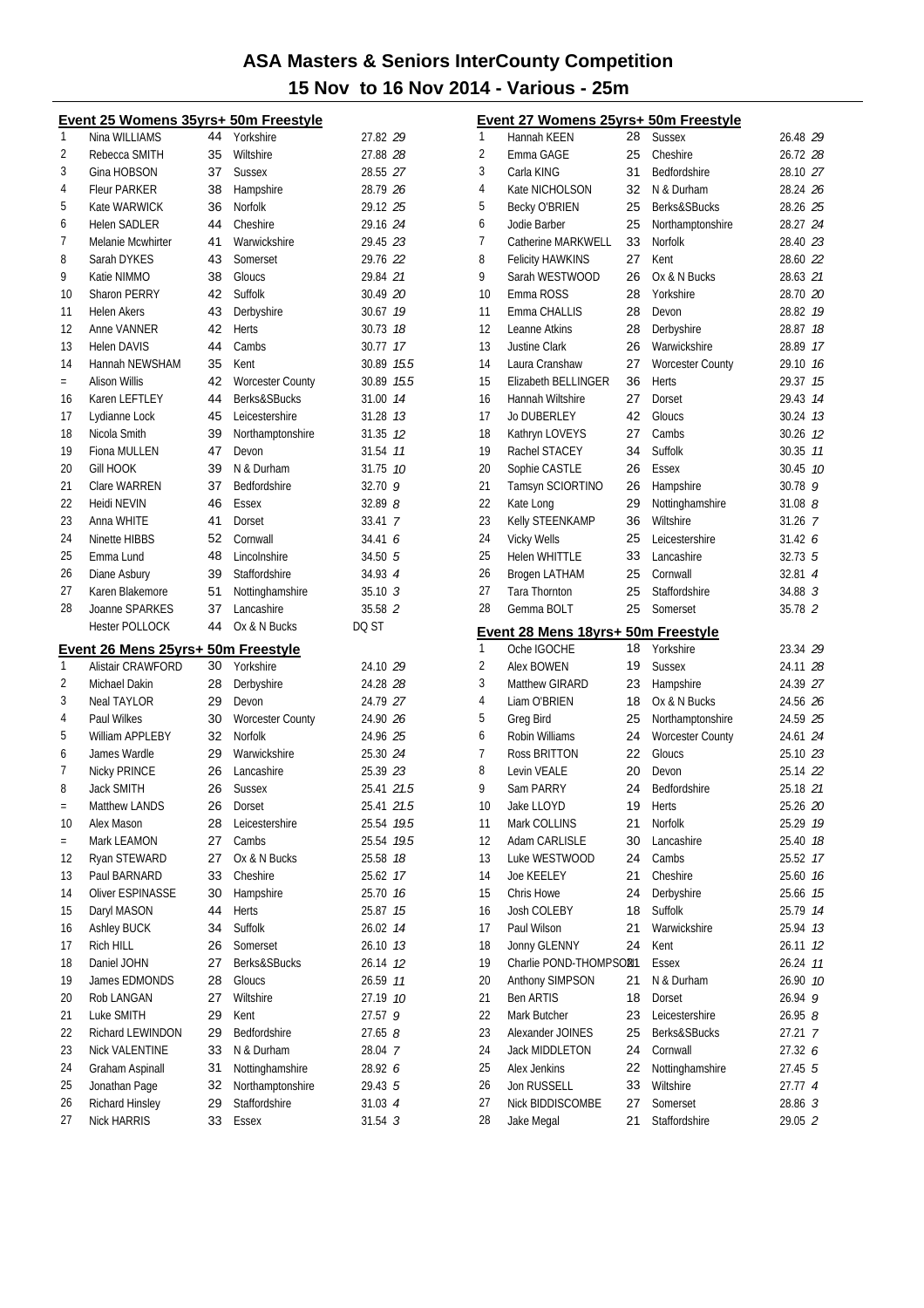|        | Event 29 Womens 18yrs+ 50m Freestyle      |    |                         |                          |
|--------|-------------------------------------------|----|-------------------------|--------------------------|
| 1      | Evie Keane                                | 20 | Derbyshire              | 27.62 <i>29</i>          |
| 2      | Tara COLEMAN                              | 18 | Suffolk                 | 27.81 <i>28</i>          |
| 3      | Eloise Van Vuren                          | 21 | <b>Worcester County</b> | 28.01 27                 |
| 4      | Alice CARY                                | 22 | Yorkshire               | 28.06 26                 |
| 5      | Kay DONOVAN                               | 18 | <b>Sussex</b>           | 28.46 25                 |
| 6      | Hannah Greenshield                        | 18 | Warwickshire            | 28.59 24                 |
| 7      | Libby HETHERINGTON                        | 22 | Berks&SBucks            | 28.73 23                 |
| 8      | Alicia RIOS-WILKES                        | 19 | Devon                   | 29.13 22                 |
| 9      | Katie MILLS                               | 19 | Dorset                  | 29.17 21                 |
| 10     | Victoria JENNINGS                         | 18 | Wiltshire               | 29.29 20                 |
| 11     | Victoria PRITCHARD                        | 18 | Bedfordshire            | 29.55 19                 |
| 12     | <b>Esther Allen</b>                       | 23 | Staffordshire           | 29.72 18                 |
| 13     | <b>Helen SHAW</b>                         | 22 | Lancashire              | 29.73 17                 |
| 14     | Ceris WESTLAKE                            | 23 | Gloucs                  | 29.86 15.5               |
| $=$    | Louise BUSH                               | 23 | <b>Norfolk</b>          | 29.86 15.5               |
| 16     | Rebekah JAMES                             | 19 | Cornwall                | 29.90 14                 |
| 17     | Sophie JENKINS                            | 22 | Hampshire               | 29.91<br>13              |
| 18     | Lauren Boland                             | 19 | Leicestershire          | 30.09 12                 |
| 19     | <b>Tegan DAWKINS</b>                      | 20 | Essex                   | 30.18 11                 |
| 20     | Rebecca LOCK                              | 19 | Somerset                | 30.24 10                 |
| 21     | Jenny CUSSELLE                            | 23 | Kent                    | 30.40 9                  |
| 22     | Ashlee Ward                               | 22 | Northamptonshire        | 30.678                   |
| 23     | Cara FRESHER                              | 21 | Cambs                   | 30.68 7                  |
| 24     | Melissa WIDDRINGTON 21                    |    | N & Durham              | 31.426                   |
| 25     | Danni CHANDLER                            | 20 | Cheshire                | 31.465                   |
| 26     | Megan Nagle                               | 18 | Nottinghamshire         | 32.98 4                  |
| 27     | Melissa BRANDON                           | 19 | Herts                   | $33.20 \text{ } 3$       |
|        | Karen DELA                                | 33 | Ox & N Bucks            | 39.25 2                  |
| 28     |                                           |    |                         |                          |
|        |                                           |    |                         |                          |
| 1      | Event 30 Mixed 220yrs+ 4x50m Medley Relay |    |                         |                          |
|        | Cheshire                                  |    |                         | 2:11.42 29               |
| 2<br>3 | Yorkshire<br>Warwickshire                 |    |                         | 2:14.91 28               |
| 4      | Devon                                     |    |                         | 2:17.75 27<br>2:18.07 26 |
| 5      | Herts                                     |    |                         | 2:21.47 25               |
| 6      | Bedfordshire                              |    |                         | 2:22.31 24               |
| 7      | Dorset                                    |    |                         | 2:24.94 23               |
| 8      | Essex                                     |    |                         |                          |
| 9      | N & Durham                                |    |                         | 2:25.26 22<br>2:26.38 21 |
| 10     | Kent                                      |    |                         |                          |
| 11     |                                           |    |                         | 2:26.39 20<br>2:26.42 19 |
| 12     | <b>Worcester County</b><br>Hampshire      |    |                         | 2:27.16 18               |
| 13     | <b>Sussex</b>                             |    |                         | 2:29.49 17               |
| 14     | Nottinghamshire                           |    |                         | 2:30.72 76               |
| 15     | Derbyshire                                |    |                         | 2:31.98 75               |
| 16     | Gloucs                                    |    |                         | 2:34.90 74               |
| 17     | Cambs                                     |    |                         | 2:36.05 73               |
| 18     | Staffordshire                             |    |                         | 2:36.78 12               |
| 19     | Leicestershire                            |    |                         | 2:38.32 11               |
| 20     | Suffolk                                   |    |                         | 2:43.86 10               |
| 21     | Wiltshire                                 |    |                         | 2:45.41<br>9             |
| 22     | Northamptonshire                          |    |                         | $2:46.79$ $8$            |
| 23     | Cornwall                                  |    |                         | 2:50.11 7                |
| 24     | Lancashire                                |    |                         | 2:50.42 6                |
| 25     | Somerset                                  |    |                         | $2:55.57$ 5              |
|        | Berks&SBucks                              |    |                         | DQ SL 6L                 |

|          | Event 31 Womens 140yrs+ 4x50m Medley Relay |                    |          |
|----------|--------------------------------------------|--------------------|----------|
| 1        | Yorkshire                                  | 2:08.07 29         |          |
| 2        | <b>Sussex</b>                              | 2:10.75 28         |          |
| 3        | Warwickshire                               | 2:13.44 27         |          |
| 4        | Berks&SBucks                               | 2:14.85 26         |          |
| 5        | Gloucs                                     | 2:15.98 25         |          |
| 6        | Somerset                                   | 2:18.44 24         |          |
| 7        | Essex                                      | 2:19.14 23         |          |
| 8        | Norfolk                                    | 2:20.02 22         |          |
| 9        | Cambs                                      | 2:20.72 21         |          |
| 10       | Devon                                      | 2:21.42 20         |          |
| 11       | Hampshire                                  | 2:21.90 19         |          |
| 12       | Wiltshire                                  | 2:24.27            | 18       |
| 13       | Dorset                                     | 2:24.33            | 17       |
| 14       | Bedfordshire                               | 2:25.15            | 16       |
| 15       | Derbyshire                                 | 2:25.26            | 15       |
| 16       | <b>Herts</b>                               | 2:25.64            | 14       |
| 17       | Cheshire                                   | $2:25.83$ $13$     |          |
| 18       | <b>Worcester County</b>                    | 2:26.34 12         |          |
| 19       | Kent                                       | 2:29.62            | 11       |
| 20       | Cornwall                                   | 2:30.45            | 10       |
| 21       | Leicestershire                             | 2:31.86            | 9        |
| 22       | Nottinghamshire                            | $2:32.26$ 8        |          |
| 23       | Staffordshire                              | 2:33.44 7          |          |
| 24       | N & Durham                                 | 2:34.366           |          |
| 25       | Lancashire                                 | $2:41.74$ 5        |          |
| 26       | Northamptonshire                           | 2:42.28 4          |          |
| 27       | Ox & N Bucks                               | $2:42.32$ 3        |          |
|          |                                            |                    |          |
|          | Suffolk                                    | DQ T 5L            |          |
|          | Event 32 Mens 140yrs+ 4x50m Medley Relay   |                    |          |
| 1        | Yorkshire                                  | 1:51.32 29         |          |
| 2        | Cheshire                                   | 1:54.25 28         |          |
| 3        | Sussex                                     | 1:55.64 27         |          |
| 4        | Warwickshire                               | 1:55.81 26         |          |
| 5        | <b>Worcester County</b>                    | 1:56.31 25         |          |
| 6        | Berks&SBucks                               | 1:58.43 24         |          |
| 7        | Ox & N Bucks                               | 1:58.51 23         |          |
| 8        | Cambs                                      | 1:58.71 22         |          |
| 9        | Dorset                                     | 1:58.83 21         |          |
| 10       | Gloucs                                     | 1:59.25 20         |          |
| 11       | Devon                                      | 1:59.90            | 19       |
| 12       | Suffolk                                    | 2:00.89            | 18       |
| 13       | Derbyshire                                 | 2:01.12            | 17       |
| 14       | Norfolk                                    | 2:01.82            | 16       |
| 15<br>16 | Nottinghamshire                            | 2:02.92            | 15<br>14 |
| 17       | Lancashire<br>Kent                         | 2:02.98            | 13       |
| 18       |                                            | 2:03.41<br>2:04.52 | 12       |
| 19       | Hampshire<br>Wiltshire                     | 2:06.92            | 11       |
| 20       | Leicestershire                             | 2:07.70            | 10       |
| 21       | N & Durham                                 | 2:08.81            | 9        |
| 22       | Bedfordshire                               | $2:11.52$ $8$      |          |
| 23       | Herts                                      | 2:12.19 7          |          |
| 24       | Cornwall                                   | 2:18.856           |          |
| 25       | Somerset                                   | $2:20.83$ 5        |          |
| 26       | Northamptonshire                           | 2:27.70 4          |          |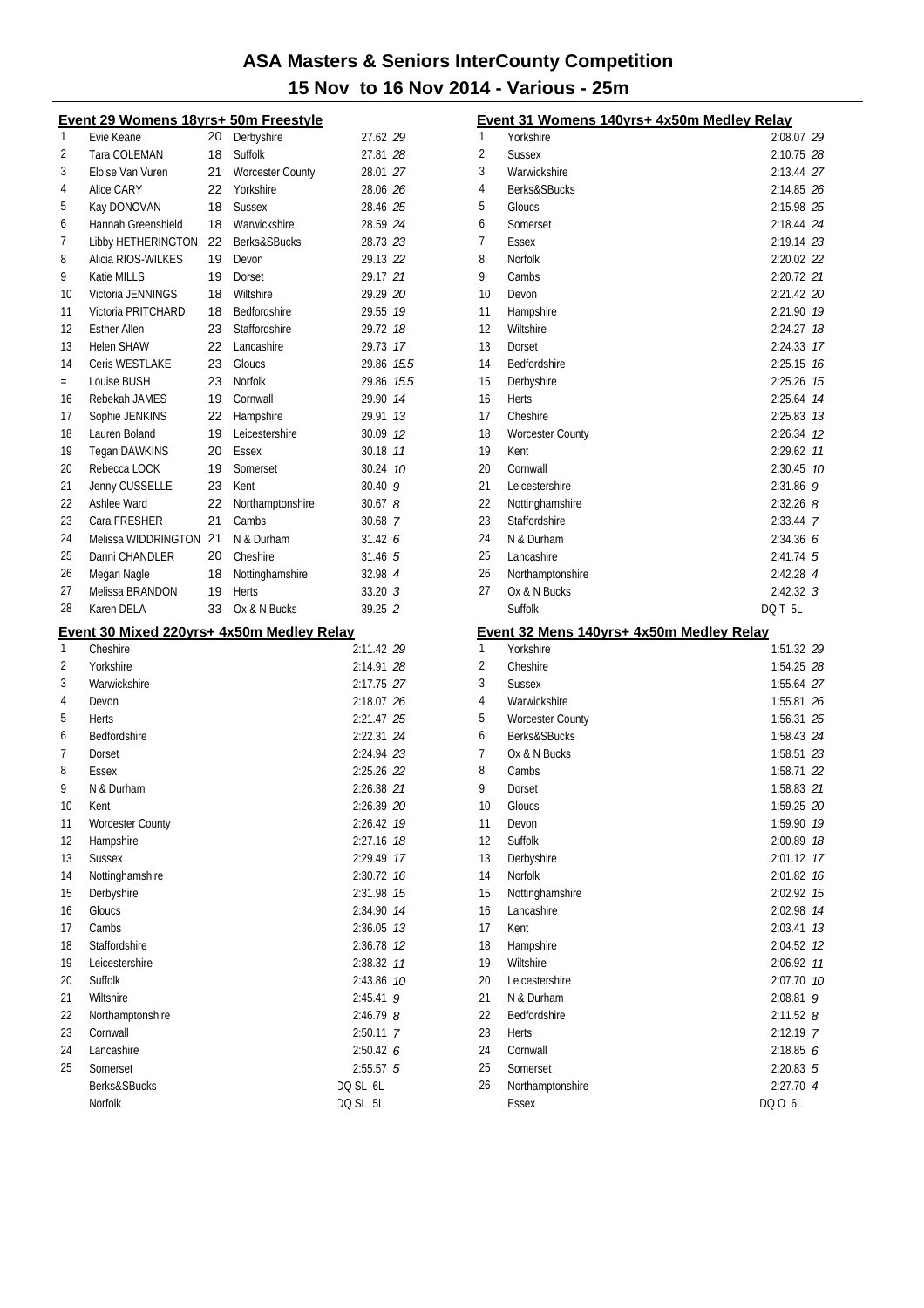|    | Event 33 Womens 72yrs+ 4x50m Medley Relay |             |    |
|----|-------------------------------------------|-------------|----|
| 1  | Warwickshire                              | 2:06.43 29  |    |
| 2  | <b>Sussex</b>                             | 2:08.36 28  |    |
| 3  | <b>Worcester County</b>                   | 2:09.54 27  |    |
| 4  | Yorkshire                                 | 2:09.85 26  |    |
| 5  | N & Durham                                | 2:10.44 25  |    |
| 6  | Devon                                     | 2:11.37 24  |    |
| 7  | Bedfordshire                              | 2:11.79 23  |    |
| 8  | Dorset                                    | 2:12.28 22  |    |
| 9  | Berks&SBucks                              | 2:12.89 21  |    |
| 10 | Cambs                                     | 2:13.29 20  |    |
| 11 | Wiltshire                                 | 2:13.51     | 19 |
| 12 | Derbyshire                                | 2:13.64 18  |    |
| 13 | Northamptonshire                          | 2:15.56 17  |    |
| 14 | Lancashire                                | 2:16.65 76  |    |
| 15 | Cheshire                                  | 2:17.47 15  |    |
| 16 | Norfolk                                   | 2:17.73 14  |    |
| 17 | Hampshire                                 | 2:17.77 13  |    |
| 18 | Essex                                     | 2:18.31     | 12 |
| 19 | Gloucs                                    | 2:19.37     | 11 |
| 20 | Herts                                     | 2:22.35 10  |    |
| 21 | Suffolk                                   | $2:23.27$ 9 |    |
| 22 | Kent                                      | $2:23.29$ 8 |    |
| 23 | Leicestershire                            | $2:24.51$ 7 |    |
| 24 | Cornwall                                  | 2:26.966    |    |
| 25 |                                           |             |    |
| 26 | Nottinghamshire<br>Somerset               | $2:27.67$ 5 |    |
| 27 | Staffordshire                             | 2:33.68 4   |    |
|    |                                           | $2:39.02$ 3 |    |
|    | Event 34 Mens 72yrs+ 4x50m Medley Relay   |             |    |
| 1  | Devon                                     | 1:48.60 29  |    |
| 2  | Yorkshire                                 | 1:49.07 28  |    |
| 3  | Hampshire                                 | 1:50.46 27  |    |
| 4  | Suffolk                                   | 1:51.93 26  |    |
| 5  | Cambs                                     | 1:52.51 25  |    |
| 6  | <b>Worcester County</b>                   | 1:53.07 24  |    |
| 7  | <b>Sussex</b>                             | 1:53.46 23  |    |
| 8  | Bedfordshire                              | 1:55.31 22  |    |
| 9  | Cheshire                                  | 1:55.75 21  |    |
| 10 | Lancashire                                | 1:56.49 20  |    |
| 11 | Gloucs                                    | 1:56.58 19  |    |
| 12 | Warwickshire                              | 1:56.80 78  |    |
| 13 | Ox & N Bucks                              | 1:57.72     | 17 |
| 14 | Dorset                                    | 1:57.78 16  |    |
| 15 | Derbyshire                                | 1:59.10 75  |    |
| 16 | Berks&SBucks                              | 2:00.39 74  |    |
| 17 | <b>Norfolk</b>                            | 2:00.52 73  |    |
| 18 | Herts                                     | 2:00.84 12  |    |
| 19 | Nottinghamshire                           | 2:01.00 77  |    |
| 20 |                                           | 2:01.67 10  |    |
|    | <b>Essex</b>                              |             |    |
| 21 | N & Durham                                | $2:02.66$ 9 |    |
| 22 | Somerset                                  | $2:03.95$ 8 |    |
| 23 | Wiltshire                                 | 2:04.36 7   |    |
| 24 | Kent                                      | 2:06.89 6   |    |

|    | Event 35 Womens 65yrs+ 50m Butterfly |    |                  |          |                |
|----|--------------------------------------|----|------------------|----------|----------------|
| 1  | Rachel BARTON                        | 66 | Cheshire         | 38.95 29 |                |
| 2  | Pat JACKSON                          | 67 | Norfolk          | 42.76 28 |                |
| 3  | Alison GWYNN                         | 66 | <b>Sussex</b>    | 43.72 27 |                |
| 4  | Diane FORD                           | 71 | Hampshire        | 45.07 26 |                |
| 5  | Carol FELLOWS                        | 68 | Gloucs           | 47.37 25 |                |
| 6  | Rosemarie Green                      | 66 | Warwickshire     | 49.20 24 |                |
| 7  | Mary Holland                         | 68 | Derbyshire       | 50.54 23 |                |
| 8  | Linda ASHMORE                        | 68 | Dorset           | 50.55 22 |                |
| 9  | <b>Janet MASTERS</b>                 | 74 | Bedfordshire     | 51.68 21 |                |
| 10 | Carol BROWN                          | 67 | Yorkshire        | 52.43 20 |                |
| 11 | Sally HOUGH                          | 65 | Cornwall         | 52.65 19 |                |
| 12 | Doreen GORDON                        | 72 | Lancashire       | 53.28    | 18             |
| 13 | Muriel HITCHCOCK                     | 76 | Wiltshire        | 58.86    | 17             |
| 14 | <b>Janet GARDINER</b>                | 65 | Herts            | 1:03.08  | 16             |
| 15 | Vivian BELL-WEST                     | 69 | Devon            | 1:07.85  | 15             |
| 16 | Maureen TOMLINSON                    | 70 | Berks&SBucks     | 1:09.31  | 14             |
| 17 | Jean Thomas                          | 70 | Northamptonshire | 1:39.27  | 13             |
| 18 | Maureen FAKLEY                       | 77 | Kent             | 1:54.78  | 12             |
|    | Event 36 Mens 65yrs+ 50m Butterfly   |    |                  |          |                |
| 1  | <b>Brian HUNT</b>                    | 65 | Kent             | 35.02 29 |                |
| 2  | <b>Barrie ROLFE</b>                  | 66 | <b>Sussex</b>    | 35.57 28 |                |
| 3  | <b>Neil MACKINNON</b>                | 73 | Cheshire         | 35.61 27 |                |
| 4  | Duncan BROWN                         | 67 | Yorkshire        | 35.98 26 |                |
| 5  | Chris DUNN                           | 68 | <b>Herts</b>     | 36.39 25 |                |
| 6  | <b>Bernard Wills</b>                 | 67 | Warwickshire     | 36.86 24 |                |
| 7  | Jim Corbett                          | 65 | Derbyshire       | 37.37 23 |                |
| 8  | <b>Richard STEAD</b>                 | 71 | Berks&SBucks     | 38.61 22 |                |
| 9  | <b>Thomas KELLEHER</b>               | 65 | Lancashire       | 39.18 21 |                |
| 10 | Peter STEPHENS                       | 67 | Cornwall         | 39.54 20 |                |
| 11 | <b>Stuart MCLELLAN</b>               | 65 | Suffolk          | 39.70    | 19             |
| 12 | Richard Braybrook                    | 68 | Northamptonshire | 42.43    | 18             |
| 13 | <b>Godfrey Green</b>                 | 65 | Lincolnshire     | 42.65    | 17             |
| 14 | <b>Chris TRUEMAN</b>                 | 67 | Norfolk          | 43.55    | 16             |
| 15 | Carl BUTLER                          | 70 | N & Durham       | 45.18    | 15             |
| 16 | <b>Terry WINDEATT</b>                | 66 | Devon            | 46.68    | 14             |
| 17 | Don LEATHERBARROW 76                 |    | Gloucs           | 48.25    | 13             |
| 18 | Paul PARTINGTON                      | 66 | Somerset         | 50.43    | 12             |
| 19 | Paul CLARKE                          | 72 | Bedfordshire     | 52.96    | 11             |
| 20 | Lawrie DODDS                         | 67 | Dorset           | 53.52    | 10             |
| 21 | John SNEESBY                         | 65 | Wiltshire        | 53.57    | 9              |
| 22 | Richard GODDARD                      | 72 | Cambs            | 55.08 8  |                |
| 23 | <b>Robert PALMER</b>                 | 70 | Hampshire        | 1:05.98  | $\overline{7}$ |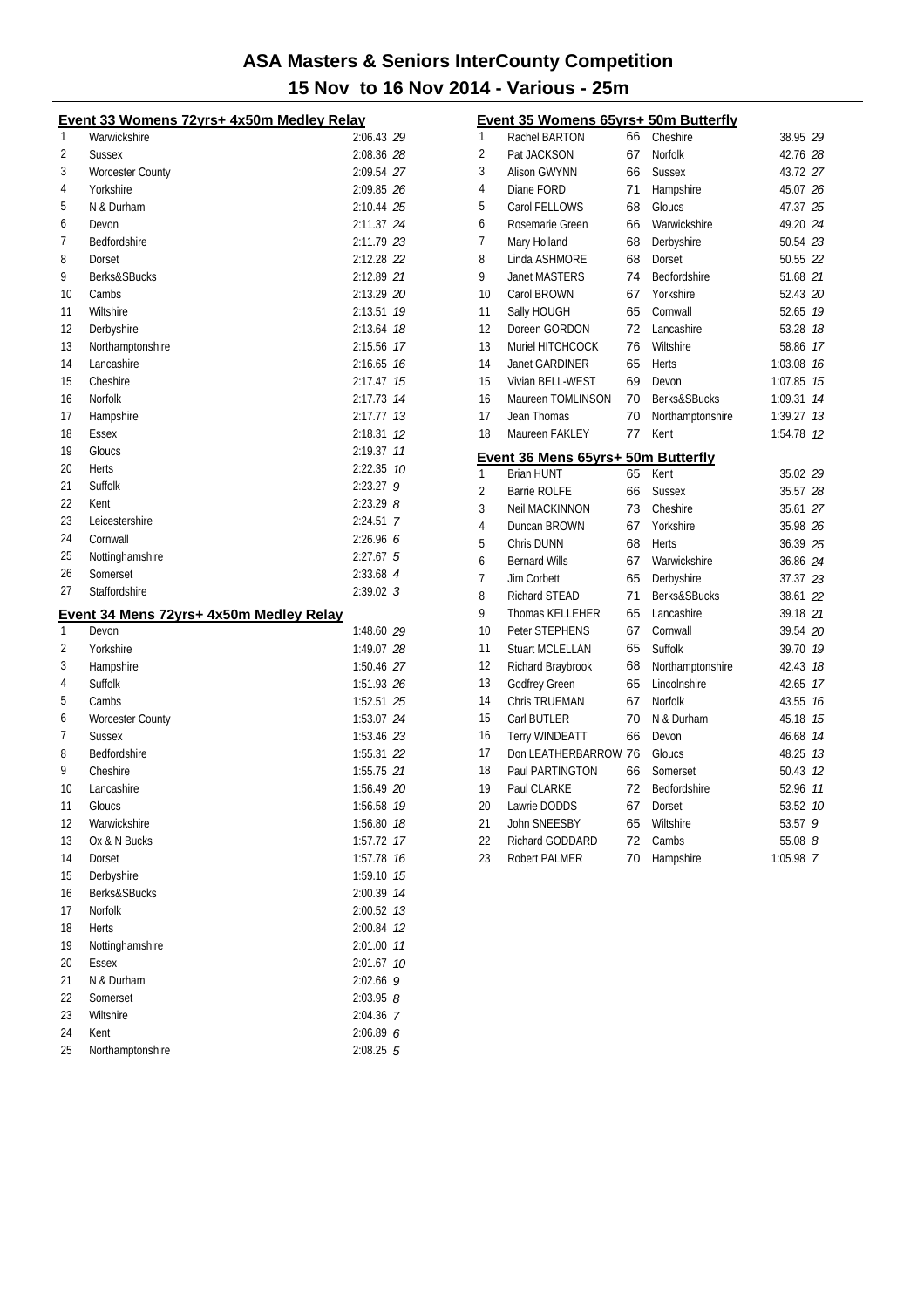|    | Event 37 Womens 55yrs+ 50m Butterfly                     |    |                         |             |
|----|----------------------------------------------------------|----|-------------------------|-------------|
| 1  | Eileen LUTHER                                            | 56 | <b>Essex</b>            | 35.60 29    |
| 2  | Helen KULA-PRZEZWAN\$5                                   |    | Gloucs                  | 36.36 28    |
| 3  | Laura HOODLESS                                           | 56 | <b>Sussex</b>           | 36.90 27    |
| 4  | Amanda HEATH                                             | 57 | Berks&SBucks            | 37.11 26    |
| 5  | <b>Lindsey Gowland</b>                                   | 57 | Staffordshire           | 37.35 25    |
| 6  | <b>Helen DICKENS</b>                                     | 56 | Dorset                  | 37.59 24    |
| 7  | Sue HAIGH                                                | 62 | Devon                   | 38.11 23    |
| 8  | Sally SHIELDS                                            | 60 | Yorkshire               | 39.01 22    |
| 9  | Jenny Merritt                                            | 63 | Derbyshire              | 40.50 21    |
| 10 | Kiyoko Naish                                             | 55 | Nottinghamshire         | 40.79 20    |
| 11 | Kate Chase                                               | 57 | Warwickshire            | 40.91 19    |
| 12 | Kim LYNCH                                                | 55 | Suffolk                 | 41.18 18    |
| 13 | Carol BOAGEY                                             | 55 | N & Durham              | 42.27 17    |
| 14 | Viv Jones                                                | 60 | <b>Worcester County</b> | 42.54 16    |
| 15 | Margaret CARRIER                                         | 60 | Herts                   | 42.82 15    |
| 16 | Lesley Sutton                                            | 57 | Leicestershire          | 14<br>42.84 |
| 17 | <b>Susie GALLIENNE</b>                                   | 56 | Hampshire               | 42.85 13    |
| 18 | <b>Chris AYERS</b>                                       | 61 | Bedfordshire            | 43.36 12    |
| 19 | Jane BLACKWELL                                           | 55 | <b>Norfolk</b>          | 43.98 11    |
| 20 | Pat Reynolds                                             | 64 | Northamptonshire        | 45.48 10    |
| 21 | Moira HAMPSON                                            | 62 | Cheshire                | 51.46 $9$   |
| 22 | <b>Frances JENKINS</b>                                   | 68 | Lancashire              | 52.318      |
| 23 | Valerie CUMMINGS                                         | 57 | Cambs                   | 56.15 7     |
| 24 | Christine OSBORNE                                        | 57 | Somerset                | 57.94 6     |
| 25 | Shelley ROBINSON                                         | 62 | Kent                    | 58.42 5     |
| 26 | Lesley MAYNARD                                           | 71 | Wiltshire               | 1:12.59 4   |
|    |                                                          |    |                         |             |
|    |                                                          |    |                         |             |
| 1  | Event 38 Mens 55yrs+ 50m Butterfly<br><b>Steven WALL</b> | 60 | Lancashire              | 29.71 29    |
| 2  | Simon VEALE                                              | 58 | Devon                   | 29.83 28    |
| 3  | <b>Barry CHANDLER</b>                                    | 57 | Herts                   | 30.03 27    |
| 4  | Steve Burcham                                            | 57 | Warwickshire            | 30.38 26    |
| 5  | <b>Graeme MILNE</b>                                      | 60 | Cornwall                | 30.46 25    |
| 6  | <b>Graham POWELL</b>                                     | 58 | Bedfordshire            | 31.68 24    |
| 7  | <b>Geoff BAKER</b>                                       | 55 | Essex                   | 31.83 23    |
| 8  | <b>Stephen BRAINE</b>                                    | 60 | <b>Sussex</b>           | 32.26 22    |
| 9  | Christopher BROWN                                        | 61 | Yorkshire               | 32.32 21    |
| 10 | Philip COTTON                                            | 58 | Norfolk                 | 32.45 20    |
| 11 | Martyn Finney                                            | 56 | Derbyshire              | 32.50 19    |
| 12 | Simon HINDSHAW                                           | 57 | Hampshire               | 32.59 18    |
| 13 | Robert GUY                                               | 56 | Gloucs                  | 33.60<br>17 |
| 14 | Jonathan EXALL                                           | 55 | Kent                    | 33.61<br>16 |
| 15 | <b>Gerry KELLEHER</b>                                    | 56 | Cheshire                | 33.63<br>15 |
| 16 | Gavin KILPATRICK                                         | 55 | Cambs                   | 14<br>33.91 |
| 17 | Graham PEARSON                                           | 62 | N & Durham              | 13<br>34.27 |
| 18 | <b>Steve Weston</b>                                      | 59 | <b>Worcester County</b> | 34.52<br>12 |
| 19 | Andrew HUCKLE                                            | 58 | Berks&SBucks            | 11<br>35.61 |
| 20 | Tony Ward                                                | 60 | Staffordshire           | 36.07<br>10 |
| 21 | Andy CHAPMAN                                             | 61 | Wiltshire               | 36.22<br>9  |
| 22 | Gerald Battams                                           | 59 | Northamptonshire        | $36.88$ $8$ |
| 23 | Iain Nicholson                                           | 60 | Nottinghamshire         | 37.96 7     |
| 24 | lan GORDON                                               | 61 | Dorset                  | 39.13 6     |
| 25 | Andrew WRIGHT                                            | 57 | Suffolk                 | 40.265      |
| 26 | Alan POOLE                                               | 61 | Somerset                | 40.69 4     |
| 27 | Tony Baskeyfield                                         | 58 | Lincolnshire            | 41.37 3     |

|     | <u>Event 39 Womens 45yrs+ 50m Butterfly</u> |    |                         |           |      |
|-----|---------------------------------------------|----|-------------------------|-----------|------|
| 1   | Liz WOOLNER                                 | 47 | Bedfordshire            | 31.55 29  |      |
| 2   | Philippa O'GRADY                            | 45 | Somerset                | 33.05 28  |      |
| 3   | Karen GRAHAM                                | 49 | Yorkshire               | 33.19 27  |      |
| 4   | Hayley Bettinson                            | 51 | Warwickshire            | 33.31 26  |      |
| 5   | Rebecca HARDY                               | 46 | Essex                   | 33.52 25  |      |
| 6   | Debbie MATLESS                              | 51 | Norfolk                 | 33.97 24  |      |
| 7   | Carolynn CURTIS                             | 51 | Berks&SBucks            | 34.37 23  |      |
| 8   | Denise WARD                                 | 49 | Devon                   | 34.82 22  |      |
| 9   | Donna WICKENS                               | 48 | Kent                    | 35.61 21  |      |
| 10  | Diane O'GORMAN                              | 52 | Lancashire              | 35.64 20  |      |
| 11  | Sally WINTER                                | 54 | <b>Herts</b>            | 35.98 19  |      |
| 12  | Emma Lund                                   | 48 | Lincolnshire            | 36.08 18  |      |
| 13  | Catherine SHEARN                            | 45 | Hampshire               | 36.37 17  |      |
| 14  | Ninette HIBBS                               | 52 | Cornwall                | 36.84 16  |      |
| 15  | Sandra SKELLERN                             | 47 | Cheshire                | 36.85 15  |      |
| 16  | Maggi Tuck                                  | 52 | Derbyshire              | 37.28 14  |      |
| 17  | <b>Chris Barnett</b>                        | 54 | Leicestershire          | 37.54 13  |      |
| 18  | <b>Jo BANWELL</b>                           | 45 | <b>Sussex</b>           | 37.65 12  |      |
| 19  | <b>Nell WALKER</b>                          | 48 | Wiltshire               | 38.20 11  |      |
| 20  | Diane CHANEY                                | 52 | N & Durham              | 39.72 10  |      |
| 21  | <b>Lisa WITHERS</b>                         | 48 | Suffolk                 | 39.74 9   |      |
| 22  | Linden JACK                                 | 48 | Cambs                   | 40.85 $8$ |      |
| 23  | Karen Blakemore                             | 51 | Nottinghamshire         | 41.78 7   |      |
| 24  | Caroline Jones                              | 47 | Staffordshire           | 44.49 6   |      |
| 25  | Sue Watt                                    | 52 | <b>Worcester County</b> | 44.52 5   |      |
| 26  | Sheila Hardy                                | 51 | Northamptonshire        | 44.94 4   |      |
| 27  |                                             | 46 | Gloucs                  | 46.97 3   |      |
|     | Mandy GREEN                                 |    |                         |           |      |
|     |                                             |    |                         |           |      |
| 28  | Linda ASHMORE                               | 68 | Dorset                  | 51.91 2   |      |
|     | Event 40 Mens 45yrs+ 50m Butterfly          |    |                         |           |      |
| 1   | David EMERSON                               | 52 | Yorkshire               | 27.11 29  |      |
| 2   | David CHANEY                                | 46 | N & Durham              | 27.72 28  |      |
| 3   | Alec JOHNSON                                | 52 | Cheshire                | 28.71 27  |      |
| 4   | Nick VAUGHAN                                | 50 | Dorset                  | 28.75 26  |      |
| 5   | Mark Patterson                              | 50 | Nottinghamshire         | 29.62 25  |      |
| 6   | <b>Steve Goodall</b>                        | 49 | Derbyshire              | 29.68 24  |      |
| 7   | Craig KIRKLAND                              | 46 | Herts                   | 29.70 23  |      |
| 8   | Graham CRIDLAND                             | 46 | Devon                   | 30.13 22  |      |
| 9   | Gary Wright                                 | 45 | <b>Worcester County</b> | 30.21 21  |      |
| 10  | Bob EL HAWARY                               | 46 | Berks&SBucks            | 30.26 20  |      |
| 11  | Christopher Ryall                           | 49 | Warwickshire            | 30.29     | 19   |
| 12  | Alan BURROWS                                | 46 | Kent                    | 30.59     | 18   |
| 13  | Matthew GOMEZ                               | 48 | Ox & N Bucks            | 30.66     | 16.5 |
| $=$ | Stephen ATHERLEY                            | 48 | Hampshire               | 30.66     | 16.5 |
| 15  | Mark PARTRIDGE                              | 51 | Gloucs                  | 30.83     | 15   |
| 16  | Steven WALL                                 | 60 | Lancashire              | 30.94     | 14   |
| 17  | Nigel BROWN                                 | 48 | <b>Essex</b>            | 31.23     | 13   |
| 18  | Richard O'LEARY                             | 50 | Cambs                   | 32.01     | 12   |
| 19  | <b>Steve Crane</b>                          | 49 | Leicestershire          | 32.42     | 11   |
| 20  | Phillip MOULSON                             | 48 | Norfolk                 | 32.76     | 10   |
| 21  | Dale BARKER                                 | 52 | Suffolk                 | 32.85     | 9    |
| 22  | David Painter                               | 46 | Staffordshire           | 33.288    |      |
| 23  | Mark ROBERTSON                              | 45 | Wiltshire               | 35.95 7   |      |
| 24  | Adrian POPOCICI                             | 56 | Cornwall                | 36.17 6   |      |
| 25  | Gary Cooper                                 | 46 | Lincolnshire            | 41.06 5   |      |
| 26  | John O'ROURKE                               | 45 | Bedfordshire            | 43.87 4   |      |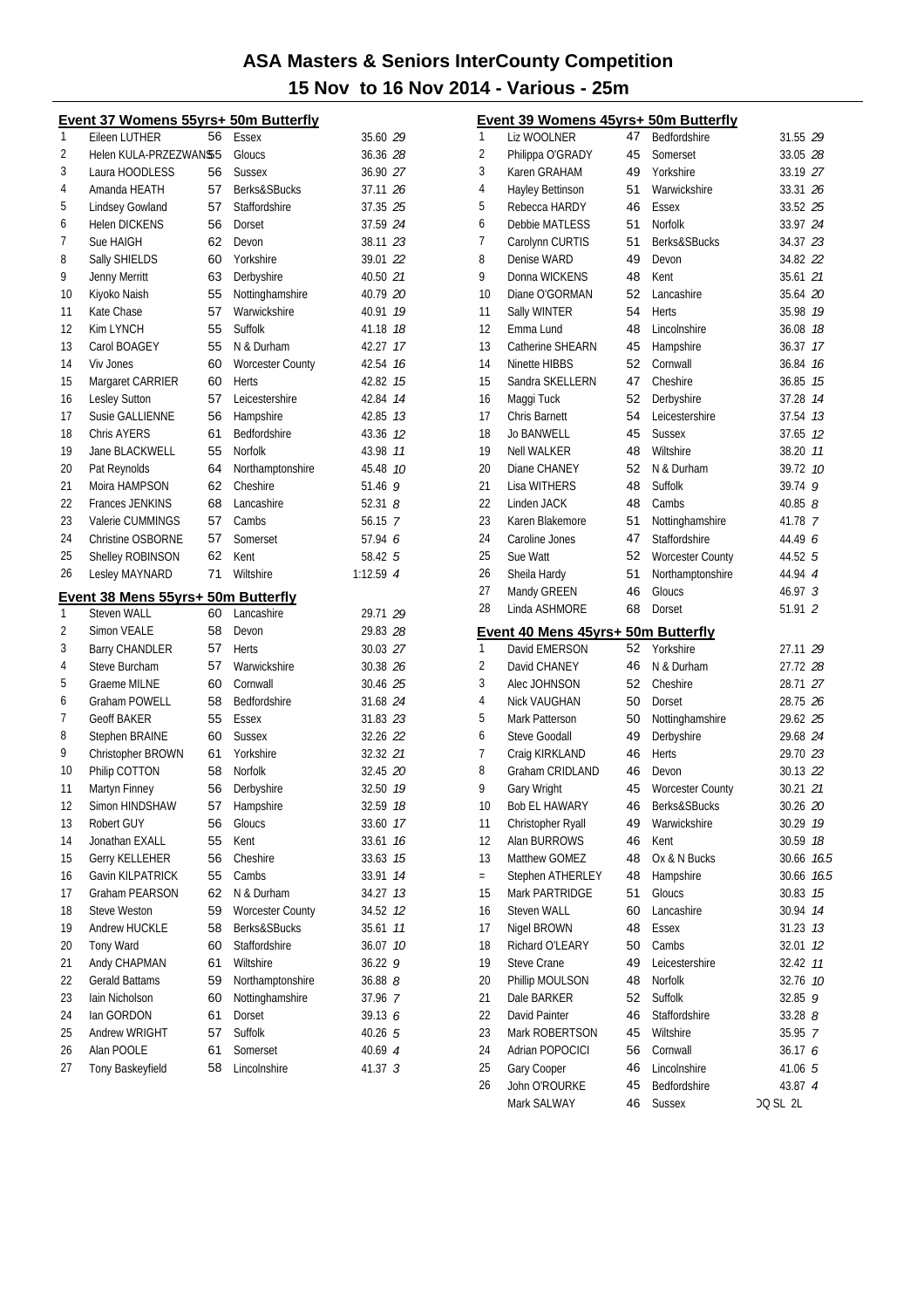|          | Event 41 Womens 35yrs+ 50m Butterfly |          |                           |                      |    |
|----------|--------------------------------------|----------|---------------------------|----------------------|----|
| 1        | Elizabeth BELLINGER                  | 36       | <b>Herts</b>              | 30.13 29             |    |
| 2        | Philippa RICKARD                     | 43       | Yorkshire                 | 30.34 28             |    |
| 3        | Sarah DYKES                          | 43       | Somerset                  | 31.13 27             |    |
| 4        | Kirsty KROUWELL                      | 35       | <b>Sussex</b>             | 31.90 26             |    |
| 5        | Jeanne PETIT                         | 44       | <b>Berks&amp;SBucks</b>   | 32.45 25             |    |
| 6        | Lara FENNER                          | 40       | Essex                     | 32.85 24             |    |
| 7        | Helen Rolle                          | 39       | Derbyshire                | 33.47 23             |    |
| 8        | <b>Helen SADLER</b>                  | 44       | Cheshire                  | 33.53 22             |    |
| 9        | Jessica WOODDISSE                    | 39       | Gloucs                    | 33.58 21             |    |
| 10       | Lisa Rushton                         | 37       | <b>Worcester County</b>   | 34.05 20             |    |
| 11       | Kelly STEENKAMP                      | 36       | Wiltshire                 | 34.08 19             |    |
| 12       | Jill Groves                          | 40       | Warwickshire              | 34.57 18             |    |
| 13       | <b>Sharon PERRY</b>                  | 42       | Suffolk                   | 35.00 17             |    |
| 14       | Michelle MATSON                      | 36       | Hampshire                 | 35.12 76             |    |
| 15       | Heidi HUNT                           | 44       | Devon                     | 35.28 15             |    |
| 16       | Joanne SPARKS                        | 37       | Lancashire                | 35.54 74             |    |
| 17       | <b>Jo CRESSWELL</b>                  | 46       | Norfolk                   | 35.82 13             |    |
| 18       | <b>Bobbie Gordon</b>                 | 35       | Nottinghamshire           | 36.13 12             |    |
| 19       | Emma WALKER                          | 40       | Cambs                     | 36.40 11             |    |
| 20       | <b>Judy VAN SELM</b>                 | 41       | Kent                      | 36.55 10             |    |
| 21       | Charlie GOODES-WILSON86              |          | Dorset                    | 36.84 9              |    |
| 22       | Verity Buckingham                    | 38       | Northamptonshire          | $37.18$ $8$          |    |
| 23       | Katherine Harris                     | 39       | Staffordshire             | 37.20 7              |    |
| 24       | Kirsty HARVEY                        | 39       | Ox & N Bucks              | 37.41                | 6  |
| 25       | Karen WATSON                         | 35       | N & Durham                | 37.44 5              |    |
| 26       | Elaine Seager                        | 51       | Leicestershire            | 37.59 4              |    |
| 27       | Amanda LOSASSO                       | 51       | Cornwall                  | $37.83 \t3$          |    |
| 28       | Carrie PAGE                          | 36       | Bedfordshire              | 38.07 2              |    |
|          | Event 42 Mens 35yrs+ 50m Butterfly   |          |                           |                      |    |
| 1        | Stephen MAVIN                        | 39       | Cambs                     | 25.61 29             |    |
| 2        | David WARREN                         | 43       | <b>Sussex</b>             | 26.78 28             |    |
| 3        | Paul CLEMENCE                        | 44       | Yorkshire                 | 27.26 27             |    |
| 4        | Graeme ATHERTON                      | 39       | Cheshire                  | 27.55 26             |    |
| 5        | Peter GLEED                          | 41       | Gloucs                    | 28.20 25             |    |
| 6        | Martin BENNELL                       | 37       | Hampshire                 | 28.22 24             |    |
| 7        | Nicholas BRIDGE                      | 44       | Ox & N Bucks              | 28.51 23             |    |
| 8        | Daryl MASON                          | 44       | Herts                     | 28.65 22             |    |
| 9        | John Smith                           | 38       | Warwickshire              | 28.69 21             |    |
| 10       | Paul WILKINSON                       |          | 35 Lancashire             | 28.76 19.5           |    |
| $=$      | Mark RUSSELL                         | 42       | Kent                      | 28.76 19.5           |    |
| 12       | Matt Leach                           | 38       | Derbyshire                | 29.13                | 18 |
| 13       | Phil Burdes                          | 40       | Nottinghamshire           | 29.20 17             |    |
| 14       | Martin GALE                          | 44       | Norfolk                   | 29.37                | 16 |
| 15       | Martin LANE                          | 43       | <b>Essex</b>              | 29.42 15             |    |
| 16       | <b>Bryan FIELDER</b>                 | 37       | Dorset                    | 29.45                | 14 |
| 17       | <b>Stu BAKER</b>                     | 40       | Devon                     | 29.85 13             |    |
| 18       | Andy Cox                             | 45       | <b>Worcester County</b>   | 30.23                | 12 |
| 19       | <b>Stuart GIBBS</b>                  | 41       | Wiltshire                 | 30.38 11             |    |
| 20       | Graeme WILKINSON                     | 36       | N & Durham                | 30.46 10             |    |
| 21       | <b>Steve ILEY</b>                    | 45       | Berks&SBucks              | $30.49$ 9            |    |
| 22       | Mark WAREHAM                         | 43       | Bedfordshire              | $31.85$ $8$          |    |
| 23       | Adrian Homer                         | 44       | Northamptonshire          | 32.33 7              |    |
| 24       | Kieron Harrison                      | 45       | Leicestershire            | 32.70 6              |    |
| 25       | Struan BANFIELD                      | 37       | Suffolk                   | 33.87 5              |    |
|          |                                      |          |                           |                      |    |
| 26       | Jono WHEELHOUSE                      | 35       | Somerset                  | 34.33 4              |    |
| 27<br>28 | Mark Harris<br>Peter STEPHENS        | 41<br>67 | Staffordshire<br>Cornwall | $35.26$ 3<br>40.17 2 |    |

|     | Event 43 Womens 25yrs+ 50m Butterfly       |    |                         |             |      |
|-----|--------------------------------------------|----|-------------------------|-------------|------|
| 1   | Lucy LLOYD-ROACH                           | 31 | Cheshire                | 30.12 29    |      |
| 2   | Sarah WESTWOOD                             | 26 | Ox & N Bucks            | 30.28 28    |      |
| 3   | Hannah KEEN                                | 28 | <b>Sussex</b>           | 30.53 27    |      |
| 4   | Emma OLIVER                                | 33 | Hampshire               | 30.99 26    |      |
| 5   | Hayley DAVIS                               | 30 | Cambs                   | 31.27 25    |      |
| 6   | Clare GRUNDY                               | 32 | Bedfordshire            | 31.58 24    |      |
| 7   | Lauren CHRISTIAN                           | 25 | N & Durham              | 31.66 23    |      |
| 8   | <b>Justine Clark</b>                       | 26 | Warwickshire            | 31.96 22    |      |
| 9   | Lisa DONOVAN                               | 33 | Norfolk                 | 32.10 20.5  |      |
| $=$ | Sarah Ryder                                | 26 | Northamptonshire        | 32.10 20.5  |      |
| 11  | Becky O'BRIEN                              | 25 | Berks&SBucks            | 32.27       | 19   |
| 12  | Carla Bickerstaff                          | 27 | Derbyshire              | 32.39 18    |      |
| 13  | Victoria Standen                           | 31 | <b>Worcester County</b> | 32.74 17    |      |
| 14  | Michelle CURRY                             | 27 | Essex                   | 32.90 15.5  |      |
| $=$ | Emma CHALLIS                               | 28 | Devon                   | 32.90 75.5  |      |
| 16  | Deborah CROSSLAND                          | 27 | Yorkshire               | 33.00       | 14   |
| 17  | <b>Felicity HAWKINS</b>                    | 27 | Kent                    | 33.17       | 13   |
| 18  |                                            |    | Gloucs                  |             |      |
|     | Clare TURNER                               | 30 |                         | 33.56       | 12   |
| 19  | Jenn PENNY                                 | 31 | Dorset                  | 33.69       | 11   |
| 20  | Katie Loker                                | 29 | Nottinghamshire         | 33.74       | 10   |
| 21  | Emma BRYANT                                | 32 | Cornwall                | 34.11       | 9    |
| 22  | Eve SLATEFORD                              | 44 | Wiltshire               | $35.71$ $8$ |      |
| 23  | <b>Helen WHITTLE</b>                       | 33 | Lancashire              | 35.77 7     |      |
| 24  | Alison JEFFRIES                            | 25 | Suffolk                 | 36.146      |      |
| 25  | <b>Vicky Wells</b>                         | 25 | Leicestershire          | 36.545      |      |
| 26  | Karen KEEN                                 | 30 | <b>Herts</b>            | 36.98 4     |      |
| 27  | Gabrielle OSBORNE                          | 27 | Somerset                | $41.56$ 3   |      |
| 28  | Jodi Adams                                 | 28 | Staffordshire           | 41.82 2     |      |
|     | <u> Event 44 Mens 25yrs+ 50m Butterfly</u> |    |                         |             |      |
| 1   | <b>Alistair CRAWFORD</b>                   | 30 | Yorkshire               | 25.22 29    |      |
| 2   | Paul Wilkes                                | 30 | <b>Worcester County</b> | 26.16 28    |      |
| 3   | Greg Bird                                  | 25 | Northamptonshire        | 26.44 27    |      |
| 4   | Michael Dakin                              | 28 | Derbyshire              | 27.01 26    |      |
| 5   | Craig WARD                                 | 29 | Cheshire                | 27.27 25    |      |
| 6   | Mark LEAMON                                | 27 | Cambs                   | 27.66 24    |      |
| 7   | James Wardle                               | 29 | Warwickshire            | 27.78 23    |      |
| 8   | <b>Neal TAYLOR</b>                         | 29 | Devon                   | 27.82 22    |      |
| 9   | <b>Brendan GILTINANE</b>                   | 28 |                         | 27.90 21    |      |
| 10  |                                            | 32 | Hampshire               |             |      |
|     | Craig STEENHOFF                            |    | Sussex                  | 27.97 20    |      |
| 11  | Nicky PRINCE                               | 26 | Lancashire              | 27.99       | 19   |
| 12  | Alex Mason                                 | 28 | Leicestershire          | 28.29       | 17.5 |
| $=$ | Daniel JOHN                                | 27 | Berks&SBucks            | 28.29       | 17.5 |
| 14  | Johnny RICHARDS                            | 32 | Ox & N Bucks            | 28.35       | 16   |
| 15  | William APPLEBY                            | 32 | Norfolk                 | 28.52       | 15   |
| 16  | Matt PENNY                                 | 34 | Dorset                  | 28.99       | 14   |
| 17  | Nick VALENTINE                             | 33 | N & Durham              | 29.00       | 13   |
| 18  | Ashley BUCK                                | 34 | Suffolk                 | 29.41       | 12   |
| 19  | Joe LEWIS                                  | 26 | Gloucs                  | 29.59       | 11   |
| 20  | Matthew HILL                               | 28 | Somerset                | 29.62       | 10   |
| 21  | Doug KERR                                  | 26 | Bedfordshire            | 29.78 9     |      |
| 22  | Matt RICKETTS                              | 32 | Essex                   | 29.82 8     |      |
| 23  | Euan SPENCE                                | 31 | Wiltshire               | 30.26 7     |      |
| 24  | <b>Ben KERSLAKE</b>                        | 38 | Herts                   | 31.626      |      |
| 25  | Luke SMITH                                 | 29 | Kent                    | 31.675      |      |
| 26  | James Colvin                               | 38 | Nottinghamshire         | 33.42 4     |      |
| 27  | Richard Hinsley                            | 29 | Staffordshire           | 34.39 3     |      |
|     |                                            |    |                         |             |      |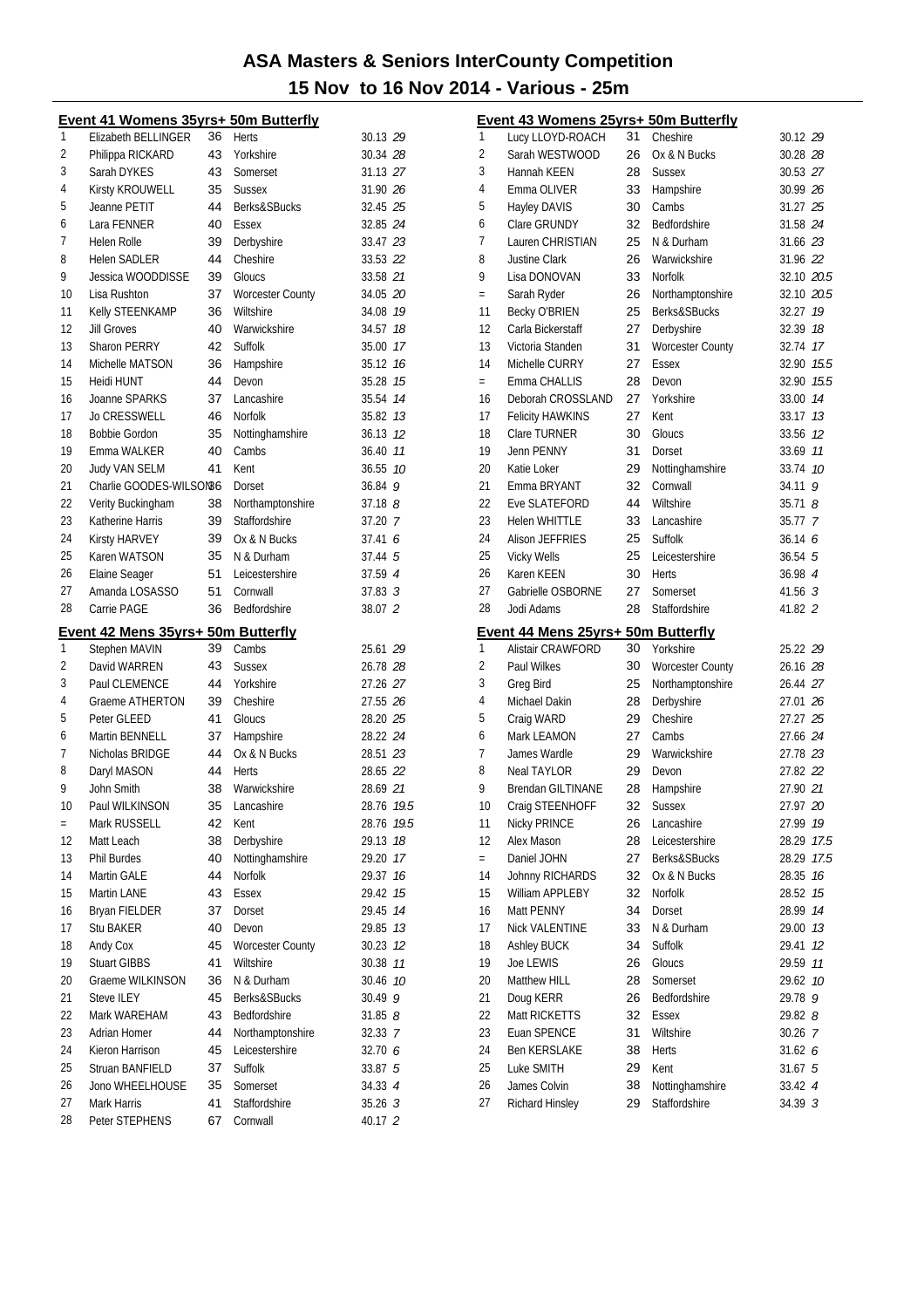|          | <b>Event 45 Womens 18yrs+ 50m Butterfly</b> |          |                         |                               |    |
|----------|---------------------------------------------|----------|-------------------------|-------------------------------|----|
| 1        | Megan ALSOP                                 | 21       | <b>Sussex</b>           | 29.85 29                      |    |
| 2        | Evie Keane                                  | 20       | Derbyshire              | 29.88 28                      |    |
| 3        | Robyn Le Friec                              | 24       | Warwickshire            | 30.08 27                      |    |
| 4        | Alice CARY                                  | 22       | Yorkshire               | 30.09 26                      |    |
| 5        | <b>Holly GUNNER</b>                         | 22       | Devon                   | 30.36 25                      |    |
| 6        | Tara COLEMAN                                | 18       | Suffolk                 | 31.07 24                      |    |
| 7        | Charlotte GARDO                             | 18       | Wiltshire               | 31.09 23                      |    |
| 8        | Eloise Van Vuren                            | 21       | <b>Worcester County</b> | 31.34 22                      |    |
| 9        | Katie MILLS                                 | 19       | Dorset                  | 31.76 21                      |    |
| 10       | Ceris WESTLAKE                              | 23       | Gloucs                  | 31.95 20                      |    |
| 11       | Elizabeth PERKINS                           | 22       | Cambs                   | 32.41                         | 19 |
| 12       | <b>Holly WHITE</b>                          | 26       | N & Durham              | 32.51                         | 18 |
| 13       | Jodie Barber                                | 25       | Northamptonshire        | 32.53 17                      |    |
| 14       | Rebekah JAMES                               | 19       | Cornwall                | 32.58 16                      |    |
| 15       | <b>Tracy KIDNER</b>                         | 23       | Somerset                | 32.60 74.5                    |    |
| $=$      | Victoria PRITCHARD                          | 18       | Bedfordshire            | 32.60 74.5                    |    |
| 17       | Zsuzsanna FELVEGI                           | 35       | Ox & N Bucks            | 33.10 13                      |    |
| 18       | Sophie JENKINS                              | 22       | Hampshire               | 33.11                         | 12 |
| 19       | Antonia KNOWLES                             | 22       | <b>Berks&amp;SBucks</b> | 33.13                         | 11 |
| 20       | Kira DOYLE                                  | 19       | <b>Herts</b>            | 33.26                         | 10 |
| 21       | Sophie LIDDAMENT                            | 22       | <b>Norfolk</b>          | 34.10 9                       |    |
| 22       | Lauren Boland                               | 19       | Leicestershire          | 34.33B                        |    |
| 23       | Danni CHANDLER                              | 20       | Cheshire                | 34.73 7                       |    |
| 24       | Victoria CRAWFORD                           | 24       | Lancashire              | 35.06 6                       |    |
| 25       | <b>Heather Tysoe</b>                        | 20       | Nottinghamshire         | 36.295                        |    |
| 26       | Laura PHILLIPS                              | 19       | Kent                    | $36.63 \text{ } 4$            |    |
| 27       | Anne-marie SMITH                            | 18       | Essex                   | $39.63 \text{ } 3$            |    |
| 28       | <b>Tasmin Cox</b>                           | 19       | Staffordshire           | 39.82 2                       |    |
|          | <u>Event 46 Mens 18yrs+ 50m Butterfly</u>   |          |                         |                               |    |
| 1        | Alex BOWEN                                  | 19       | <b>Sussex</b>           | 25.86 29                      |    |
| 2        | Robin Williams                              | 24       | <b>Worcester County</b> | 25.93 28                      |    |
| 3        | Kalon VEALE                                 | 23       | Devon                   | 26.04 27                      |    |
| 4        | Joseph DUFFY                                | 20       | Hampshire               | 26.16 26                      |    |
| 5        | Ethan SOMERVILLE-JONE8                      |          | Yorkshire               | 26.44 25                      |    |
| 6        | Sonny TRIGG                                 | 19       | Suffolk                 | 26.98 24                      |    |
| 7        | Liam O'BRIEN                                | 18       | Ox & N Bucks            | 27.10 23                      |    |
| 8        | Jake LLOYD                                  | 19       | Herts                   | 27.23 22                      |    |
| 9        | Sam Hambridge                               | 19       | Nottinghamshire         | 27.47 21                      |    |
| 10       | Jordan BATSON                               | 18       | Bedfordshire            | 27.76 20                      |    |
| 11       | Paul Wilson                                 | 21       | Warwickshire            | 28.42                         | 19 |
| 12       | Danny BAKER                                 | 20       | Essex                   | 28.43                         | 18 |
| 13       | Ross BRITTON                                |          |                         |                               | 17 |
| 14       |                                             | 22       | Gloucs                  | 28.60                         |    |
|          | Ollie COOK                                  | 18       | Cambs                   | 28.63 76                      |    |
| 15       | <b>Blake WILSON</b>                         | 22       | Lancashire              | 28.76 15                      |    |
| 16       | Chris SEARLE                                | 22       | Norfolk                 | 28.86 14                      |    |
| 17       | Jonny GLENNY                                | 24       | Kent                    | 29.33                         | 13 |
| 18       | Andrew WALTON                               | 23       | Cheshire                | 29.34                         | 12 |
| 19       | Gareth FOWLER                               | 25       | Berks&SBucks            | 29.42 11                      |    |
| 20       | Callum CONWAY                               | 20       | N & Durham              | 29.45                         | 10 |
| 21       | Alex Brown                                  | 23       | Northamptonshire        | 29.54                         | 9  |
| 22       | <b>Jack MIDDLETON</b>                       | 24       | Cornwall                | 29.82 <i>8</i>                |    |
| 23       | <b>Jack Chambers</b>                        | 26       | Derbyshire              | 29.85 7                       |    |
| 24       | Matthew HANN                                | 20       | Somerset                | 30.136                        |    |
| 25       | Rob LANGAN                                  | 27       | Wiltshire               | 30.31 5                       |    |
| 26       | <b>Jeff SANDLEY</b>                         | 23       | Dorset                  | 31.57 4                       |    |
| 27<br>28 | Jake Megal<br>James Butcher                 | 21<br>20 | Staffordshire           | $32.62 \text{ } 3$<br>32.78 2 |    |

|    | Event 47 Mixed 260yrs+ 4x50m Medley Relay |               |    |
|----|-------------------------------------------|---------------|----|
| 1  | Cheshire                                  | 2:35.46 29    |    |
| 2  | Berks&SBucks                              | 2:36.77 28    |    |
| 3  | Warwickshire                              | 2:38.44 27    |    |
| 4  | Sussex                                    | 2:42.10 26    |    |
| 5  | Yorkshire                                 | 2:45.18 25    |    |
| 6  | Kent                                      | 2:47.92 24    |    |
| 7  | Derbyshire                                | 2:48.68 23    |    |
| 8  | Herts                                     | 2:49.60 22    |    |
| 9  | Bedfordshire                              | 2:50.73 21    |    |
| 10 | Hampshire                                 | 2:51.14 20    |    |
| 11 | Dorset                                    | 2:53.81 19    |    |
| 12 | Norfolk                                   | 2:55.27       | 18 |
| 13 | Devon                                     | 2:56.74       | 17 |
| 14 | Suffolk                                   | 3:00.34 76    |    |
| 15 | Gloucs                                    | 3:12.38 75    |    |
| 16 | N & Durham                                | 3:12.76 74    |    |
| 17 | Wiltshire                                 | $3:13.22$ 13  |    |
| 18 | <b>Worcester County</b>                   | 3:19.55 12    |    |
|    | Essex                                     | DQ 0 4L       |    |
|    | Event 48 Mens 180yrs+ 4x50m Medley Relay  |               |    |
| 1  | Warwickshire                              | 1:57.81 29    |    |
| 2  | Cheshire                                  | 1:59.91 28    |    |
| 3  | Yorkshire                                 | 2:00.09 27    |    |
| 4  | Cambs                                     | 2:00.50 26    |    |
| 5  | Devon                                     | 2:01.19 25    |    |
| 6  | <b>Sussex</b>                             | 2:02.57 24    |    |
| 7  | Derbyshire                                | 2:03.99 23    |    |
| 8  | Dorset                                    | 2:04.75 22    |    |
| 9  | <b>Worcester County</b>                   | 2:04.82 21    |    |
| 10 | Gloucs                                    | 2:04.93 20    |    |
| 11 | Hampshire                                 | 2:05.65 19    |    |
| 12 | Berks&SBucks                              | 2:05.94       | 18 |
| 13 | Kent                                      | 2:09.45       | 17 |
| 14 | Nottinghamshire                           | 2:09.78       | 16 |
| 15 | Ox & N Bucks                              | 2:10.57       | 15 |
| 16 | Lancashire                                | 2:10.61       | 14 |
| 17 | N & Durham                                | 2:11.36       | 13 |
| 18 | Suffolk                                   | 2:12.46       | 12 |
| 19 | Norfolk                                   | 2:12.83 11    |    |
| 20 | Herts                                     | 2:13.40       | 10 |
| 21 | <b>Essex</b>                              | 2:13.89       | 9  |
| 22 | Wiltshire                                 | $2:14.63$ $8$ |    |
| 23 | Leicestershire                            | $2:16.18$ 7   |    |
| 24 | Cornwall                                  | 2:19.616      |    |
| 25 | Bedfordshire                              | $2:20.85$ 5   |    |
| 26 | Somerset                                  | 2:30.08 4     |    |
| 27 | Lincolnshire                              | $2:36.56$ 3   |    |
| 28 | Staffordshire                             | $2:36.81$ 2   |    |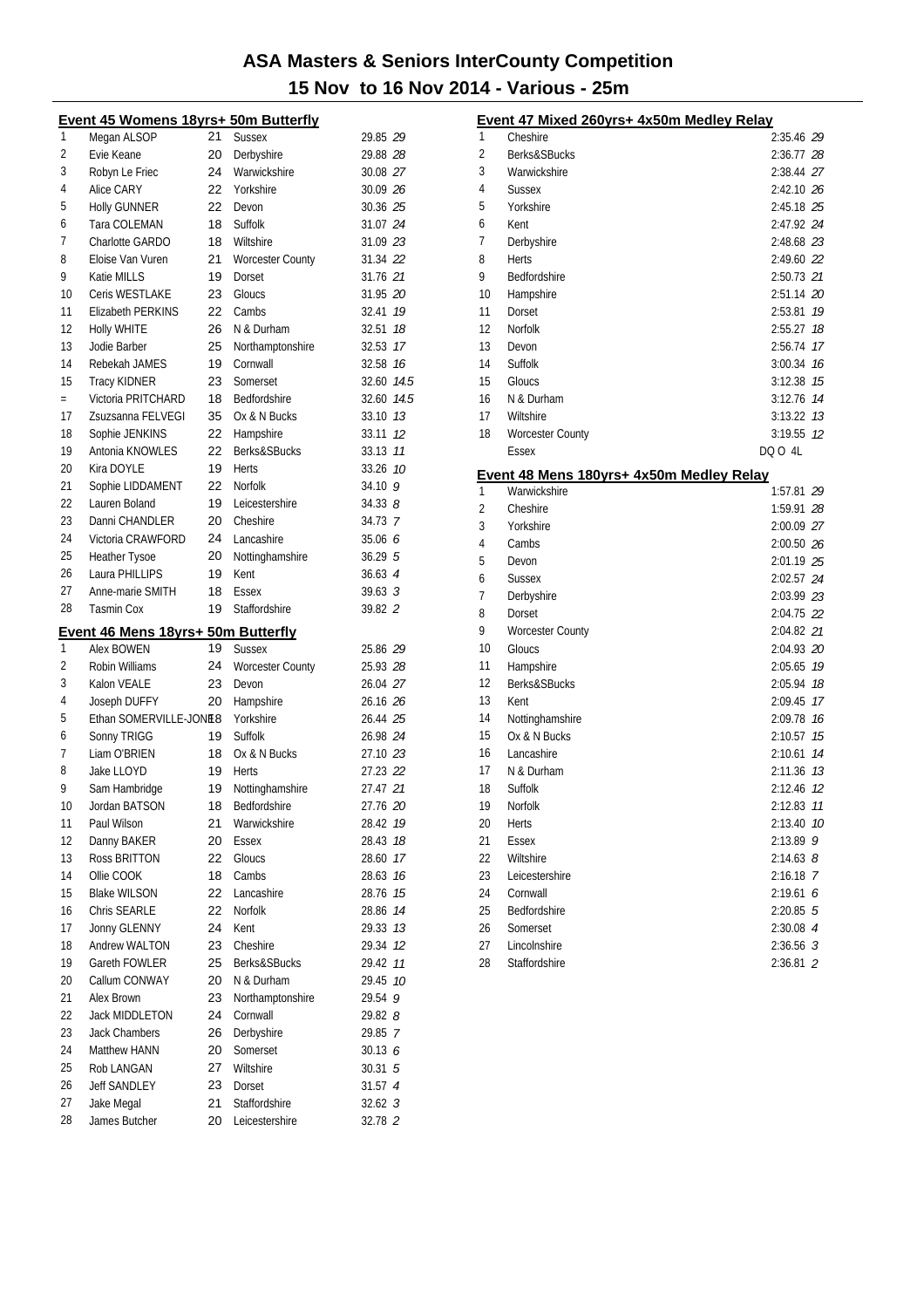|    | Event 49 Womens 180yrs+ 4x50m Medley Relay |             |   |
|----|--------------------------------------------|-------------|---|
| 1  | Yorkshire                                  | 2:08.40 29  |   |
| 2  | Warwickshire                               | 2:14.78 28  |   |
| 3  | Devon                                      | 2:21.75 27  |   |
| 4  | Berks&SBucks                               | 2:23.40 26  |   |
| 5  | <b>Sussex</b>                              | 2:24.48 25  |   |
| 6  | Hampshire                                  | 2:26.23 24  |   |
| 7  | Cheshire                                   | 2:26.48 23  |   |
| 8  | Wiltshire                                  | 2:26.63 22  |   |
| 9  | Cambs                                      | 2:27.92 21  |   |
| 10 | N & Durham                                 | 2:28.34 20  |   |
| 11 | Leicestershire                             | 2:28.69 19  |   |
| 12 | Kent                                       | 2:28.99 18  |   |
| 13 | <b>Herts</b>                               | 2:30.28 17  |   |
| 14 | Essex                                      | 2:30.55 76  |   |
| 15 | Derbyshire                                 | 2:32.24 75  |   |
| 16 | Bedfordshire                               | 2:33.83 14  |   |
| 17 | <b>Worcester County</b>                    | 2:34.85 73  |   |
| 18 | Norfolk                                    | 2:35.15 12  |   |
| 19 | Gloucs                                     | 2:36.22 11  |   |
| 20 | Staffordshire                              | 2:37.69 10  |   |
| 21 | Suffolk                                    | $2:41.57$ 9 |   |
| 22 | Dorset                                     | $2:41.72$ 8 |   |
| 23 | Cornwall                                   | 2:42.09 7   |   |
| 24 | Nottinghamshire                            | 2:42.216    |   |
| 25 | Lancashire                                 | 2:52.005    |   |
| 26 | Somerset                                   | 2:56.44 4   |   |
|    |                                            |             |   |
|    |                                            |             |   |
|    | Event 50 Mens 100yrs+ 4x50m Medley Relay   |             |   |
| 1  | Yorkshire                                  | 1:47.36 29  |   |
| 2  | Devon                                      | 1:51.22 28  |   |
| 3  | <b>Sussex</b>                              | 1:51.80 27  |   |
| 4  | Hampshire                                  | 1:51.87 26  |   |
| 5  | Suffolk                                    | 1:52.69 25  |   |
| 6  | <b>Worcester County</b>                    | 1:53.51 24  |   |
| 7  | <b>Bedfordshire</b>                        | 1:53.77 23  |   |
| 8  | Ox & N Bucks                               | 1:55.30 22  |   |
| 9  | Warwickshire                               | 1:55.84 21  |   |
| 10 | Cambs                                      | 1:56.46 20  |   |
| 11 | Somerset                                   | 1:56.78 79  |   |
| 12 | Lancashire                                 | 1:56.95 18  |   |
| 13 | Cheshire                                   | 1:57.23 17  |   |
| 14 | Gloucs                                     | 1:57.79 16  |   |
| 15 | Derbyshire                                 | 1:58.16 75  |   |
| 16 | Nottinghamshire                            | 2:00.17 14  |   |
| 17 | Norfolk                                    | 2:00.38 73  |   |
| 18 | Berks&SBucks                               | 2:00.56 12  |   |
| 19 | Dorset                                     | 2:03.07 11  |   |
| 20 | Kent                                       | 2:04.59 10  |   |
| 21 | N & Durham                                 | 2:05.03     | 9 |
| 22 | <b>Essex</b>                               | $2:05.25$ 8 |   |
| 23 | Wiltshire                                  | 2:05.79 7   |   |
| 24 | Herts                                      | 2:07.07 6   |   |
| 25 | Northamptonshire                           | $2:08.15$ 5 |   |
| 26 | Leicestershire                             | $2:12.74$ 4 |   |

|    | Event 51 Womens 100yrs+ 4x50m Medley Relay |    |                         |                |    |
|----|--------------------------------------------|----|-------------------------|----------------|----|
| 1  | Warwickshire                               |    |                         | 2:07.78 29     |    |
| 2  | <b>Sussex</b>                              |    |                         | 2:08.09 28     |    |
| 3  | N & Durham                                 |    |                         | 2:08.33 27     |    |
| 4  | Bedfordshire                               |    |                         | 2:08.80 26     |    |
| 5  | Yorkshire                                  |    |                         | 2:09.39 25     |    |
| 6  | Berks&SBucks                               |    |                         | 2:11.80 24     |    |
| 7  | Devon                                      |    |                         | 2:12.65 23     |    |
| 8  | Cheshire                                   |    |                         | 2:12.81 22     |    |
| 9  | Wiltshire                                  |    |                         | 2:12.92 21     |    |
| 10 | Dorset                                     |    |                         | 2:13.28 20     |    |
| 11 | <b>Worcester County</b>                    |    |                         | 2:15.60 79     |    |
| 12 | Cambs                                      |    |                         | 2:15.65 18     |    |
| 13 | Gloucs                                     |    |                         | 2:15.67 17     |    |
| 14 | Somerset                                   |    |                         | 2:15.96 76     |    |
| 15 | Hampshire                                  |    |                         | 2:16.07 15     |    |
| 16 | Norfolk                                    |    |                         | 2:17.57 14     |    |
| 17 | Suffolk                                    |    |                         | 2:19.67 13     |    |
| 18 | <b>Herts</b>                               |    |                         | 2:21.03 12     |    |
| 19 | Derbyshire                                 |    |                         | 2:21.36 11     |    |
| 20 | Kent                                       |    |                         | 2:22.65 10     |    |
| 21 | Essex                                      |    |                         | $2:22.67$ 9    |    |
| 22 | Nottinghamshire                            |    |                         | $2:23.37$ $8$  |    |
| 23 | Lancashire                                 |    |                         | 2:25.22 7      |    |
| 24 | Cornwall                                   |    |                         | 2:25.936       |    |
| 25 | Leicestershire                             |    |                         | $2:26.29$ 5    |    |
| 26 | Ox & N Bucks                               |    |                         | 2:28.06 4      |    |
| 27 | Northamptonshire                           |    |                         | $2:34.18$ 3    |    |
| 28 | Staffordshire                              |    |                         | 2:34.48 2      |    |
|    | Event 52 Mens 65yrs+ 50m Backstroke        |    |                         |                |    |
| 1  | <b>Brian HUNT</b>                          | 65 | Kent                    | 35.96 29       |    |
| 2  | Chris DUNN                                 | 68 | Herts                   | 38.59 28       |    |
| 3  | Derek BOOTH                                | 65 | Cheshire                | 39.39 27       |    |
| 4  | <b>Barrie ROLFE</b>                        | 66 | <b>Sussex</b>           | 39.51 26       |    |
| 5  | Duncan BROWN                               | 67 | Yorkshire               | 40.01 25       |    |
| 6  | Robin Oldfield                             | 67 | Leicestershire          | 40.25 24       |    |
| 7  | Duncan MCCREADIE                           | 69 | Berks&SBucks            | 42.31 23       |    |
| 8  | Keith Ingram                               | 74 | Warwickshire            | 42.76 22       |    |
| 9  | John WEBB                                  | 68 | Gloucs                  | 42.94 21       |    |
| 10 | Len PHOENIX                                | 65 | Suffolk                 | 43.73 20       |    |
| 11 | Robert PALMER                              | 70 | Hampshire               | 45.32 19       |    |
| 12 | Peter STEPHENS                             | 67 | Cornwall                | 45.61          | 18 |
| 13 | <b>Terry WINDEATT</b>                      | 66 | Devon                   | 45.66          | 17 |
| 14 | Chas Eden                                  | 70 | <b>Worcester County</b> | 46.46          | 16 |
| 15 | Richard Braybrook                          | 68 | Northamptonshire        | 46.71          | 15 |
| 16 | Carl BUTLER                                | 70 | N & Durham              | 47.08          | 14 |
| 17 | Derek GORE                                 | 74 | <b>Essex</b>            | 47.62          | 13 |
| 18 | Chris STAINES                              | 69 | Norfolk                 | 47.70          | 12 |
| 19 | Peter WADDELL                              | 71 | Dorset                  | 48.19          | 11 |
| 20 | Godfrey Green                              | 65 | Lincolnshire            | 48.34          | 10 |
| 21 | Paul CLARKE                                | 72 | Bedfordshire            | 49.79          | 9  |
| 22 | <b>Ted Evans</b>                           | 79 | Derbyshire              | 51.45 <i>8</i> |    |
| 23 | Lloyd SHORT                                | 68 | Wiltshire               | 52.94          | 7  |
| 24 | Paul PARTINGTON                            | 66 | Somerset                | 53.08 6        |    |
| 25 | Richard GODDARD                            | 72 | Cambs                   | 59.06 5        |    |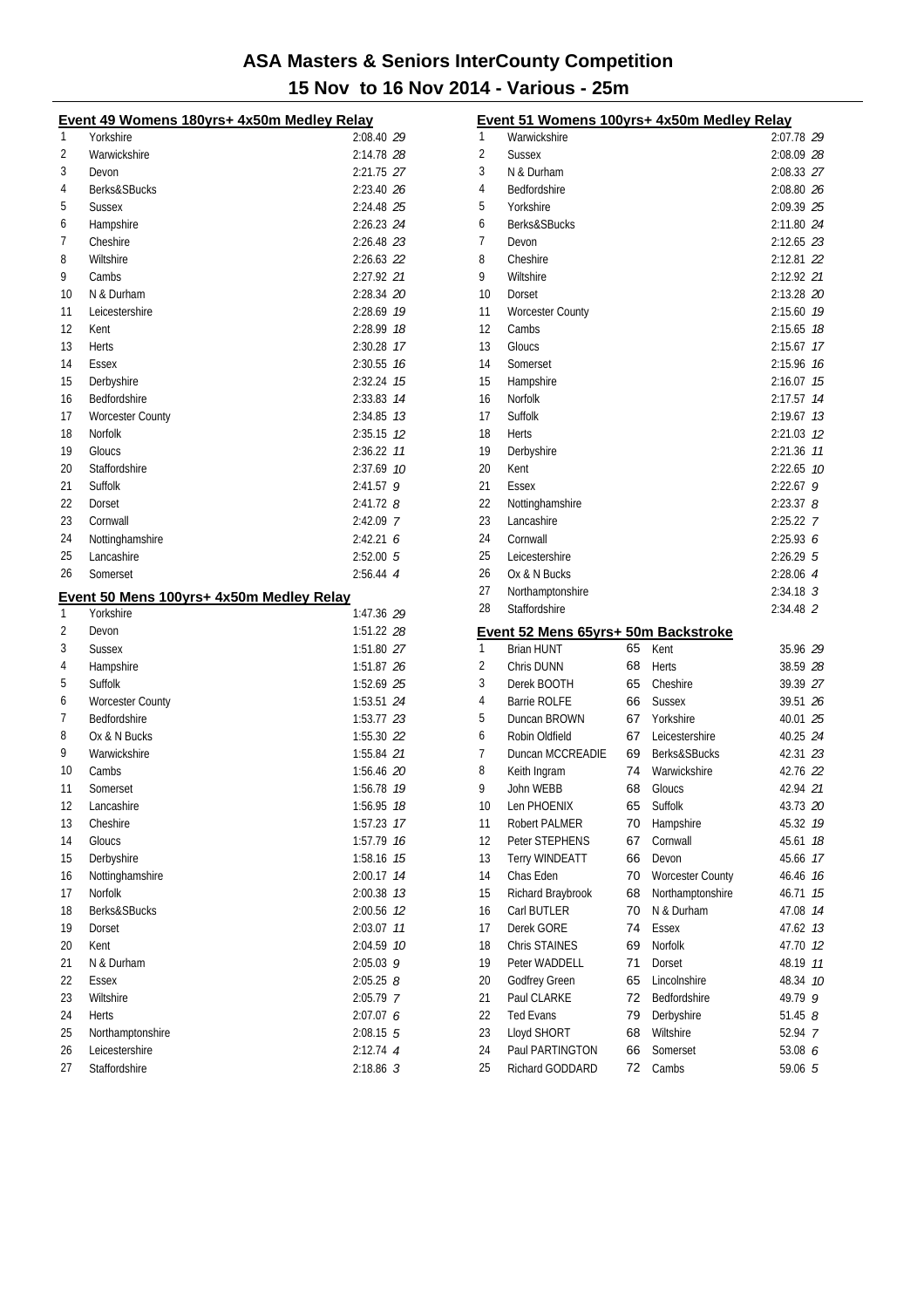|    | Event 53 Womens 65yrs+ 50m Backstroke |    |                         |               |
|----|---------------------------------------|----|-------------------------|---------------|
| 1  | Rachel BARTON                         | 66 | Cheshire                | 38.79 29      |
| 2  | Alison GWYNN                          | 66 | <b>Sussex</b>           | 43.38 28      |
| 3  | Pat JACKSON                           | 67 | Norfolk                 | 44.72 27      |
| 4  | Janet BROWN                           | 73 | Gloucs                  | 47.02 26      |
| 5  | Rosemarie Green                       | 66 | Warwickshire            | 48.06 25      |
| 6  | <b>Frances JENKINS</b>                | 68 | Lancashire              | 48.10 24      |
| 7  | Carol BROWN                           | 67 | Yorkshire               | 48.76 23      |
| 8  | Susan DEWAR                           | 68 | Hampshire               | 49.96 22      |
| 9  | Janet MASTERS                         | 74 | Bedfordshire            | 50.44 21      |
| 10 | <b>Janet GARDINER</b>                 | 65 | <b>Herts</b>            | 51.06 20      |
| 11 | Linda ASHMORE                         | 68 | Dorset                  | 51.54 19      |
| 12 | Sally HOUGH                           | 65 | Cornwall                | 52.74 18      |
| 13 | Sue HOLDICH                           | 71 | Suffolk                 | 55.21 17      |
| 14 | Lesley MAYNARD                        | 71 | Wiltshire               | 55.27 16      |
| 15 | Vivian BELL-WEST                      | 69 | Devon                   | 57.65 15      |
| 16 | Vivienne Williams-Hewitt              | 70 | <b>Worcester County</b> | 59.12 14      |
| 17 | Lesley Cliff                          | 66 | Nottinghamshire         | 59.87 13      |
| 18 | Rosemary JOHNSON                      | 74 | Somerset                | 1:02.95 12    |
| 19 | Maureen TOMLINSON                     | 70 | Berks&SBucks            | 1:06.29 11    |
| 20 | Jean Hiatt                            | 67 | Derbyshire              | 1:13.40 70    |
| 21 | Maureen FAKLEY                        | 77 | Kent                    | 1:19.37 9     |
| 22 | Jean Thomas                           | 70 | Northamptonshire        | $1:26.75$ $8$ |
| 23 | Jenny WALL                            | 79 | N & Durham              | 1:29.53 7     |
|    | Event 54 Mens 55yrs+ 50m Backstroke   |    |                         |               |
| 1  | Simon VEALE                           | 58 | Devon                   | 32.10 29      |
| 2  | Steve Burcham                         | 57 | Warwickshire            | 32.67 28      |
| 3  | Christopher BROWN                     | 61 | Yorkshire               | 32.76 27      |
| 4  | Graham POWELL                         | 58 | Bedfordshire            | 33.49 26      |
| 5  | <b>Steven GREENFIELD</b>              | 56 | Hampshire               | 33.55 25      |
| 6  | Steven WALL                           | 60 | Lancashire              | 34.11 24      |
| 7  | Rob GUY                               | 56 | Gloucs                  | 34.35 23      |
| 8  | Gavin KILPATRICK                      | 55 | Cambs                   | 34.64 22      |
| 9  | Mike FOSKETT                          | 62 | <b>Herts</b>            | 34.66 21      |
| 10 | <b>Graham MILNE</b>                   | 60 | Cornwall                | 34.93 20      |
| 11 | <b>Steve Weston</b>                   | 59 | <b>Worcester County</b> | 36.13 19      |
| 12 | Philip COTTON                         | 58 | Norfolk                 | 36.56 18      |
| 13 | <b>Tony MEEK</b>                      | 64 | Kent                    | 38.63 17      |
| 14 | Dave Thorp                            | 63 | Derbyshire              | 38.78 16      |
| 15 | <b>Walter GERRALD</b>                 | 62 | Essex                   | 38.92 15      |
| 16 | <b>Tim FRASER</b>                     | 55 | <b>Sussex</b>           | 38.94<br>14   |
| 17 | Andrew HUCKLE                         | 58 | Berks&SBucks            | 39.38<br>13   |
| 18 | Andrew WRIGHT                         | 57 | Suffolk                 | 39.53<br>12   |
| 19 | <b>Tony GREENER</b>                   | 56 | N & Durham              | 11<br>40.11   |
| 20 | Tony Baskeyfield                      | 58 | Lincolnshire            | 10<br>40.66   |
| 21 | Peter Robinson                        | 58 | Staffordshire           | 9<br>41.24    |
| 22 | Iain Nicholson                        | 60 | Nottinghamshire         | 41.71 8       |
| 23 | Andy CHAPMAN                          | 61 | Wiltshire               | 42.14 7       |
| 24 | Simon O'Neill                         | 62 | Northamptonshire        | 43.94 6       |
| 25 | Les JESSOP                            | 61 | Dorset                  | 46.68 5       |
|    |                                       |    |                         |               |
| 26 | Patrick BRAYLEY                       | 57 | Somerset                | 48.45 4       |

|     | Event 55 Womens 55yrs+ 50m Backstroke |    |                         |                   |    |
|-----|---------------------------------------|----|-------------------------|-------------------|----|
| 1   | Eileen LUTHER                         | 56 | <b>Essex</b>            | 37.27 29          |    |
| 2   | Helen KULA-PREZEZWAN55                |    | Gloucs                  | 38.60 28          |    |
| 3   | Kathy BIDNALL                         | 59 | <b>Sussex</b>           | 39.37 27          |    |
| 4   | Sue HAIGH                             | 62 | Devon                   | 41.02 26          |    |
| 5   | <b>Helen DICKENS</b>                  | 56 | Dorset                  | 41.56 25          |    |
| 6   | Lindsey Gowland                       | 57 | Staffordshire           | 41.74 24          |    |
| 7   | Joan EDWARDS                          | 56 | N & Durham              | 42.05 23          |    |
| 8   | <b>Ruth Lowe</b>                      | 57 | Derbyshire              | 42.44 22          |    |
| 9   | Anne CORK                             | 63 | Berks&SBucks            | 42.77 21          |    |
| 10  | Wendy OFFORD                          | 60 | Yorkshire               | 43.26 20          |    |
| 11  | Susie GALLIENE                        | 56 | Hampshire               | 43.32 19          |    |
| 12  | Alison SHEEHAN                        | 61 | Bedfordshire            | 43.63 18          |    |
| 13  | Kiyoko Naish                          | 55 | Nottinghamshire         | 44.45 17          |    |
| 14  | Marian BELSTON                        | 60 | Cheshire                | 44.54 16          |    |
| 15  | Viv Jones                             | 60 | <b>Worcester County</b> | 44.59 15          |    |
| 16  | Vanessa POOLEY                        | 56 | <b>Norfolk</b>          | 44.83 14          |    |
| 17  | Kate Chase                            | 57 | Warwickshire            | 45.01             | 13 |
| 18  | Pat Reynolds                          | 64 | Northamptonshire        | 45.41             | 12 |
| 19  | Lesley Sutton                         | 57 | Leicestershire          | 45.54             | 11 |
| 20  | Sharon MCLELLAN                       | 56 | Suffolk                 | 47.25 10          |    |
| 21  | <b>Frances JENKINS</b>                | 68 | Lancashire              | 47.81             | 9  |
| 22  | Margaret CARRIER                      | 60 | Herts                   | 49.31 $8$         |    |
| 23  | <b>Vicki BUCK</b>                     | 64 | Cornwall                | 51.05 7           |    |
| 24  | Muriel HITCHCOCK                      | 76 | Wiltshire               | 54.80 6           |    |
|     | Shelley ROBINSON                      | 62 | Kent                    | DQ T 1L           |    |
|     | Valerie CUMMINGS                      | 57 | Cambs                   | DQ T 1L           |    |
|     | Event 56 Mens 45yrs+ 50m Backstroke   |    |                         |                   |    |
| 1   | Andy SMALL                            | 51 | Dorset                  | 31.67 29          |    |
| 2   | Mark SALWAY                           | 46 | <b>Sussex</b>           | 31.74 28          |    |
| 3   | lan RUDDLE                            | 50 | N & Durham              | 31.76 27          |    |
| 4   | James MELVIN                          | 45 | Kent                    | 32.19 <i>25.5</i> |    |
| $=$ | Russ MASON                            | 51 | Cheshire                | 32.19 25.5        |    |
| 6   | <b>Guy EMERSON</b>                    | 51 | Berks&SBucks            | 32.64 24          |    |
| 7   | Stephen ALLEN                         | 54 | Yorkshire               | 32.76 23          |    |
| 8   | Steve Langford                        | 45 | Warwickshire            | 32.81 22          |    |
| 9   | Mark Patterson                        | 50 | Nottinghamshire         | 32.96 21          |    |
| 10  | Martin FENNER                         | 52 | <b>Essex</b>            | 33.03 20          |    |
| 11  | Michael Euston                        | 45 | Derbyshire              | 33.04 19          |    |
| 12  | Adam KORN                             | 48 | Norfolk                 | 33.09             | 18 |
| 13  | Matthew GOMEZ                         | 48 | Ox & N Bucks            | 33.15             | 17 |
| 14  | Andrew FRESHER                        | 50 | Cambs                   | 33.19             | 16 |
| 15  | Ross DONALDSON                        | 52 | Hampshire               | 33.64             | 15 |
| 16  | Andy COX                              | 47 | Lancashire              | 33.78             | 14 |
| 17  | Dale BARKER                           | 52 | Suffolk                 | 33.79 13          |    |
| 18  | Niall Hall                            | 46 | <b>Worcester County</b> | 34.01             | 12 |
| 19  | Keiron Harrison                       | 45 | Leicestershire          | 34.49             | 11 |
| 20  | Peter GILPIN                          | 56 | Devon                   | 34.65             | 10 |
| 21  | Colin STEPHENSON                      | 56 | Gloucs                  | 34.77             | 9  |
| 22  | Wray SHEWELL-COOPER53                 |    | <b>Herts</b>            | 34.98 8           |    |
| 23  | <b>Martin Flowers</b>                 | 47 | Northamptonshire        | 36.22 7           |    |
| 24  | Mark HOPKINS                          | 45 | Wiltshire               | 36.71 6           |    |
| 25  | David Painter                         | 46 | Staffordshire           | 38.68 5           |    |
| 26  | John O'ROURKE                         | 45 | Bedfordshire            | 41.22 4           |    |
| 27  | <b>Steven Roberts</b>                 | 50 | Lincolnshire            | 42.84 <i>3</i>    |    |
|     |                                       |    |                         |                   |    |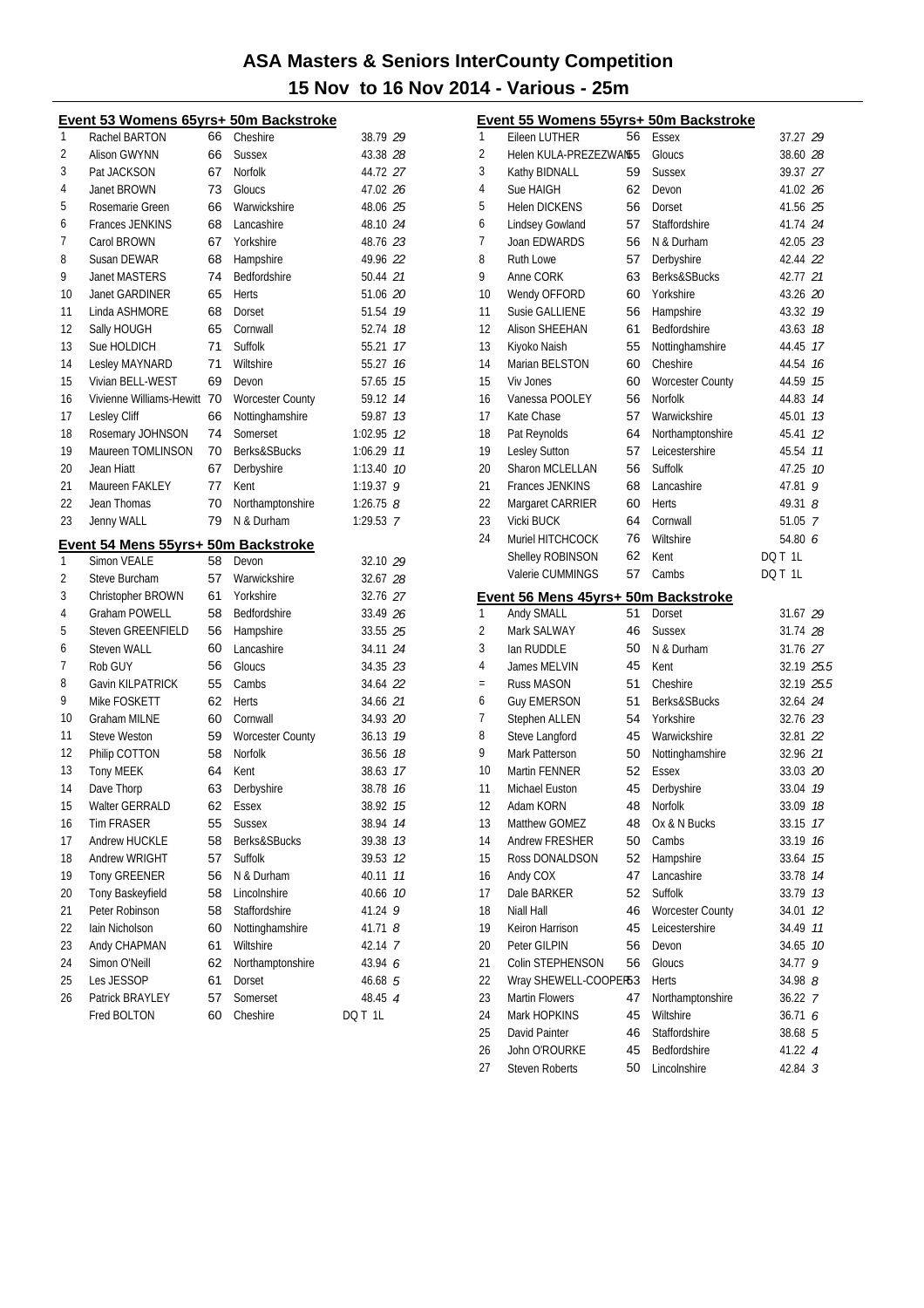|          | Event 57 Womens 45yrs+ 50m Backstroke |          |                          |                    |            |
|----------|---------------------------------------|----------|--------------------------|--------------------|------------|
| 1        | Julie HOYLE                           | 52       | Yorkshire                | 33.46 29           |            |
| 2        | Nikki HARRIS                          | 46       | Wiltshire                | 33.72 28           |            |
| 3        | Liz WOOLNER                           | 47       | Bedfordshire             | 34.51 27           |            |
| 4        | Amanda RUSH                           | 46       | Hampshire                | 35.28 26           |            |
| 5        | Jacqueline Grace                      | 52       | Warwickshire             | 35.38 25           |            |
| 6        | Carolynn CURTIS                       | 51       | Berks&SBucks             | 35.47 24           |            |
| 7        | Rebecca JENKINSON                     | 51       | Devon                    | 35.67 23           |            |
| 8        | Jayne SIMPSON                         | 47       | N & Durham               | 36.27 22           |            |
| 9        | Philippa O'GRADY                      | 45       | Somerset                 | 36.70 21           |            |
| 10       | Wendy PRITCHARD                       | 48       | <b>Sussex</b>            | 36.85 20           |            |
| 11       | Maggi Tuck                            | 52       | Derbyshire               | 37.29 19           |            |
| 12       | Jennifer Powell                       | 46       | Staffordshire            | 37.44              | 18         |
| 13       | Sally WINTER                          | 54       | <b>Herts</b>             | 38.27              | 17         |
| 14       | Emma Lund                             | 48       | Lincolnshire             | 38.42 16           |            |
| 15       | <b>Tracey SACKS</b>                   | 48       | Cheshire                 | 38.72 15           |            |
| 16       | Sue Arrowsmith                        | 52       | Nottinghamshire          | 38.77              | 14         |
| 17       | Deborah PARK                          | 54       | Kent                     | 38.85              | 13         |
| 18       | Chris Barnett                         | 54       | Leicestershire           | 40.75              | 12         |
| 19       | <b>Francis HEGARTY</b>                | 54       | Cornwall                 | 41.42              | 11         |
| 20       | Rebecca HARDY                         | 46       | Essex                    | 42.88 10           |            |
| 21       | Linden JACK                           | 48       | Cambs                    | 43.13 9            |            |
| 22       | Melissa ROSBERGEN                     | 49       | Norfolk                  | $43.24$ $8$        |            |
| 23       | Gill FERRIS                           | 60       | Gloucs                   | 43.41 7            |            |
| 24       | Jane SMITH                            | 50       | Suffolk                  | 44.86 6            |            |
| 25       | Alison Whiteman                       | 52       | <b>Worcester County</b>  | 46.50 5            |            |
| 26       | Andrea HESLINGTON                     | 48       | Dorset                   | 49.51 4            |            |
| 27       | Jacqueline Farrow                     | 50       | Northamptonshire         | 53.20 $3$          |            |
|          | Catherine LAPSLEY                     | 51       | Lancashire               | DQ T 1L            |            |
|          | Event 58 Mens 35yrs+ 50m Backstroke   |          |                          |                    |            |
| 1        | Stephen MAVIN                         | 39       | Cambs                    | 28.02 29           |            |
| 2        | <b>Ben Harkin</b>                     | 36       | Derbyshire               | 28.75 28           |            |
| 3        | <b>Keith TYLER</b>                    | 36       | Dorset                   | 29.61 27           |            |
| 4        | James Kearney                         | 42       | Nottinghamshire          | 29.71 26           |            |
| 5        | David DENNY                           | 38       | Ox & N Bucks             | 29.72 25           |            |
| 6        | Chris RIX                             | 38       | Cheshire                 | 30.13 24           |            |
| 7        | Simon KERRIGAN                        | 37       | Yorkshire                | 30.50 23           |            |
| 8        | David WEBSTER                         | 36       | <b>Norfolk</b>           |                    | 30.57 21.5 |
| $=$      | Drew GOWLAND                          |          |                          |                    |            |
| 10       |                                       |          |                          |                    |            |
| 11       |                                       | 35       | <b>Sussex</b>            | 30.57 21.5         |            |
|          | Paul WILKINSON                        | 35       | Lancashire               | 30.98 20           |            |
|          | Malcolm Latta                         | 49       | <b>Worcester County</b>  | 31.36              | 19         |
| 12       | John Smith                            | 38       | Warwickshire             | 32.28              | 18         |
| 13       | Lee NORTH                             | 40       | <b>Essex</b>             | 32.29              | 17         |
| 14       | Keith WITHERS                         | 40       | Wiltshire                | 32.74              | 16         |
| 15       | Julian PLUMLEY                        | 49       | N & Durham               | 32.98              | 15         |
| 16       | Stu BAKER                             | 40       | Devon                    | 33.26              | 14         |
| 17       | Steve Crane                           | 49       | Leicestershire           | 33.37 13           |            |
| 18       | Richard SEARLE                        | 50       | Gloucs                   | 33.55              | 12         |
| 19       | Mariusz BARCIKOWSKI                   | 38       | Kent                     | 33.83              | 11         |
| 20       | Mark VOLLER                           | 41       | Hampshire                | 34.42              | 10         |
| 21       | Chris HOWARD                          | 39       | Suffolk                  | 35.46 9            |            |
| 22       | Mark WAREHAM                          | 43       | Bedfordshire             | 35.628             |            |
| 23       | Kevin BINNS                           | 52       | <b>Herts</b>             | 37.36 7            |            |
| 24       | <b>Bob EL HAWARY</b>                  | 46       | Berks&SBucks             | 39.11 6            |            |
| 25<br>26 | Paul BRUFORD<br>Darren Smith          | 37<br>38 | Somerset<br>Lincolnshire | 39.12 5<br>43.61 4 |            |

|    | Event 59 Womens 35yrs+ 50m Backstroke |    |                         |           |    |
|----|---------------------------------------|----|-------------------------|-----------|----|
| 1  | Katie NIMMO                           | 38 | Gloucs                  | 32.63 29  |    |
| 2  | Rebecca SMITH                         | 35 | Wiltshire               | 32.76 28  |    |
| 3  | Alison Peakman                        | 35 | Warwickshire            | 32.94 27  |    |
| 4  | Gina HOBSON                           | 37 | <b>Sussex</b>           | 33.26 26  |    |
| 5  | Dawn PALMER                           | 38 | Essex                   | 33.57 25  |    |
| 6  | Heidi HUNT                            | 44 | Devon                   | 34.39 24  |    |
| 7  | Lydianne Lock                         | 45 | Leicestershire          | 34.70 23  |    |
| 8  | Nicola HAZELTON                       | 40 | Somerset                | 35.19 22  |    |
| 9  | Sarah ALDRIDGE                        | 43 | Hampshire               | 35.49 21  |    |
| 10 | <b>Helen SADLER</b>                   | 44 | Cheshire                | 35.73 20  |    |
| 11 | Belinda MCGINLEY                      | 36 | <b>Herts</b>            | 35.76 19  |    |
| 12 | Hannah NEWSHAM                        | 35 | Kent                    | 35.98 18  |    |
| 13 | Lisa Rushton                          | 37 | <b>Worcester County</b> | 37.26     | 17 |
| 14 | Carolyn IRVINE                        | 51 | Yorkshire               | 37.32     | 16 |
| 15 | Nicola Smith                          | 39 | Northamptonshire        | 38.33     | 15 |
| 16 | <b>Sharon PERRY</b>                   | 42 | Suffolk                 | 38.49 74  |    |
| 17 | Carrie PAGE                           | 36 | <b>Bedfordshire</b>     | 38.55 73  |    |
| 18 | Louise ROBINSON                       | 35 | <b>Norfolk</b>          | 38.63 12  |    |
| 19 | Liz Kiss                              | 38 | Derbyshire              | 38.67     | 11 |
| 20 | Heidi KIRBY                           | 41 | Lancashire              | 38.93 10  |    |
| 21 | Anna WHITE                            | 41 | Dorset                  | 39.03     | 9  |
| 22 | <b>Gill HOOK</b>                      | 39 | N & Durham              | 40.06 $8$ |    |
| 23 | Katherine Harris                      | 39 | Staffordshire           | 40.39 7   |    |
| 24 | Hannah Gregory                        | 36 | Nottinghamshire         | 43.94 6   |    |
| 25 | <b>Hester POLLOCK</b>                 | 44 | Ox & N Bucks            | 45.63 5   |    |
|    | Roz JOHNSON                           | 57 | Berks&SBucks            | DQ T 1L   |    |
|    | Sarah LINGARD                         | 31 | Cambs                   | DQ        |    |
|    | Event 60 Mens 25yrs+ 50m Backstroke   |    |                         |           |    |
| 1  | Philip PRATT                          | 33 | Yorkshire               | 27.85 29  |    |
| 2  | <b>Ben LOWNDES</b>                    | 28 | Hampshire               | 27.89 28  |    |
| 3  | Craig STEENHOFF                       | 32 | <b>Sussex</b>           | 28.93 27  |    |
| 4  | <b>Ashley Buck</b>                    | 34 | Suffolk                 | 29.38 26  |    |
| 5  | Johnny RICHARDS                       | 32 | Ox & N Bucks            | 29.44 25  |    |
| 6  | Gareth FOWLER                         | 25 | Berks&SBucks            | 29.51 24  |    |
| 7  | <b>Stuart Kirk</b>                    | 27 | <b>Worcester County</b> | 29.59 23  |    |
| 8  | Rob LANGAN                            | 27 | Wiltshire               | 30.07 22  |    |
| 9  | Neil HITCHMAN                         | 34 | Cheshire                | 30.18 21  |    |
| 10 | Ross Turner                           | 34 | Warwickshire            | 30.29 20  |    |
| 11 | Mark THOMPSON                         |    | 25 Cambs                | 30.94 19  |    |
| 12 | Richard LANDER                        | 28 | Devon                   | 31.17     | 18 |
| 13 | <b>Bobby MOSS</b>                     | 28 | Lancashire              | 31.33     | 17 |
| 14 | David EBANKS                          | 32 | Essex                   | 31.47     | 16 |
| 15 | Doug KERR                             | 26 | Bedfordshire            | 31.52     | 15 |
| 16 | Max PATERSON                          | 33 | Norfolk                 | 31.57     | 14 |
| 17 | Joe LEWIS                             | 26 | Gloucs                  | 31.92     | 13 |
| 18 | Nick VALENTINE                        | 33 | N & Durham              | 31.98     | 12 |
| 19 | Dave Holland                          | 33 | Derbyshire              | 32.32     | 11 |
| 20 | Craig Kirkland                        | 46 | Herts                   | 32.58     | 10 |
| 21 | Greg KYD                              | 26 | Somerset                | 32.59     | 9  |
| 22 | Haseley Gordon                        | 33 | Nottinghamshire         | 32.658    |    |
| 23 | <b>Jack WILTSHIRE</b>                 | 33 | Dorset                  | 32.80 7   |    |
| 24 | Chris WHITE                           | 25 | Kent                    | 33.82 6   |    |
| 25 | Ian Wells                             | 25 | Leicestershire          | 33.87 5   |    |
| 26 | Jonathan Page                         | 32 | Northamptonshire        | 34.65 4   |    |
|    |                                       |    |                         |           |    |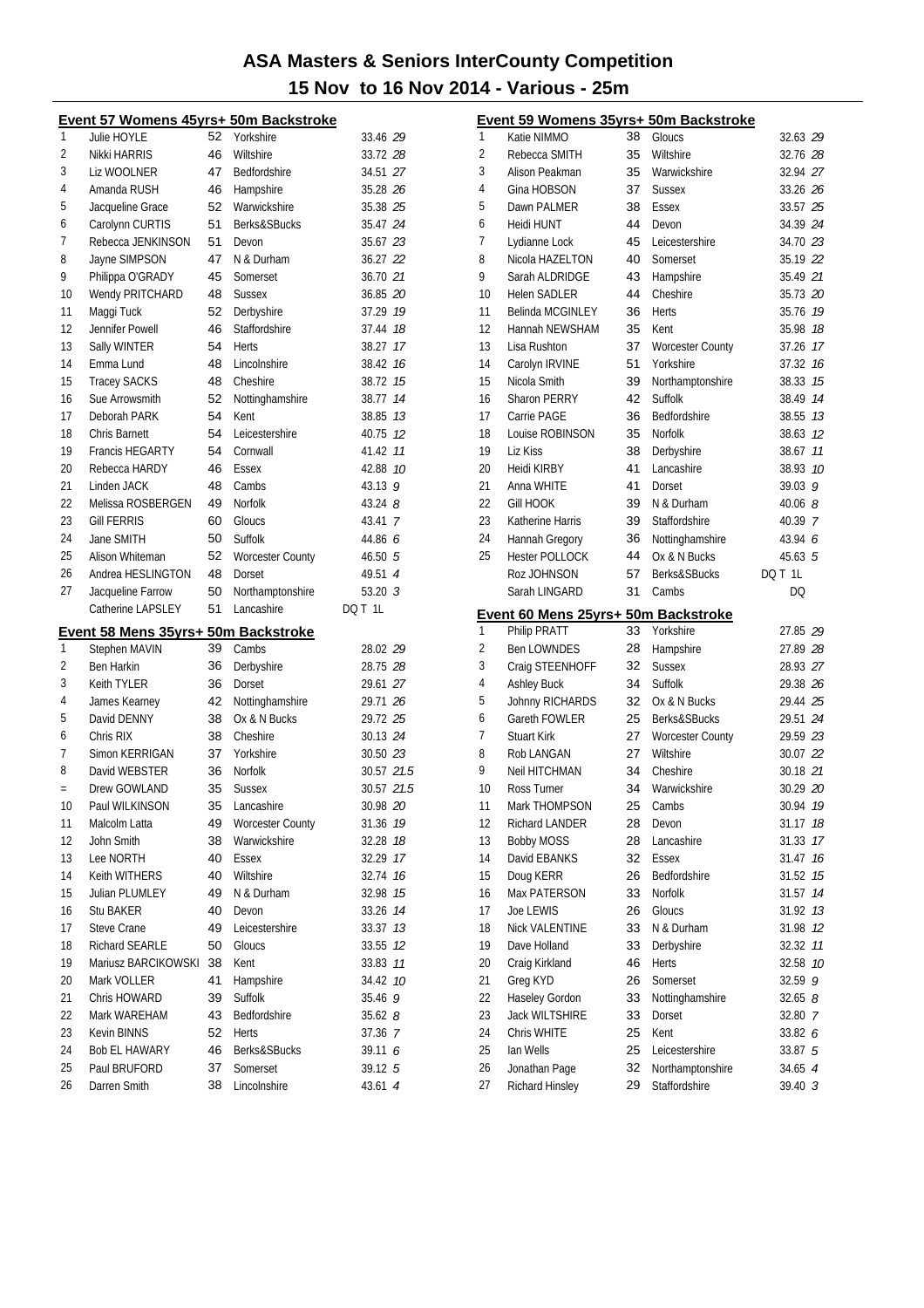|          | Event 61 Womens 25yrs+ 50m Backstroke |          |                         |                    | E                                |
|----------|---------------------------------------|----------|-------------------------|--------------------|----------------------------------|
| 1        | Abbie Brown                           | 25       | Warwickshire            | 31.90 29           | 1                                |
| 2        | Sarah WESTWOOD                        | 26       | Ox & N Bucks            | 31.96 28           | $\overline{c}$                   |
| 3        | Hannah KEEN                           | 28       | <b>Sussex</b>           | 32.21 27           | 3                                |
| 4        | Lucy LLOYD-ROACH                      | 31       | Cheshire                | 32.66 26           | 4                                |
| 5        | Rachel WHITWELL                       | 34       | Yorkshire               | 32.98 25           | 5                                |
| 6        | Hayley DAVIS                          | 30       | Cambs                   | 33.14 24           | 6                                |
| 7        | Clare GRUNDY                          | 32       | Bedfordshire            | 33.70 23           | 7                                |
| 8        | Emma CHALLIS                          | 28       | Devon                   | 33.75 22           | 8                                |
| 9        | Emma OLIVER                           | 33       | Hampshire               | 33.87 21           | 9                                |
| 10       | Lara FENNER                           | 40       | Essex                   | 33.98 20           | 1                                |
| 11       | Katie Loker                           | 29       | Nottinghamshire         | 34.12 19           | 1                                |
| 12       | Felicity HAWKINS                      | 27       | Kent                    | 34.22 17.5         | 1                                |
| $=$      | Laura Cranshaw                        | 27       | <b>Worcester County</b> | 34.22 17.5         | 1                                |
| 14       | Catherine MARKWELL                    | 33       | Norfolk                 | 34.31 76           | 1                                |
| 15       | Stephanie RICH                        | 26       | Berks&SBucks            | 34.75 15           | 1                                |
| 16       | Holly WHITE                           | 26       | N & Durham              | 35.48 74           | 1                                |
| 17       | Sarah HOLDEN                          | 30       | Suffolk                 | 35.54 73           | 1                                |
| 18       | Sarah Ryder                           | 26       | Northamptonshire        | 35.83 12           | 1                                |
| 19       | Emma Seddon                           | 29       | Leicestershire          | 35.93 11           | 1                                |
| 20       | Jenn PENNY                            | 31       | Dorset                  | 35.97 10           | 2                                |
| 21       | Emma BRYANT                           | 32       | Cornwall                | 36.199             | $\overline{2}$                   |
| 22       | <b>Clement Boutry</b>                 | 27       | Derbyshire              | 37.568             | $\overline{2}$                   |
| 23       | Emily COSTELLO                        | 25       | Herts                   | 38.66 7            | $\overline{2}$                   |
| 24       | Kelly STEENKAMP                       | 36       | Wiltshire               | 39.17 6            | 2                                |
| 25       | <b>Helen WHITTLE</b>                  | 33       | Lancashire              | 39.26 5            | 2                                |
| 26       | Lisa RUSHTON                          | 26       | Gloucs                  | 41.35 4            | 2                                |
| 27       | Tara Thornton                         | 25       | Staffordshire           | $41.84 \t3$        | 2                                |
| 28       | Gabrielle OSBORNE                     | 27       | Somerset                | 46.06 2            | $\overline{2}$                   |
|          |                                       |          |                         |                    |                                  |
|          | Event 62 Mens 18yrs+ 50m Backstroke   |          |                         |                    | E                                |
| 1        | Kalon VEALE                           | 23       | Devon                   | 26.12 29           | 1                                |
| 2        | Sam O'DONOHOE                         | 20       | Yorkshire               | 28.36 28           | $\overline{c}$                   |
| 3        | Elliot COOK                           | 20       | Suffolk                 | 28.39 27           | 3                                |
| 4        | Ollie COOK                            | 18       | Cambs                   | 28.85 26           | 4                                |
| 5        | Charlie POND-THOMPSOR1                |          | <b>Essex</b>            | 29.00 25           | 5                                |
| 6        | <b>Ben ARTIS</b>                      | 18       | Dorset                  | 29.07 24           | 6                                |
| 7        | Joseph DUFFY                          | 20       | Hampshire               | 29.18 23           | 7                                |
| 8        | Stephen HAWKINS                       | 22       | Gloucs                  | 29.53 22           | 8                                |
| 9        | Tommy Bergin                          | 25       | <b>Worcester County</b> | 30.05 21           | 9                                |
| 10       | Conor CROZIER                         | 22       | N & Durham              | 30.21 20           | 1                                |
| 11       | Jordan BATSON                         | 18       | Bedfordshire            | 30.24 19           | 1                                |
| 12       | Jake LLOYD                            | 19       | Herts                   | 30.27 18           | 1                                |
| 13       | <b>Jack MIDDLETON</b>                 | 24       | Cornwall                | 30.41 17           | 1                                |
| 14       | James Wardle                          | 29       | Warwickshire            | 30.44 76           | 1                                |
| 15       | Alex BOWEN                            | 19       | <b>Sussex</b>           | 30.50 75           | 1                                |
| 16       | Matthew HANN                          | 20       | Somerset                | 30.55 74           | 1                                |
| 17       | Joe KEELEY                            | 21       | Cheshire                | 30.68 73           | 1                                |
| 18       | Dan Adeline                           | 21       | Nottinghamshire         | 30.83 12           | 1                                |
| 19       | Alexander JOINES<br>James RADCLIFFE   | 25       | Berks&SBucks            | 31.71 11           | 1                                |
| 20<br>21 | Chris Howe                            | 24<br>24 | Lancashire              | 31.86 10           | $\overline{2}$<br>$\overline{2}$ |
| 22       | Matt EVANS                            | 23       | Derbyshire<br>Wiltshire | 31.89 9<br>32.748  | 2                                |
| 23       | <b>Ben WALKER</b>                     | 19       | Kent                    |                    | 2                                |
| 24       | Ryan SYKES                            | 18       | Norfolk                 | 33.42 7<br>33.69 6 | 2                                |
| 25       | Darryl Vokes                          | 29       | Northamptonshire        | 34.09 5            | 2                                |
| 26       | Mark Butcher                          | 23       | Leicestershire          | 35.68 4            | 2                                |
| 27       | Jake Megal                            | 21       | Staffordshire           | 36.003             |                                  |

|    | <u>Event 63 Womens 18yrs+ 50m Backstroke</u>             |    |                         |               |    |
|----|----------------------------------------------------------|----|-------------------------|---------------|----|
| 1  | <b>Bethany Willetts</b>                                  | 20 | <b>Worcester County</b> | 30.58 29      |    |
| 2  | Alice CARY                                               | 22 | Yorkshire               | 31.14 28      |    |
| 3  | Alicia RIOS-WILKES                                       | 19 | Devon                   | 31.61 27      |    |
| 4  | Rachael BOWEN                                            | 24 | <b>Sussex</b>           | 32.16 26      |    |
| 5  | Amber Coughlan                                           | 18 | Warwickshire            | 32.25 25      |    |
| 6  | Katie MILLS                                              | 19 | Dorset                  | 32.44 24      |    |
| 7  | Lucy GREGORY                                             | 20 | Bedfordshire            | 32.48 23      |    |
| 8  | Tara COLEMAN                                             | 18 | Suffolk                 | 32.69 22      |    |
| 9  | <b>Tracey KIDNER</b>                                     | 23 | Somerset                | 33.20 21      |    |
| 10 | Elizabeth PERKINS                                        | 22 | Cambs                   | 33.83 20      |    |
| 11 | Amy VAAL                                                 | 25 | Berks&SBucks            | 33.89         | 19 |
| 12 | Victoria JENNINGS                                        | 18 | Wiltshire               | 34.19         | 18 |
| 13 | Victoria CRAWFORD                                        | 24 | Lancashire              | 34.66         | 17 |
| 14 | Melissa WIDDINGTON                                       | 21 | N & Durham              | 35.10         | 16 |
| 15 | Samantha BREWIN                                          | 22 | Gloucs                  | 35.20         | 15 |
| 16 | Rachael GORMAN                                           | 23 | Cheshire                | 35.54         | 14 |
| 17 | Ashlee Ward                                              | 22 | Northamptonshire        | 35.62         | 13 |
| 18 | Sophie JENKINS                                           | 22 | Hampshire               | 35.64         | 12 |
| 19 | Elizabeth BELLINGER                                      | 36 | Herts                   | 35.65         | 11 |
| 20 | Claire GILCHRIST                                         | 25 | <b>Norfolk</b>          | 36.05         | 10 |
| 21 | Tegan DAWKINS                                            | 20 | Essex                   | $36.13$ 9     |    |
| 22 | Zsuzsanna FELVEGI                                        | 35 | Ox & N Bucks            | $36.83$ $8$   |    |
| 23 | Laura PHILLIPS                                           | 19 | Kent                    | 36.84 7       |    |
| 24 | Victoria Freer                                           | 22 | Nottinghamshire         | 37.42 6       |    |
| 25 | Sofie Power                                              | 18 | Leicestershire          | 37.525        |    |
| 26 | Amanda Petersson                                         | 25 | Derbyshire              | 39.10 4       |    |
| 27 | Samantha CROSBY                                          | 24 | Cornwall                | $40.17 \t3$   |    |
| 28 | <b>Tasmin Cox</b>                                        | 19 | Staffordshire           | 41.87 2       |    |
|    |                                                          |    |                         |               |    |
|    |                                                          |    |                         |               |    |
| 1  | Event 64 Mixed 220yrs+ 4x50m Freestyle Relay<br>Cheshire |    |                         | 1:58.84 29    |    |
| 2  | Warwickshire                                             |    |                         | 1:59.71 28    |    |
| 3  | Yorkshire                                                |    |                         | 2:01.60 27    |    |
| 4  | Devon                                                    |    |                         | 2:03.26 26    |    |
| 5  | <b>Sussex</b>                                            |    |                         | 2:05.44 25    |    |
| 6  | Bedfordshire                                             |    |                         | 2:07.86 24    |    |
| 7  | Berks&SBucks                                             |    |                         | 2:08.70 23    |    |
| 8  | Essex                                                    |    |                         | 2:09.14 22    |    |
| 9  | Nottinghamshire                                          |    |                         | 2:09.56 21    |    |
| 10 | Hampshire                                                |    |                         | 2:10.62 20    |    |
| 11 | <b>Worcester County</b>                                  |    |                         | 2:11.07       | 19 |
| 12 | Kent                                                     |    |                         | 2:11.51       | 18 |
| 13 | Dorset                                                   |    |                         | 2:12.08       | 17 |
| 14 | Cornwall                                                 |    |                         | 2:13.48       | 16 |
| 15 | <b>Norfolk</b>                                           |    |                         | 2:14.12       | 15 |
| 16 | <b>Herts</b>                                             |    |                         | 2:15.66       | 14 |
| 17 | Derbyshire                                               |    |                         | 2:15.70       | 13 |
| 18 | Staffordshire                                            |    |                         | 2:16.70       | 12 |
| 19 | N & Durham                                               |    |                         | 2:17.15       | 11 |
| 20 | Cambs                                                    |    |                         | 2:17.42       | 10 |
| 21 | Gloucs                                                   |    |                         | 2:19.73       | 9  |
| 22 | Northamptonshire                                         |    |                         | $2:21.32$ $8$ |    |
| 23 | Somerset                                                 |    |                         | 2:22.86 7     |    |
| 24 | Lincolnshire                                             |    |                         | 2:22.99 6     |    |
| 25 | Wiltshire                                                |    |                         | 2:29.48 5     |    |
| 26 | Lancashire                                               |    |                         | 2:43.20 4     |    |